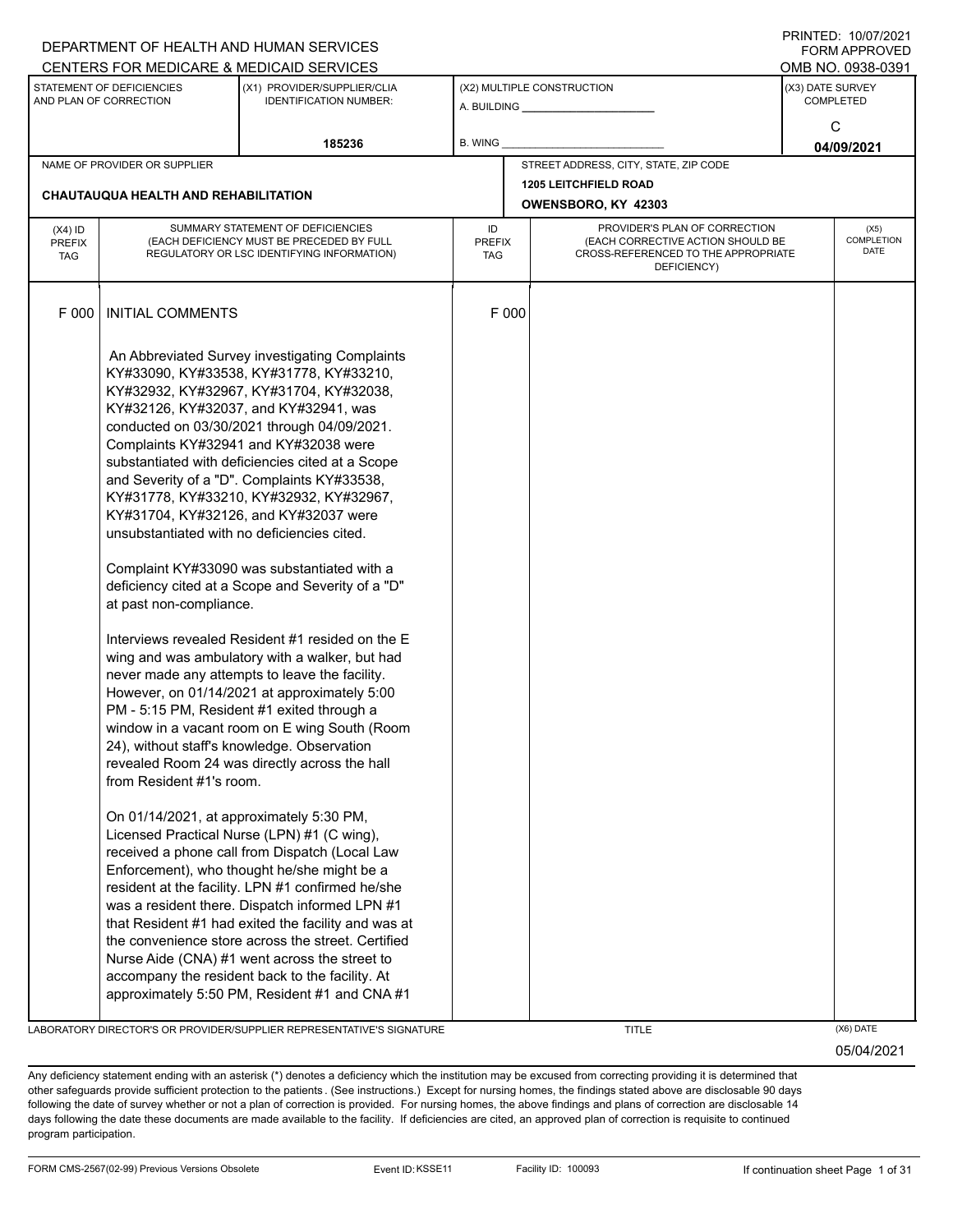|                                                                                                                     |                                                | DEPARTMENT OF HEALTH AND HUMAN SERVICES                                                                     |                             |       |                                                                          |                                      | I I III I LLU. I UIU I I LUZ I<br>FORM APPROVED |
|---------------------------------------------------------------------------------------------------------------------|------------------------------------------------|-------------------------------------------------------------------------------------------------------------|-----------------------------|-------|--------------------------------------------------------------------------|--------------------------------------|-------------------------------------------------|
|                                                                                                                     |                                                | CENTERS FOR MEDICARE & MEDICAID SERVICES                                                                    |                             |       |                                                                          |                                      | OMB NO. 0938-0391                               |
| STATEMENT OF DEFICIENCIES<br>(X1) PROVIDER/SUPPLIER/CLIA<br>AND PLAN OF CORRECTION<br><b>IDENTIFICATION NUMBER:</b> |                                                |                                                                                                             |                             |       | (X2) MULTIPLE CONSTRUCTION                                               | (X3) DATE SURVEY<br><b>COMPLETED</b> |                                                 |
|                                                                                                                     |                                                |                                                                                                             |                             |       |                                                                          |                                      |                                                 |
|                                                                                                                     |                                                | 185236                                                                                                      | B. WING                     |       |                                                                          |                                      | C<br>04/09/2021                                 |
|                                                                                                                     | NAME OF PROVIDER OR SUPPLIER                   |                                                                                                             |                             |       | STREET ADDRESS, CITY, STATE, ZIP CODE                                    |                                      |                                                 |
|                                                                                                                     |                                                |                                                                                                             |                             |       | <b>1205 LEITCHFIELD ROAD</b>                                             |                                      |                                                 |
|                                                                                                                     | <b>CHAUTAUQUA HEALTH AND REHABILITATION</b>    |                                                                                                             |                             |       | OWENSBORO, KY 42303                                                      |                                      |                                                 |
| $(X4)$ ID                                                                                                           |                                                | SUMMARY STATEMENT OF DEFICIENCIES                                                                           | ID                          |       | PROVIDER'S PLAN OF CORRECTION                                            |                                      | (X5)                                            |
| <b>PREFIX</b><br><b>TAG</b>                                                                                         |                                                | (EACH DEFICIENCY MUST BE PRECEDED BY FULL<br>REGULATORY OR LSC IDENTIFYING INFORMATION)                     | <b>PREFIX</b><br><b>TAG</b> |       | (EACH CORRECTIVE ACTION SHOULD BE<br>CROSS-REFERENCED TO THE APPROPRIATE |                                      | COMPLETION<br>DATE                              |
|                                                                                                                     |                                                |                                                                                                             |                             |       | DEFICIENCY)                                                              |                                      |                                                 |
|                                                                                                                     |                                                |                                                                                                             |                             |       |                                                                          |                                      |                                                 |
| F 000                                                                                                               | Continued From page 1                          |                                                                                                             |                             | F 000 |                                                                          |                                      |                                                 |
|                                                                                                                     |                                                | were accompanied back to the facility by Local                                                              |                             |       |                                                                          |                                      |                                                 |
|                                                                                                                     |                                                | Law Enforcement. The resident was returned to                                                               |                             |       |                                                                          |                                      |                                                 |
|                                                                                                                     | the facility with no injuries noted.           |                                                                                                             |                             |       |                                                                          |                                      |                                                 |
|                                                                                                                     |                                                | The facility alleged the deficient practice was                                                             |                             |       |                                                                          |                                      |                                                 |
|                                                                                                                     | corrected on 01/22/2021, prior to the State    |                                                                                                             |                             |       |                                                                          |                                      |                                                 |
|                                                                                                                     |                                                | Survey Agency (SSA) entering the building on                                                                |                             |       |                                                                          |                                      |                                                 |
|                                                                                                                     |                                                | 03/30/2021, indicating past non-compliance. The                                                             |                             |       |                                                                          |                                      |                                                 |
|                                                                                                                     |                                                | SSA determined the facility had corrected the                                                               |                             |       |                                                                          |                                      |                                                 |
|                                                                                                                     |                                                | deficient practice on 01/22/2021, prior to the SSA<br>entering the building on 03/30/2021, resulting in     |                             |       |                                                                          |                                      |                                                 |
|                                                                                                                     | past non-compliance.                           |                                                                                                             |                             |       |                                                                          |                                      |                                                 |
| F 609                                                                                                               | Reporting of Alleged Violations                |                                                                                                             |                             | F 609 |                                                                          |                                      |                                                 |
| $SS = D$                                                                                                            | CFR(s): 483.12(c)(1)(4)                        |                                                                                                             |                             |       |                                                                          |                                      |                                                 |
|                                                                                                                     |                                                |                                                                                                             |                             |       |                                                                          |                                      |                                                 |
|                                                                                                                     |                                                | §483.12(c) In response to allegations of abuse,<br>neglect, exploitation, or mistreatment, the facility     |                             |       |                                                                          |                                      |                                                 |
|                                                                                                                     | must:                                          |                                                                                                             |                             |       |                                                                          |                                      |                                                 |
|                                                                                                                     |                                                |                                                                                                             |                             |       |                                                                          |                                      |                                                 |
|                                                                                                                     |                                                | §483.12(c)(1) Ensure that all alleged violations                                                            |                             |       |                                                                          |                                      |                                                 |
|                                                                                                                     | involving abuse, neglect, exploitation or      | mistreatment, including injuries of unknown                                                                 |                             |       |                                                                          |                                      |                                                 |
|                                                                                                                     |                                                | source and misappropriation of resident property,                                                           |                             |       |                                                                          |                                      |                                                 |
|                                                                                                                     |                                                | are reported immediately, but not later than 2                                                              |                             |       |                                                                          |                                      |                                                 |
|                                                                                                                     |                                                | hours after the allegation is made, if the events                                                           |                             |       |                                                                          |                                      |                                                 |
|                                                                                                                     |                                                | that cause the allegation involve abuse or result in                                                        |                             |       |                                                                          |                                      |                                                 |
|                                                                                                                     |                                                | serious bodily injury, or not later than 24 hours if                                                        |                             |       |                                                                          |                                      |                                                 |
|                                                                                                                     |                                                | the events that cause the allegation do not involve<br>abuse and do not result in serious bodily injury, to |                             |       |                                                                          |                                      |                                                 |
|                                                                                                                     | the administrator of the facility and to other |                                                                                                             |                             |       |                                                                          |                                      |                                                 |
|                                                                                                                     |                                                | officials (including to the State Survey Agency and                                                         |                             |       |                                                                          |                                      |                                                 |
|                                                                                                                     |                                                | adult protective services where state law provides                                                          |                             |       |                                                                          |                                      |                                                 |
|                                                                                                                     |                                                | for jurisdiction in long-term care facilities) in                                                           |                             |       |                                                                          |                                      |                                                 |
|                                                                                                                     | procedures.                                    | accordance with State law through established                                                               |                             |       |                                                                          |                                      |                                                 |
|                                                                                                                     |                                                |                                                                                                             |                             |       |                                                                          |                                      |                                                 |
|                                                                                                                     | §483.12(c)(4) Report the results of all        |                                                                                                             |                             |       |                                                                          |                                      |                                                 |
|                                                                                                                     |                                                | investigations to the administrator or his or her                                                           |                             |       |                                                                          |                                      |                                                 |
|                                                                                                                     |                                                |                                                                                                             |                             |       |                                                                          |                                      |                                                 |

FORM CMS-2567(02-99) Previous Versions Obsolete Event ID:KSSE11 Facility ID: 100093 If continuation sheet Page 2 of 31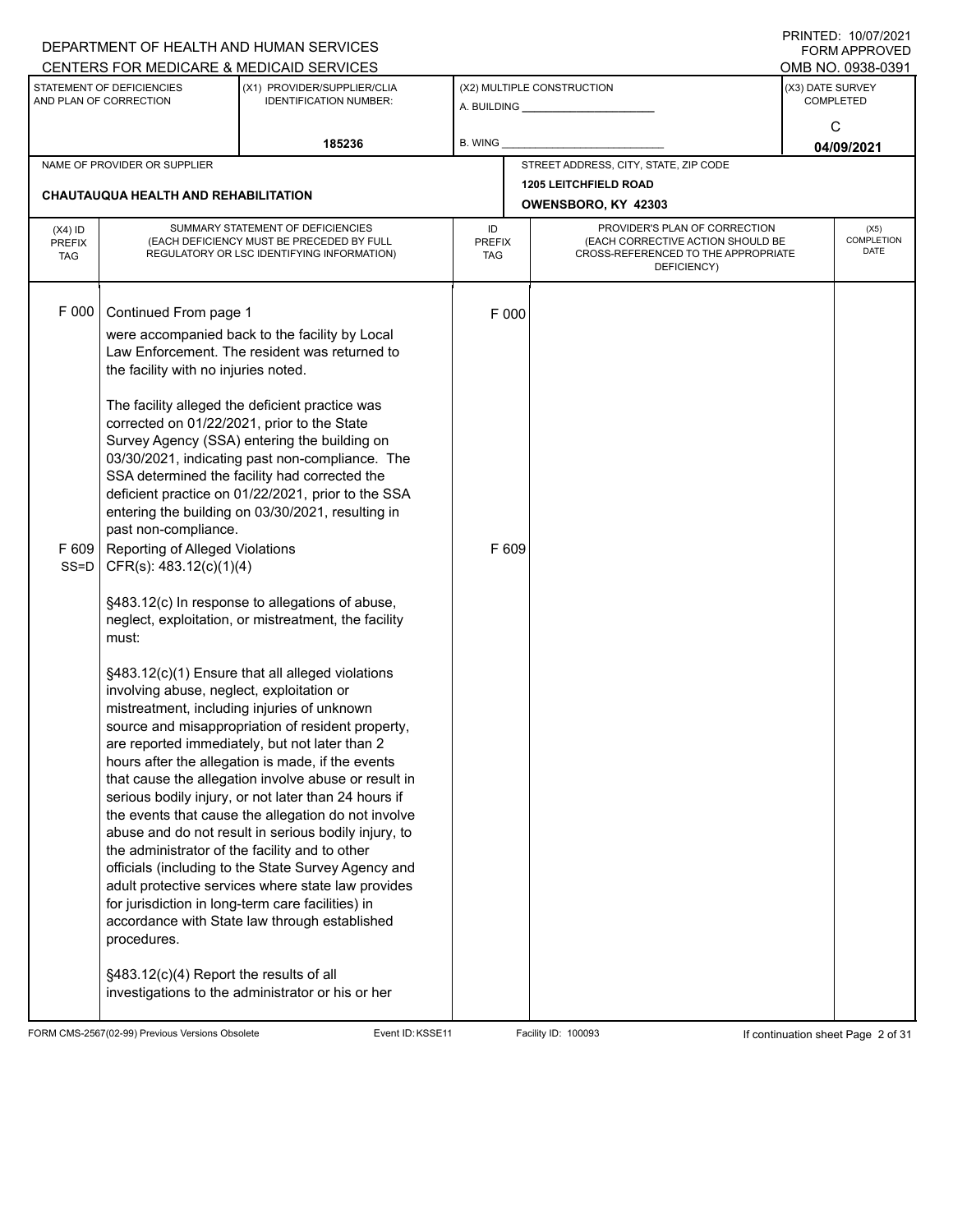|                                          |                                                                                                                                                    | DEPARTMENT OF HEALTH AND HUMAN SERVICES<br>CENTERS FOR MEDICARE & MEDICAID SERVICES                                                                                                                                                                                                                                                                                                                                                                                                                                                                                                                                                                                                                                                       |                            |       |                                                                                                                          |                  | FININILD. IVIVIIZUZI<br><b>FORM APPROVED</b><br>OMB NO. 0938-0391 |
|------------------------------------------|----------------------------------------------------------------------------------------------------------------------------------------------------|-------------------------------------------------------------------------------------------------------------------------------------------------------------------------------------------------------------------------------------------------------------------------------------------------------------------------------------------------------------------------------------------------------------------------------------------------------------------------------------------------------------------------------------------------------------------------------------------------------------------------------------------------------------------------------------------------------------------------------------------|----------------------------|-------|--------------------------------------------------------------------------------------------------------------------------|------------------|-------------------------------------------------------------------|
|                                          | STATEMENT OF DEFICIENCIES<br>AND PLAN OF CORRECTION                                                                                                | (X1) PROVIDER/SUPPLIER/CLIA<br><b>IDENTIFICATION NUMBER:</b>                                                                                                                                                                                                                                                                                                                                                                                                                                                                                                                                                                                                                                                                              |                            |       | (X2) MULTIPLE CONSTRUCTION                                                                                               | (X3) DATE SURVEY | <b>COMPLETED</b>                                                  |
|                                          |                                                                                                                                                    | 185236                                                                                                                                                                                                                                                                                                                                                                                                                                                                                                                                                                                                                                                                                                                                    | <b>B. WING</b>             |       |                                                                                                                          |                  | C<br>04/09/2021                                                   |
|                                          | NAME OF PROVIDER OR SUPPLIER                                                                                                                       |                                                                                                                                                                                                                                                                                                                                                                                                                                                                                                                                                                                                                                                                                                                                           |                            |       | STREET ADDRESS, CITY, STATE, ZIP CODE                                                                                    |                  |                                                                   |
|                                          | <b>CHAUTAUQUA HEALTH AND REHABILITATION</b>                                                                                                        |                                                                                                                                                                                                                                                                                                                                                                                                                                                                                                                                                                                                                                                                                                                                           |                            |       | <b>1205 LEITCHFIELD ROAD</b><br>OWENSBORO, KY 42303                                                                      |                  |                                                                   |
| $(X4)$ ID<br><b>PREFIX</b><br><b>TAG</b> |                                                                                                                                                    | SUMMARY STATEMENT OF DEFICIENCIES<br>(EACH DEFICIENCY MUST BE PRECEDED BY FULL<br>REGULATORY OR LSC IDENTIFYING INFORMATION)                                                                                                                                                                                                                                                                                                                                                                                                                                                                                                                                                                                                              | ID<br><b>PREFIX</b><br>TAG |       | PROVIDER'S PLAN OF CORRECTION<br>(EACH CORRECTIVE ACTION SHOULD BE<br>CROSS-REFERENCED TO THE APPROPRIATE<br>DEFICIENCY) |                  | (X5)<br><b>COMPLETION</b><br><b>DATE</b>                          |
| F 609                                    | Continued From page 2                                                                                                                              | designated representative and to other officials in<br>accordance with State law, including to the State<br>Survey Agency, within 5 working days of the<br>incident, and if the alleged violation is verified<br>appropriate corrective action must be taken.                                                                                                                                                                                                                                                                                                                                                                                                                                                                             |                            | F 609 |                                                                                                                          |                  |                                                                   |
|                                          | by:<br>results of all investigations to the proper<br>#8).<br>Care Unit on 03/08/2020. However, the<br>jurisdiction in long-term care facilities). | This REQUIREMENT is not met as evidenced<br>Based on interview, record review, and the<br>facility's policy review, it was determined the<br>facility failed to report alleged violations related to<br>mistreatment, neglect, or abuse, and report the<br>authorities within prescribed timeframe's for three<br>$(3)$ of five $(5)$ sampled Residents $(#6, #7, and)$<br>A Visitor reported to the Administrator a staff<br>member was "gruff" with residents on the Memory<br>Administrator failed to report the allegation to<br>other officials in accordance with State law<br>through established procedures (including the<br>State Survey and Certification Agency and Adult<br>Protective Services where State law provides for |                            |       |                                                                                                                          |                  |                                                                   |

FORM CMS-2567(02-99) Previous Versions Obsolete Event ID:KSSE11 Facility ID: 100093 If continuation sheet Page 3 of 31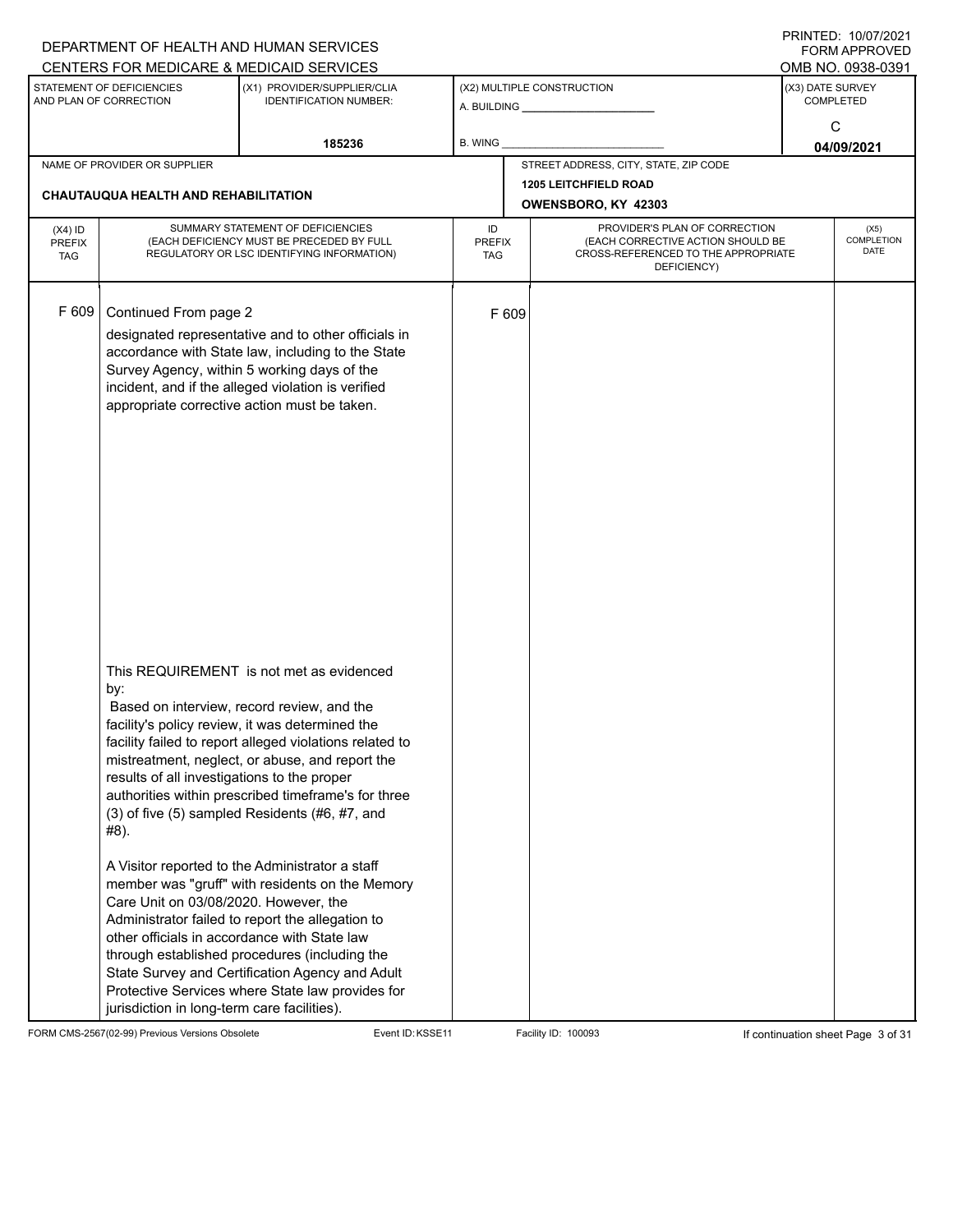|                                                                                                                     |                                                                                                                                                                                                                                                                                            | DEPARTMENT OF HEALTH AND HUMAN SERVICES                                                                                                                                                                                                                                                                                                                                                                                                                                                                                                                                                                                                                                             |                                   |                                                       |                                                                                                                          |                  | I INITILD. IVIVIILVLI<br><b>FORM APPROVED</b> |
|---------------------------------------------------------------------------------------------------------------------|--------------------------------------------------------------------------------------------------------------------------------------------------------------------------------------------------------------------------------------------------------------------------------------------|-------------------------------------------------------------------------------------------------------------------------------------------------------------------------------------------------------------------------------------------------------------------------------------------------------------------------------------------------------------------------------------------------------------------------------------------------------------------------------------------------------------------------------------------------------------------------------------------------------------------------------------------------------------------------------------|-----------------------------------|-------------------------------------------------------|--------------------------------------------------------------------------------------------------------------------------|------------------|-----------------------------------------------|
|                                                                                                                     |                                                                                                                                                                                                                                                                                            | CENTERS FOR MEDICARE & MEDICAID SERVICES                                                                                                                                                                                                                                                                                                                                                                                                                                                                                                                                                                                                                                            |                                   |                                                       |                                                                                                                          |                  | OMB NO. 0938-0391                             |
| STATEMENT OF DEFICIENCIES<br>(X1) PROVIDER/SUPPLIER/CLIA<br>AND PLAN OF CORRECTION<br><b>IDENTIFICATION NUMBER:</b> |                                                                                                                                                                                                                                                                                            |                                                                                                                                                                                                                                                                                                                                                                                                                                                                                                                                                                                                                                                                                     |                                   | (X2) MULTIPLE CONSTRUCTION<br>A. BUILDING A. BUILDING | (X3) DATE SURVEY                                                                                                         | <b>COMPLETED</b> |                                               |
|                                                                                                                     |                                                                                                                                                                                                                                                                                            | 185236                                                                                                                                                                                                                                                                                                                                                                                                                                                                                                                                                                                                                                                                              | B. WING                           |                                                       |                                                                                                                          |                  | C<br>04/09/2021                               |
|                                                                                                                     | NAME OF PROVIDER OR SUPPLIER                                                                                                                                                                                                                                                               |                                                                                                                                                                                                                                                                                                                                                                                                                                                                                                                                                                                                                                                                                     |                                   |                                                       | STREET ADDRESS, CITY, STATE, ZIP CODE                                                                                    |                  |                                               |
|                                                                                                                     | CHAUTAUQUA HEALTH AND REHABILITATION                                                                                                                                                                                                                                                       |                                                                                                                                                                                                                                                                                                                                                                                                                                                                                                                                                                                                                                                                                     |                                   |                                                       | <b>1205 LEITCHFIELD ROAD</b><br>OWENSBORO, KY 42303                                                                      |                  |                                               |
| $(X4)$ ID<br><b>PREFIX</b><br><b>TAG</b>                                                                            |                                                                                                                                                                                                                                                                                            | SUMMARY STATEMENT OF DEFICIENCIES<br>(EACH DEFICIENCY MUST BE PRECEDED BY FULL<br>REGULATORY OR LSC IDENTIFYING INFORMATION)                                                                                                                                                                                                                                                                                                                                                                                                                                                                                                                                                        | ID<br><b>PREFIX</b><br><b>TAG</b> |                                                       | PROVIDER'S PLAN OF CORRECTION<br>(EACH CORRECTIVE ACTION SHOULD BE<br>CROSS-REFERENCED TO THE APPROPRIATE<br>DEFICIENCY) |                  | (X5)<br><b>COMPLETION</b><br>DATE             |
| F 609                                                                                                               | Continued From page 3                                                                                                                                                                                                                                                                      |                                                                                                                                                                                                                                                                                                                                                                                                                                                                                                                                                                                                                                                                                     |                                   | F 609                                                 |                                                                                                                          |                  |                                               |
|                                                                                                                     | The findings include:                                                                                                                                                                                                                                                                      |                                                                                                                                                                                                                                                                                                                                                                                                                                                                                                                                                                                                                                                                                     |                                   |                                                       |                                                                                                                          |                  |                                               |
|                                                                                                                     | Review of the facility's policy titled, "Abuse<br>prohibit abuse, mistreatment, neglect,<br>misappropriation of resident property, and<br>not limited too, freedom from corporal<br>Risk Management System (RMS). Report<br>source), suspected criminal activity, and<br>in bodily injury. | Prohibition" dated 07/01/19, revealed the facility<br>exploitation for all residents. This includes, but is<br>punishment, involuntary seclusion, and any<br>physical or chemical restraint not required to treat<br>the resident medical symptoms. Upon receiving<br>information concerning a report of suspected or<br>alleged abuse, mistreatment, or neglect, the<br>Chief Executive Officer (CEO) or designee will<br>perform the following: enter allegation into the<br>allegations involving neglect, exploitation or<br>mistreatment (including injuries of unknown<br>misappropriation of resident property within<br>twenty-four (24) hours if the event does not result |                                   |                                                       |                                                                                                                          |                  |                                               |
|                                                                                                                     | resident was not interviewable.                                                                                                                                                                                                                                                            | 1. Record review revealed the facility admitted<br>Resident #6 on 05/06/15 with diagnoses which<br>included Alzheimer's Disease with Late Onset.<br>Unspecified Macular Degeneration, Difficulty<br>Walking, Hypothyroidism, and Other Symbolic<br>Dysfunction. Review of the Annual Minimum Data<br>Set (MDS), dated 02/05/2020, revealed the facility<br>assessed Resident #6's cognition as severely<br>impaired with a Brief Interview for Mental Status<br>(BIMS) score of two (2), which indicated the<br>2. Record review revealed the facility readmitted                                                                                                                   |                                   |                                                       |                                                                                                                          |                  |                                               |
|                                                                                                                     | included Unspecified Dementia Without                                                                                                                                                                                                                                                      | Resident #7 on 08/23/18 with diagnoses which                                                                                                                                                                                                                                                                                                                                                                                                                                                                                                                                                                                                                                        |                                   |                                                       |                                                                                                                          |                  |                                               |

FORM CMS-2567(02-99) Previous Versions Obsolete Event ID:KSSE11 Facility ID: 100093 If continuation sheet Page 4 of 31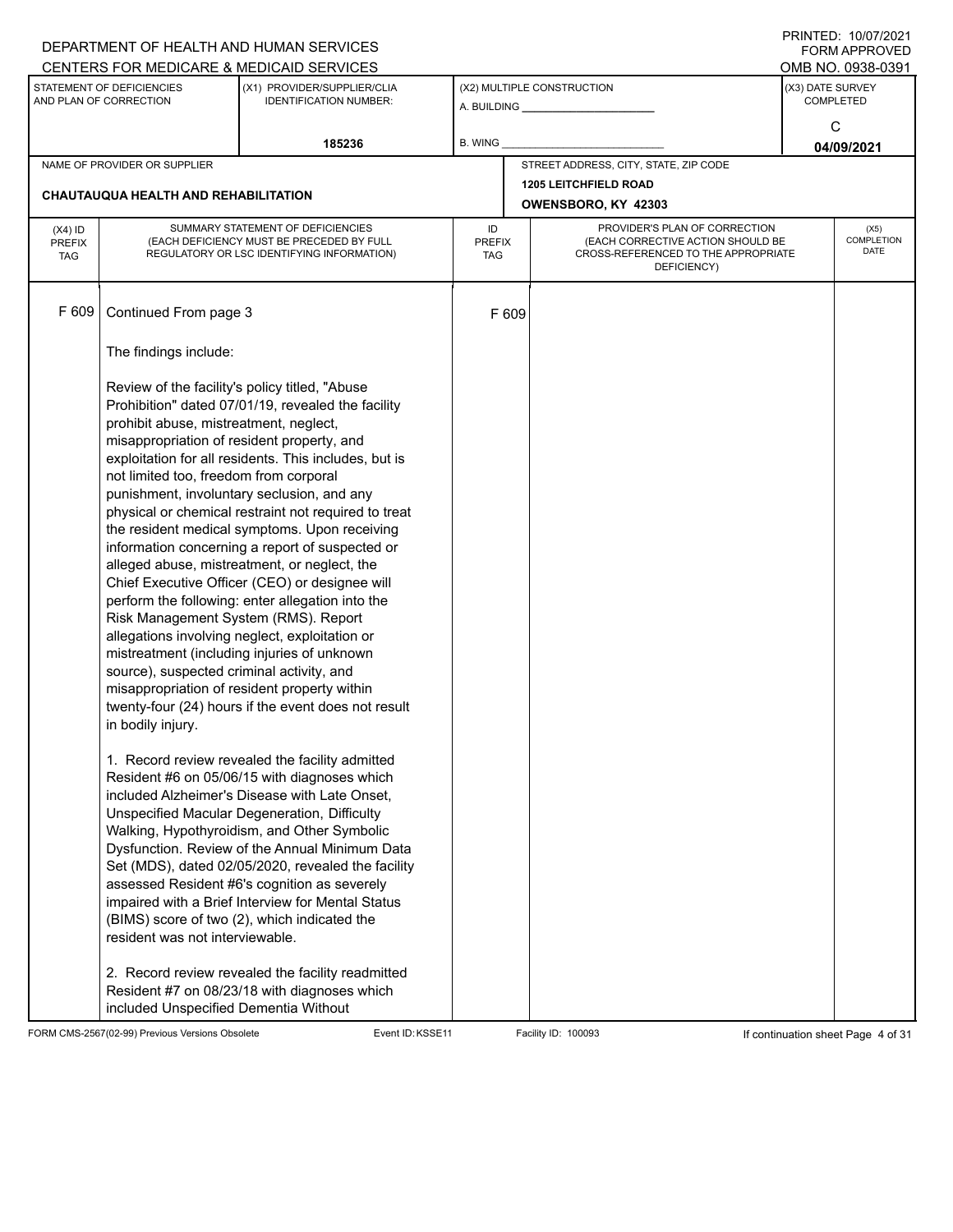|                                          |                                                                                                                                                                                                                                                                                      | DEPARTMENT OF HEALTH AND HUMAN SERVICES<br>CENTERS FOR MEDICARE & MEDICAID SERVICES                                                                                                                                                                                                                                                                                                                                                                                                                                                                                                                                                                                                                                                                                                                                                                                                                                                                                                                                                                                                                                                                                                                                                                                                                                                                                                                                                                                                                                                                              |                                   |       |                                                                                                                          |                  | FININILD. IVIVIIZUZI<br><b>FORM APPROVED</b><br>OMB NO. 0938-0391 |
|------------------------------------------|--------------------------------------------------------------------------------------------------------------------------------------------------------------------------------------------------------------------------------------------------------------------------------------|------------------------------------------------------------------------------------------------------------------------------------------------------------------------------------------------------------------------------------------------------------------------------------------------------------------------------------------------------------------------------------------------------------------------------------------------------------------------------------------------------------------------------------------------------------------------------------------------------------------------------------------------------------------------------------------------------------------------------------------------------------------------------------------------------------------------------------------------------------------------------------------------------------------------------------------------------------------------------------------------------------------------------------------------------------------------------------------------------------------------------------------------------------------------------------------------------------------------------------------------------------------------------------------------------------------------------------------------------------------------------------------------------------------------------------------------------------------------------------------------------------------------------------------------------------------|-----------------------------------|-------|--------------------------------------------------------------------------------------------------------------------------|------------------|-------------------------------------------------------------------|
|                                          | STATEMENT OF DEFICIENCIES<br>AND PLAN OF CORRECTION                                                                                                                                                                                                                                  | (X1) PROVIDER/SUPPLIER/CLIA<br><b>IDENTIFICATION NUMBER:</b>                                                                                                                                                                                                                                                                                                                                                                                                                                                                                                                                                                                                                                                                                                                                                                                                                                                                                                                                                                                                                                                                                                                                                                                                                                                                                                                                                                                                                                                                                                     |                                   |       | (X2) MULTIPLE CONSTRUCTION                                                                                               | (X3) DATE SURVEY | <b>COMPLETED</b><br>C                                             |
|                                          |                                                                                                                                                                                                                                                                                      | 185236                                                                                                                                                                                                                                                                                                                                                                                                                                                                                                                                                                                                                                                                                                                                                                                                                                                                                                                                                                                                                                                                                                                                                                                                                                                                                                                                                                                                                                                                                                                                                           | B. WING                           |       |                                                                                                                          |                  | 04/09/2021                                                        |
|                                          | NAME OF PROVIDER OR SUPPLIER                                                                                                                                                                                                                                                         |                                                                                                                                                                                                                                                                                                                                                                                                                                                                                                                                                                                                                                                                                                                                                                                                                                                                                                                                                                                                                                                                                                                                                                                                                                                                                                                                                                                                                                                                                                                                                                  |                                   |       | STREET ADDRESS, CITY, STATE, ZIP CODE                                                                                    |                  |                                                                   |
|                                          | <b>CHAUTAUQUA HEALTH AND REHABILITATION</b>                                                                                                                                                                                                                                          |                                                                                                                                                                                                                                                                                                                                                                                                                                                                                                                                                                                                                                                                                                                                                                                                                                                                                                                                                                                                                                                                                                                                                                                                                                                                                                                                                                                                                                                                                                                                                                  |                                   |       | <b>1205 LEITCHFIELD ROAD</b><br>OWENSBORO, KY 42303                                                                      |                  |                                                                   |
| $(X4)$ ID<br><b>PREFIX</b><br><b>TAG</b> |                                                                                                                                                                                                                                                                                      | SUMMARY STATEMENT OF DEFICIENCIES<br>(EACH DEFICIENCY MUST BE PRECEDED BY FULL<br>REGULATORY OR LSC IDENTIFYING INFORMATION)                                                                                                                                                                                                                                                                                                                                                                                                                                                                                                                                                                                                                                                                                                                                                                                                                                                                                                                                                                                                                                                                                                                                                                                                                                                                                                                                                                                                                                     | ID<br><b>PREFIX</b><br><b>TAG</b> |       | PROVIDER'S PLAN OF CORRECTION<br>(EACH CORRECTIVE ACTION SHOULD BE<br>CROSS-REFERENCED TO THE APPROPRIATE<br>DEFICIENCY) |                  | (X5)<br>COMPLETION<br><b>DATE</b>                                 |
| F 609                                    | Continued From page 4<br>which indicated the resident was not<br>interviewable.<br>included Unspecified Dementia Without<br>Behavioral Disturbance, Unspecified<br>Falling, and Hypertension. Review of the<br>was not interviewable.<br>get him/her to move which left the resident | Behavioral Disturbance, History of Falling, Lack<br>of Coordination, Chronic Obstructive Pulmonary<br>Disease (COPD), Unspecified Mental Disorder,<br>and Major Depressive Disorder. Review of the<br>Quarterly MDS, dated 02/12/2020, revealed the<br>facility assessed Resident #7's cognition as<br>severely impaired with a BIMS score of three (3),<br>3. Record review revealed the facility admitted<br>Resident #8 on 04/28/19 with diagnoses which<br>Abnormalities of Gait and Mobility, History of<br>Significant Change MDS, dated 02/12/2020,<br>revealed the facility assessed Resident #8's<br>cognition as moderately impaired with a BIMS<br>score of seven (7), which indicated the resident<br>Interview with the Visitor, on 04/06/2021 at 11:47<br>AM, revealed on 03/08/2020 a staff member<br>identified as State Registered Nurse Aide (SRNA)<br>#10 was observed grabbing Resident #6 by the<br>wrist and said "come sit over here". Visitor stated<br>"She pulled (resident) really hard, had she not<br>held onto the resident he/she would have fallen".<br>Further interview revealed Resident #7 was<br>standing at the doorway with his/her walker when<br>dietary staff attempted to enter the unit with the<br>food cart. SRNA#11 told the resident to "get out<br>of the way" and took his/her walker in an effort to<br>without his/her walker. Additionally, Resident #8<br>was in the common dining room seated and<br>waiting to eat when SRNA #10 told him/her to get<br>up and move to another table. Resident #8 got up |                                   | F 609 |                                                                                                                          |                  |                                                                   |

FORM CMS-2567(02-99) Previous Versions Obsolete Event ID:KSSE11 Facility ID: 100093 If continuation sheet Page 5 of 31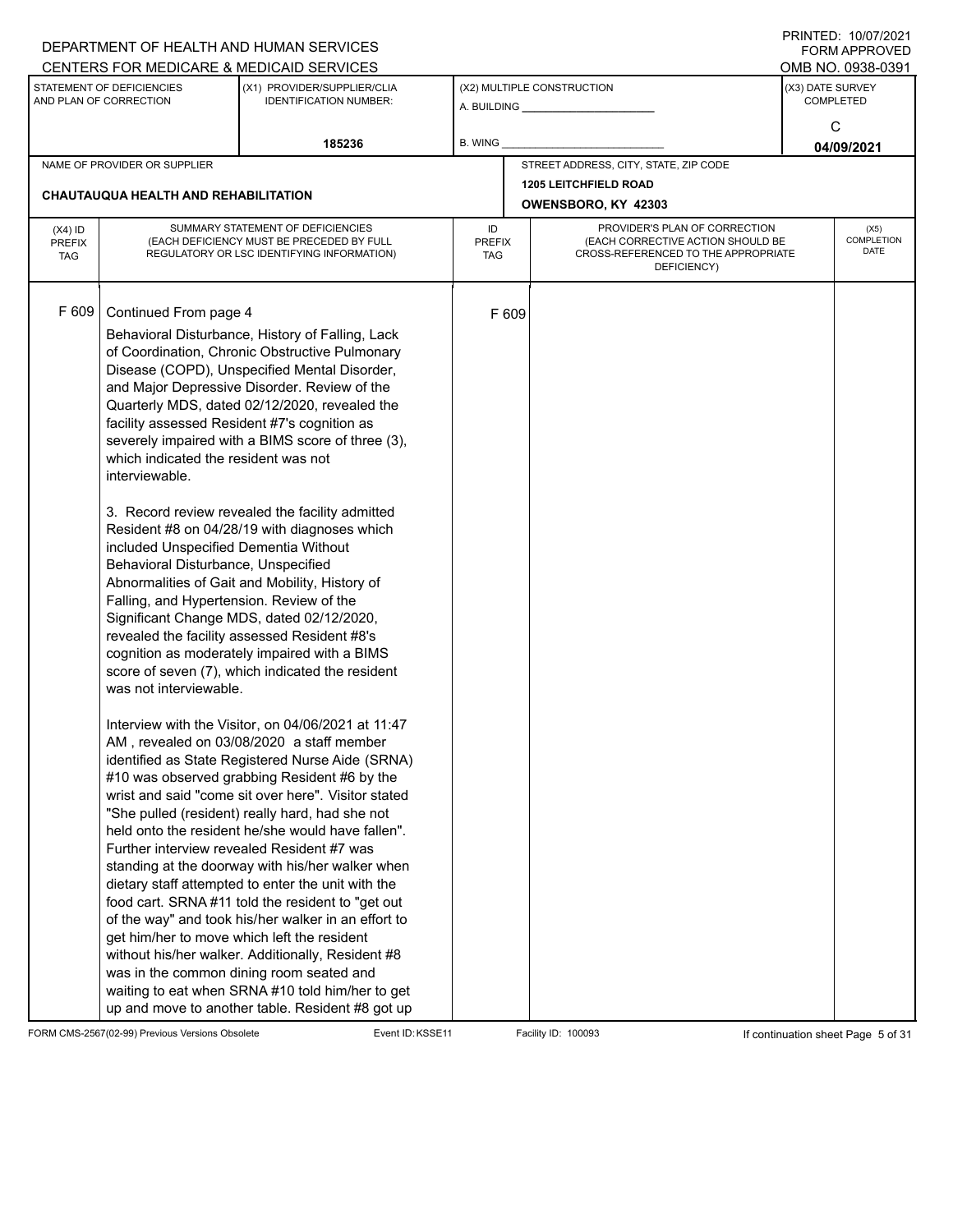|                                          |                                                                                                                                                                                                                                                                | DEPARTMENT OF HEALTH AND HUMAN SERVICES<br>CENTERS FOR MEDICARE & MEDICAID SERVICES                                                                                                                                                                                                                                                                                                                                                                                                                                                                                                                                                                                                                                                                                                                                                                                                                                                                                                                                                                                                                                                                                                                                                                                                                                                                                                                                                                                                                                                                             |                                   |       |                                                                                                                          |                  | FININILD. IVIVIIZUZI<br><b>FORM APPROVED</b><br>OMB NO. 0938-0391 |
|------------------------------------------|----------------------------------------------------------------------------------------------------------------------------------------------------------------------------------------------------------------------------------------------------------------|-----------------------------------------------------------------------------------------------------------------------------------------------------------------------------------------------------------------------------------------------------------------------------------------------------------------------------------------------------------------------------------------------------------------------------------------------------------------------------------------------------------------------------------------------------------------------------------------------------------------------------------------------------------------------------------------------------------------------------------------------------------------------------------------------------------------------------------------------------------------------------------------------------------------------------------------------------------------------------------------------------------------------------------------------------------------------------------------------------------------------------------------------------------------------------------------------------------------------------------------------------------------------------------------------------------------------------------------------------------------------------------------------------------------------------------------------------------------------------------------------------------------------------------------------------------------|-----------------------------------|-------|--------------------------------------------------------------------------------------------------------------------------|------------------|-------------------------------------------------------------------|
|                                          | STATEMENT OF DEFICIENCIES<br>AND PLAN OF CORRECTION                                                                                                                                                                                                            | (X1) PROVIDER/SUPPLIER/CLIA<br><b>IDENTIFICATION NUMBER:</b>                                                                                                                                                                                                                                                                                                                                                                                                                                                                                                                                                                                                                                                                                                                                                                                                                                                                                                                                                                                                                                                                                                                                                                                                                                                                                                                                                                                                                                                                                                    |                                   |       | (X2) MULTIPLE CONSTRUCTION                                                                                               | (X3) DATE SURVEY | <b>COMPLETED</b><br>C                                             |
|                                          |                                                                                                                                                                                                                                                                | 185236                                                                                                                                                                                                                                                                                                                                                                                                                                                                                                                                                                                                                                                                                                                                                                                                                                                                                                                                                                                                                                                                                                                                                                                                                                                                                                                                                                                                                                                                                                                                                          | <b>B. WING</b>                    |       |                                                                                                                          |                  | 04/09/2021                                                        |
|                                          | NAME OF PROVIDER OR SUPPLIER                                                                                                                                                                                                                                   |                                                                                                                                                                                                                                                                                                                                                                                                                                                                                                                                                                                                                                                                                                                                                                                                                                                                                                                                                                                                                                                                                                                                                                                                                                                                                                                                                                                                                                                                                                                                                                 |                                   |       | STREET ADDRESS, CITY, STATE, ZIP CODE                                                                                    |                  |                                                                   |
|                                          | <b>CHAUTAUQUA HEALTH AND REHABILITATION</b>                                                                                                                                                                                                                    |                                                                                                                                                                                                                                                                                                                                                                                                                                                                                                                                                                                                                                                                                                                                                                                                                                                                                                                                                                                                                                                                                                                                                                                                                                                                                                                                                                                                                                                                                                                                                                 |                                   |       | <b>1205 LEITCHFIELD ROAD</b><br>OWENSBORO, KY 42303                                                                      |                  |                                                                   |
| $(X4)$ ID<br><b>PREFIX</b><br><b>TAG</b> |                                                                                                                                                                                                                                                                | SUMMARY STATEMENT OF DEFICIENCIES<br>(EACH DEFICIENCY MUST BE PRECEDED BY FULL<br>REGULATORY OR LSC IDENTIFYING INFORMATION)                                                                                                                                                                                                                                                                                                                                                                                                                                                                                                                                                                                                                                                                                                                                                                                                                                                                                                                                                                                                                                                                                                                                                                                                                                                                                                                                                                                                                                    | ID<br><b>PREFIX</b><br><b>TAG</b> |       | PROVIDER'S PLAN OF CORRECTION<br>(EACH CORRECTIVE ACTION SHOULD BE<br>CROSS-REFERENCED TO THE APPROPRIATE<br>DEFICIENCY) |                  | (X5)<br>COMPLETION<br><b>DATE</b>                                 |
| F 609                                    | Continued From page 5<br>facility on 09/09/2020.<br>04/07/2021 at 2:30 PM, revealed the<br>some observations of concern SRNA #10<br>than SRNA's "gruff tone of voice".<br>9:50 AM, revealed she was informed of the<br>were not considered abuse therefore, an | because the SRNA wanted him/her to sit in a<br>chair in front of the window facing the table.<br>Interview revealed SRNA #10 was rushing the<br>resident and when the resident began to sit, a<br>chair was not underneath him/her. Visitor stated "I<br>yelled "stop" however, the resident proceeded<br>and his/her bottom hit half the chair". Additional<br>interview with the Visitor, on 04/08/2021 at 8:56<br>AM, revealed he informed the Administrator of the<br>observations he witnessed and his concerns<br>when SRNA #10 cared for Residents (#6, #7, and<br>#8). Interview revealed the Administrator was<br>notified on 03/08/2020 when incident occurred.<br>Attempted interview with SRNA #10 by phone<br>was unsuccessful. Voice message left to return<br>call. SRNA#10 terminated employment with the<br>Interview with the Director of Nursing (DON), on<br>Administrator informed her the Visitor reported<br>displayed with residents on the Memory Care Unit<br>however, the Administrator did not consider the<br>reported observations were abuse or neglect. The<br>DON stated the Administrator wanted me to<br>address (staff member) "gruff demeanor". Further<br>interview revealed the DON did not know what<br>observations and concerns were reported other<br>Interview with the Administrator, on 04/08/2021 at<br>observations of concern by the Visitor however,<br>he did not go into detail. She stated she asked<br>the Visitor if he felt (staff member) was abusive.<br>Interview revealed the reported observations |                                   | F 609 |                                                                                                                          |                  |                                                                   |

FORM CMS-2567(02-99) Previous Versions Obsolete Event ID:KSSE11 Facility ID: 100093 If continuation sheet Page 6 of 31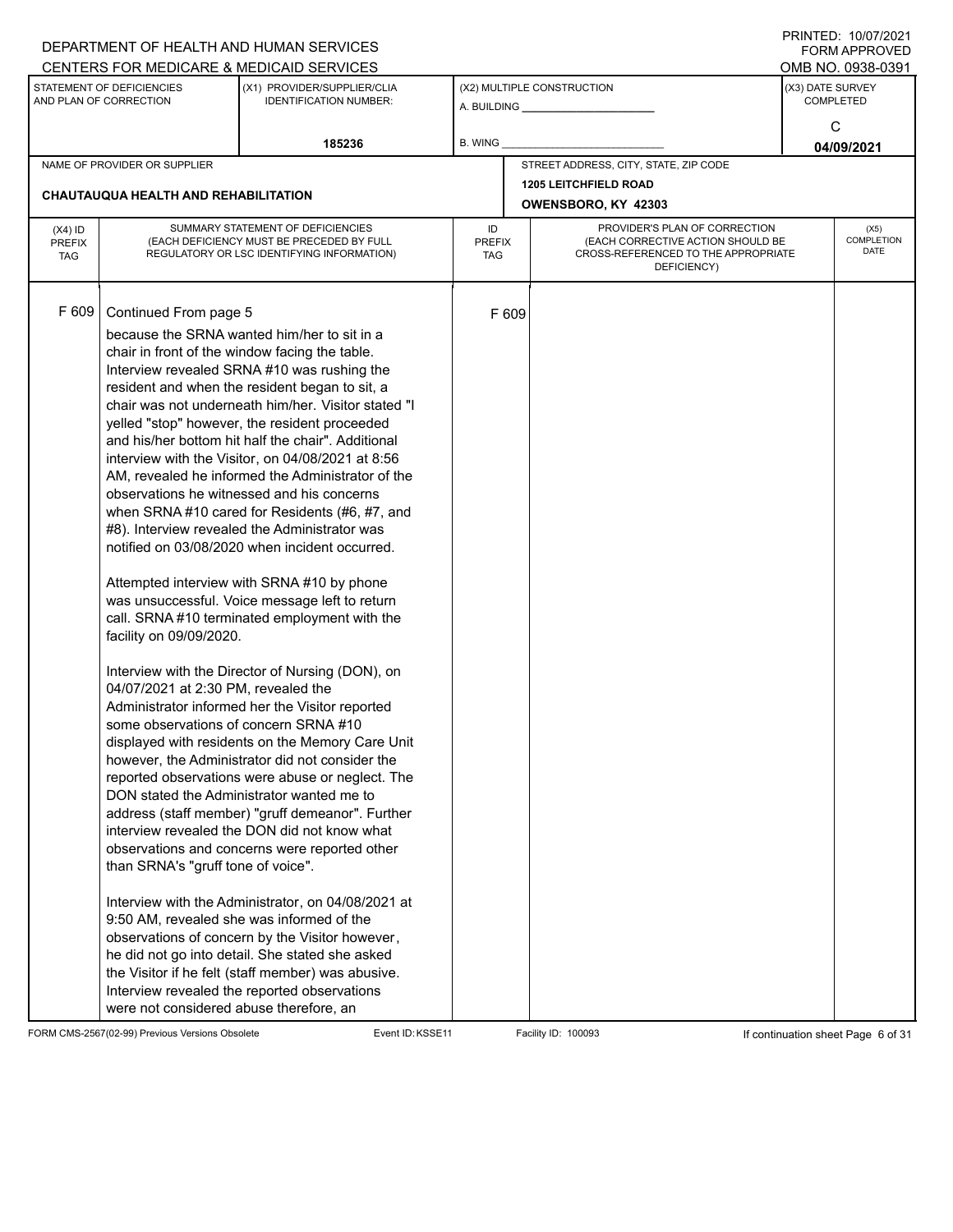|                                          |                                                     | DEPARTMENT OF HEALTH AND HUMAN SERVICES                                                                                                                                                                                                                                                                            |                            |                                                                                                                          |                  | $1 \times 1 \times 1 = 1$ . $1 \times 1 \times 1 = 1$<br>FORM APPROVED |
|------------------------------------------|-----------------------------------------------------|--------------------------------------------------------------------------------------------------------------------------------------------------------------------------------------------------------------------------------------------------------------------------------------------------------------------|----------------------------|--------------------------------------------------------------------------------------------------------------------------|------------------|------------------------------------------------------------------------|
|                                          |                                                     | CENTERS FOR MEDICARE & MEDICAID SERVICES                                                                                                                                                                                                                                                                           |                            |                                                                                                                          |                  | OMB NO. 0938-0391                                                      |
|                                          | STATEMENT OF DEFICIENCIES<br>AND PLAN OF CORRECTION | (X1) PROVIDER/SUPPLIER/CLIA<br><b>IDENTIFICATION NUMBER:</b>                                                                                                                                                                                                                                                       |                            | (X2) MULTIPLE CONSTRUCTION                                                                                               | (X3) DATE SURVEY | <b>COMPLETED</b>                                                       |
|                                          |                                                     | 185236                                                                                                                                                                                                                                                                                                             | B. WING                    |                                                                                                                          |                  | C<br>04/09/2021                                                        |
|                                          | NAME OF PROVIDER OR SUPPLIER                        |                                                                                                                                                                                                                                                                                                                    |                            | STREET ADDRESS, CITY, STATE, ZIP CODE                                                                                    |                  |                                                                        |
|                                          | <b>CHAUTAUQUA HEALTH AND REHABILITATION</b>         |                                                                                                                                                                                                                                                                                                                    |                            | <b>1205 LEITCHFIELD ROAD</b><br>OWENSBORO, KY 42303                                                                      |                  |                                                                        |
| $(X4)$ ID<br><b>PREFIX</b><br><b>TAG</b> |                                                     | SUMMARY STATEMENT OF DEFICIENCIES<br>(EACH DEFICIENCY MUST BE PRECEDED BY FULL<br>REGULATORY OR LSC IDENTIFYING INFORMATION)                                                                                                                                                                                       | ID<br><b>PREFIX</b><br>TAG | PROVIDER'S PLAN OF CORRECTION<br>(EACH CORRECTIVE ACTION SHOULD BE<br>CROSS-REFERENCED TO THE APPROPRIATE<br>DEFICIENCY) |                  | (X5)<br>COMPLETION<br>DATE                                             |
| F 609                                    | Continued From page 6                               |                                                                                                                                                                                                                                                                                                                    | F 609                      |                                                                                                                          |                  |                                                                        |
|                                          | investigation was not conducted.                    |                                                                                                                                                                                                                                                                                                                    |                            |                                                                                                                          |                  |                                                                        |
| F 610<br>$SS = D$                        | CFR(s): 483.12(c)(2)-(4)                            | Investigate/Prevent/Correct Alleged Violation                                                                                                                                                                                                                                                                      | F 610                      |                                                                                                                          |                  |                                                                        |
|                                          | must:                                               | §483.12(c) In response to allegations of abuse,<br>neglect, exploitation, or mistreatment, the facility                                                                                                                                                                                                            |                            |                                                                                                                          |                  |                                                                        |
|                                          | violations are thoroughly investigated.             | §483.12(c)(2) Have evidence that all alleged                                                                                                                                                                                                                                                                       |                            |                                                                                                                          |                  |                                                                        |
|                                          | investigation is in progress.                       | §483.12(c)(3) Prevent further potential abuse,<br>neglect, exploitation, or mistreatment while the                                                                                                                                                                                                                 |                            |                                                                                                                          |                  |                                                                        |
|                                          | §483.12(c)(4) Report the results of all             | investigations to the administrator or his or her<br>designated representative and to other officials in<br>accordance with State law, including to the State<br>Survey Agency, within 5 working days of the<br>incident, and if the alleged violation is verified<br>appropriate corrective action must be taken. |                            |                                                                                                                          |                  |                                                                        |
|                                          |                                                     |                                                                                                                                                                                                                                                                                                                    |                            |                                                                                                                          |                  |                                                                        |
|                                          | by:                                                 | This REQUIREMENT is not met as evidenced                                                                                                                                                                                                                                                                           |                            |                                                                                                                          |                  |                                                                        |

FORM CMS-2567(02-99) Previous Versions Obsolete Event ID:KSSE11 Facility ID: 100093 If continuation sheet Page 7 of 31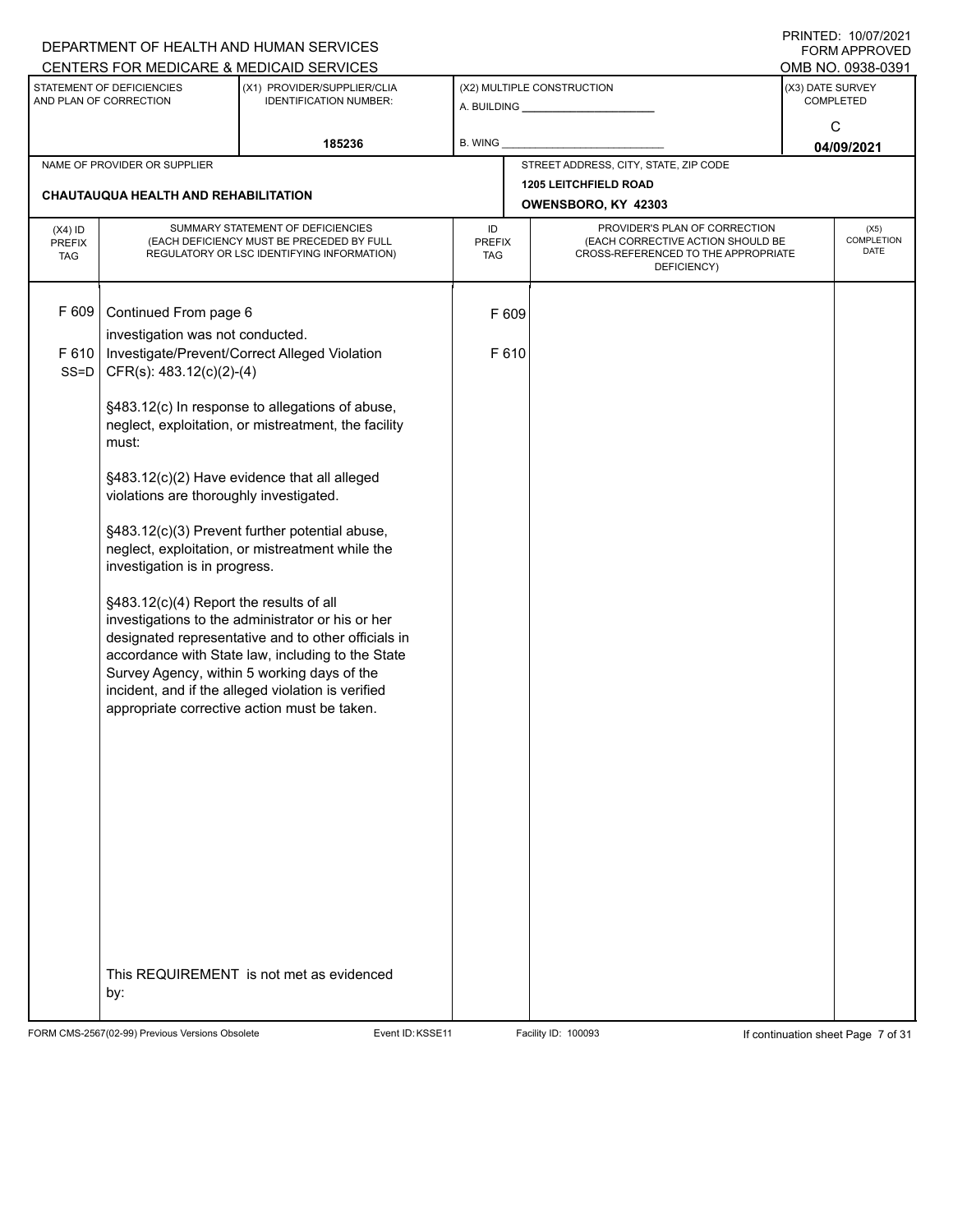|                                                                                                                                                                 |                                                                                                                                                                                                                                                                                                                                                                                                                                                                    | DEPARTMENT OF HEALTH AND HUMAN SERVICES                                                                                                                                                                                                                                                                                                                                                                                                                                                                                                                                                                                                                                                                                                                                                                                                                                                                                                                                                                                                                                                                                                                                                                                                                                              |                                   |                            |                                                                                                                          |                  | FININILU. IVIVIIZUZI<br><b>FORM APPROVED</b><br>OMB NO. 0938-0391 |
|-----------------------------------------------------------------------------------------------------------------------------------------------------------------|--------------------------------------------------------------------------------------------------------------------------------------------------------------------------------------------------------------------------------------------------------------------------------------------------------------------------------------------------------------------------------------------------------------------------------------------------------------------|--------------------------------------------------------------------------------------------------------------------------------------------------------------------------------------------------------------------------------------------------------------------------------------------------------------------------------------------------------------------------------------------------------------------------------------------------------------------------------------------------------------------------------------------------------------------------------------------------------------------------------------------------------------------------------------------------------------------------------------------------------------------------------------------------------------------------------------------------------------------------------------------------------------------------------------------------------------------------------------------------------------------------------------------------------------------------------------------------------------------------------------------------------------------------------------------------------------------------------------------------------------------------------------|-----------------------------------|----------------------------|--------------------------------------------------------------------------------------------------------------------------|------------------|-------------------------------------------------------------------|
| CENTERS FOR MEDICARE & MEDICAID SERVICES<br>STATEMENT OF DEFICIENCIES<br>(X1) PROVIDER/SUPPLIER/CLIA<br>AND PLAN OF CORRECTION<br><b>IDENTIFICATION NUMBER:</b> |                                                                                                                                                                                                                                                                                                                                                                                                                                                                    |                                                                                                                                                                                                                                                                                                                                                                                                                                                                                                                                                                                                                                                                                                                                                                                                                                                                                                                                                                                                                                                                                                                                                                                                                                                                                      |                                   | (X2) MULTIPLE CONSTRUCTION | (X3) DATE SURVEY                                                                                                         | <b>COMPLETED</b> |                                                                   |
|                                                                                                                                                                 |                                                                                                                                                                                                                                                                                                                                                                                                                                                                    | 185236                                                                                                                                                                                                                                                                                                                                                                                                                                                                                                                                                                                                                                                                                                                                                                                                                                                                                                                                                                                                                                                                                                                                                                                                                                                                               | B. WING                           |                            |                                                                                                                          |                  | C<br>04/09/2021                                                   |
|                                                                                                                                                                 | NAME OF PROVIDER OR SUPPLIER                                                                                                                                                                                                                                                                                                                                                                                                                                       |                                                                                                                                                                                                                                                                                                                                                                                                                                                                                                                                                                                                                                                                                                                                                                                                                                                                                                                                                                                                                                                                                                                                                                                                                                                                                      |                                   |                            | STREET ADDRESS, CITY, STATE, ZIP CODE                                                                                    |                  |                                                                   |
|                                                                                                                                                                 | <b>CHAUTAUQUA HEALTH AND REHABILITATION</b>                                                                                                                                                                                                                                                                                                                                                                                                                        |                                                                                                                                                                                                                                                                                                                                                                                                                                                                                                                                                                                                                                                                                                                                                                                                                                                                                                                                                                                                                                                                                                                                                                                                                                                                                      |                                   |                            | <b>1205 LEITCHFIELD ROAD</b><br>OWENSBORO, KY 42303                                                                      |                  |                                                                   |
| $(X4)$ ID<br><b>PREFIX</b><br><b>TAG</b>                                                                                                                        |                                                                                                                                                                                                                                                                                                                                                                                                                                                                    | SUMMARY STATEMENT OF DEFICIENCIES<br>(EACH DEFICIENCY MUST BE PRECEDED BY FULL<br>REGULATORY OR LSC IDENTIFYING INFORMATION)                                                                                                                                                                                                                                                                                                                                                                                                                                                                                                                                                                                                                                                                                                                                                                                                                                                                                                                                                                                                                                                                                                                                                         | ID<br><b>PREFIX</b><br><b>TAG</b> |                            | PROVIDER'S PLAN OF CORRECTION<br>(EACH CORRECTIVE ACTION SHOULD BE<br>CROSS-REFERENCED TO THE APPROPRIATE<br>DEFICIENCY) |                  | (X5)<br>COMPLETION<br><b>DATE</b>                                 |
| F 610                                                                                                                                                           | Continued From page 7<br>report the results of all investigations to the<br>#7, and #8).<br>Care Unit on 03/08/2020. However, the<br>action.<br>The findings include:<br>Review of the facility's policy titled, "Abuse<br>prohibit abuse, mistreatment, neglect,<br>misappropriation of resident property, and<br>not limited too, freedom from corporal<br>that documentation of witnessed interviews<br>residents from further harm during an<br>investigation. | Based on interview, record review, and the<br>facility's policy review, it was determined the<br>facility failed to investigate an alleged violation<br>related to mistreatment, neglect, or abuse, and<br>proper authorities within prescribed timeframe's<br>for three (3) of five (5) sampled Residents (#6,<br>A Visitor reported to the Administrator a staff<br>member was "gruff" with residents on the Memory<br>Administrator failed to thoroughly investigate the<br>alleged violation and take appropriate corrective<br>Prohibition" dated 07/01/19, revealed the facility<br>exploitation for all residents. This includes, but is<br>punishment, involuntary seclusion, and any<br>physical or chemical restraint not required to treat<br>the resident medical symptoms. Upon receiving<br>information concerning a report of suspected or<br>alleged abuse, mistreatment, or the neglect, the<br>Chief Executive Officer (CEO), or designee will<br>perform the following: initiate an investigation<br>within twenty-four (24) hours of an allegation of<br>abuse that focuses on whether abuse or neglect<br>occurred and to what extent. The investigation will<br>be thoroughly documented within RMS. Ensure<br>interviews is included. The Center will protect |                                   | F 610                      |                                                                                                                          |                  |                                                                   |

FORM CMS-2567(02-99) Previous Versions Obsolete Event ID:KSSE11 Facility ID: 100093 If continuation sheet Page 8 of 31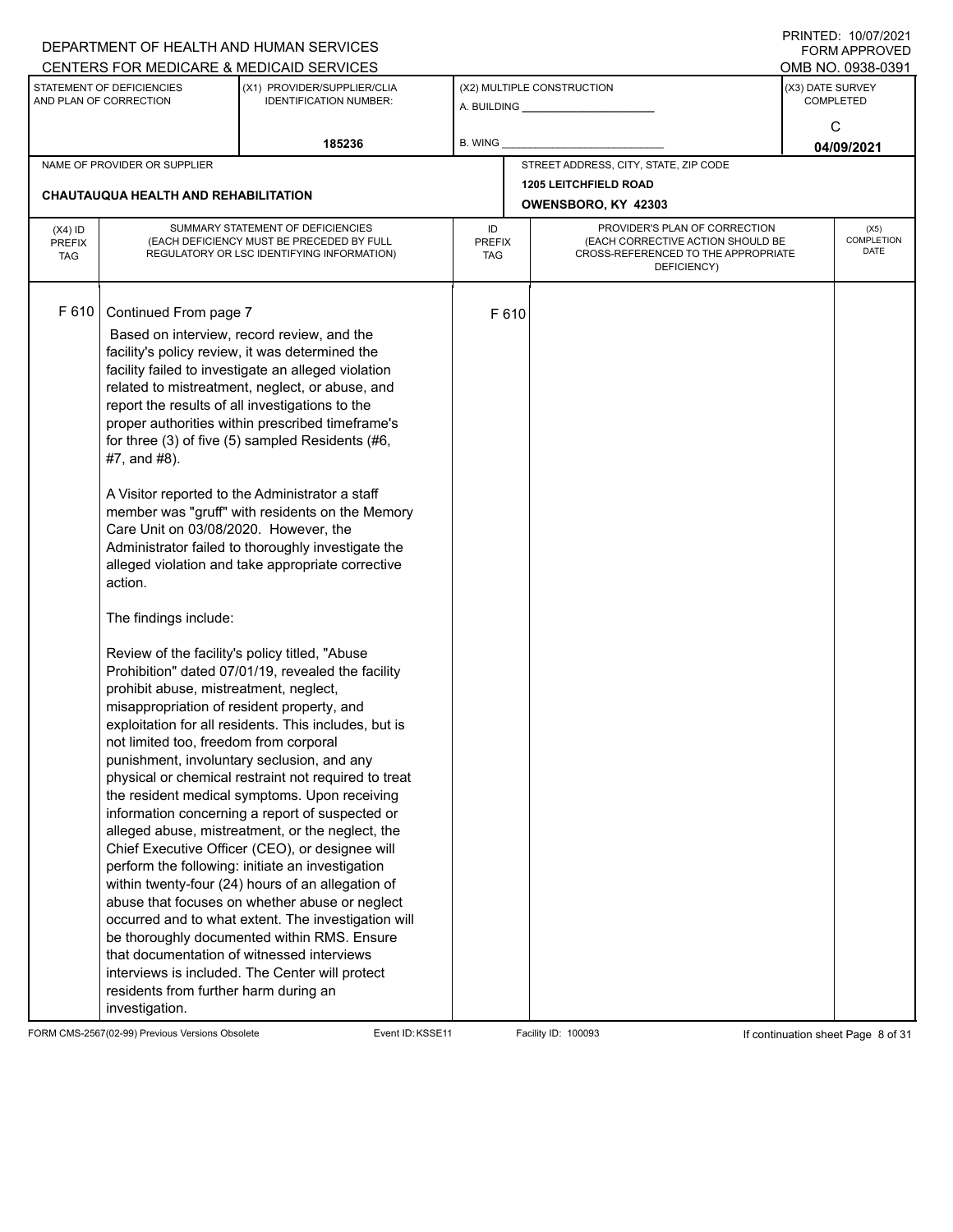|                                          |                                                                                                                                                                                                                                             | DEPARTMENT OF HEALTH AND HUMAN SERVICES<br>CENTERS FOR MEDICARE & MEDICAID SERVICES                                                                                                                                                                                                                                                                                                                                                                                                                                                                                                                                                                                                                                                                                                                                                                                                                                                                                                                                                                                              |                                   |       |                                                                                                                          |                  | FININILD. IVIVIIZUZI<br><b>FORM APPROVED</b><br>OMB NO. 0938-0391 |  |
|------------------------------------------|---------------------------------------------------------------------------------------------------------------------------------------------------------------------------------------------------------------------------------------------|----------------------------------------------------------------------------------------------------------------------------------------------------------------------------------------------------------------------------------------------------------------------------------------------------------------------------------------------------------------------------------------------------------------------------------------------------------------------------------------------------------------------------------------------------------------------------------------------------------------------------------------------------------------------------------------------------------------------------------------------------------------------------------------------------------------------------------------------------------------------------------------------------------------------------------------------------------------------------------------------------------------------------------------------------------------------------------|-----------------------------------|-------|--------------------------------------------------------------------------------------------------------------------------|------------------|-------------------------------------------------------------------|--|
|                                          | STATEMENT OF DEFICIENCIES<br>AND PLAN OF CORRECTION                                                                                                                                                                                         | (X1) PROVIDER/SUPPLIER/CLIA<br><b>IDENTIFICATION NUMBER:</b>                                                                                                                                                                                                                                                                                                                                                                                                                                                                                                                                                                                                                                                                                                                                                                                                                                                                                                                                                                                                                     |                                   |       | (X2) MULTIPLE CONSTRUCTION                                                                                               | (X3) DATE SURVEY | <b>COMPLETED</b>                                                  |  |
|                                          |                                                                                                                                                                                                                                             | 185236                                                                                                                                                                                                                                                                                                                                                                                                                                                                                                                                                                                                                                                                                                                                                                                                                                                                                                                                                                                                                                                                           | B. WING                           |       |                                                                                                                          |                  | C<br>04/09/2021                                                   |  |
|                                          | NAME OF PROVIDER OR SUPPLIER                                                                                                                                                                                                                |                                                                                                                                                                                                                                                                                                                                                                                                                                                                                                                                                                                                                                                                                                                                                                                                                                                                                                                                                                                                                                                                                  |                                   |       | STREET ADDRESS, CITY, STATE, ZIP CODE                                                                                    |                  |                                                                   |  |
|                                          | <b>CHAUTAUQUA HEALTH AND REHABILITATION</b>                                                                                                                                                                                                 |                                                                                                                                                                                                                                                                                                                                                                                                                                                                                                                                                                                                                                                                                                                                                                                                                                                                                                                                                                                                                                                                                  |                                   |       | <b>1205 LEITCHFIELD ROAD</b><br>OWENSBORO, KY 42303                                                                      |                  |                                                                   |  |
| $(X4)$ ID<br><b>PREFIX</b><br><b>TAG</b> |                                                                                                                                                                                                                                             | SUMMARY STATEMENT OF DEFICIENCIES<br>(EACH DEFICIENCY MUST BE PRECEDED BY FULL<br>REGULATORY OR LSC IDENTIFYING INFORMATION)                                                                                                                                                                                                                                                                                                                                                                                                                                                                                                                                                                                                                                                                                                                                                                                                                                                                                                                                                     | ID<br><b>PREFIX</b><br><b>TAG</b> |       | PROVIDER'S PLAN OF CORRECTION<br>(EACH CORRECTIVE ACTION SHOULD BE<br>CROSS-REFERENCED TO THE APPROPRIATE<br>DEFICIENCY) |                  | (X5)<br>COMPLETION<br><b>DATE</b>                                 |  |
| F 610                                    | Continued From page 8<br>resident was not interviewable.<br>included Unspecified Dementia Without<br>which indicates the resident was not<br>interviewable.<br>included Unspecified Dementia Without<br>Behavioral Disturbance, Unspecified | 1. Record review revealed the facility admitted<br>Resident #6 on 05/06/15 with diagnoses which<br>included Alzheimer's Disease with Late Onset,<br>Unspecified Macular Degeneration, Difficulty<br>Walking, Hypothyroidism, and Other Symbolic<br>Dysfunction. Review of the Annual Minimum Data<br>Set (MDS), dated 02/05/2020, revealed the facility<br>assessed Resident #6's cognition as severely<br>impaired with a Brief Interview for Mental Status<br>(BIMS) score of two (2), which indicates the<br>2. Record review revealed the facility readmitted<br>Resident #7 on 08/23/18 with diagnoses which<br>Behavioral Disturbance, History of Falling, Lack<br>of Coordination, Chronic Obstructive Pulmonary<br>Disease (COPD), Unspecified Mental Disorder,<br>and Major Depressive Disorder. Review of the<br>Quarterly MDS, dated 02/12/2020, revealed the<br>facility assessed Resident #7's cognition as<br>severely impaired with a BIMS score of three (3),<br>3. Record review revealed the facility admitted<br>Resident #8 on 04/28/19 with diagnoses which |                                   | F 610 |                                                                                                                          |                  |                                                                   |  |
|                                          | Falling, and Hypertension. Review of the<br>was not interviewable.                                                                                                                                                                          | Abnormalities of Gait and Mobility, History of<br>Significant Change MDS, dated 02/12/2020,<br>revealed the facility assessed Resident #8's<br>cognition as moderately impaired with a BIMS<br>score of seven (7), which indicates the resident<br>Interview with the Visitor, on 04/06/2021 at 11:47                                                                                                                                                                                                                                                                                                                                                                                                                                                                                                                                                                                                                                                                                                                                                                            |                                   |       |                                                                                                                          |                  |                                                                   |  |

FORM CMS-2567(02-99) Previous Versions Obsolete Event ID:KSSE11 Facility ID: 100093 If continuation sheet Page 9 of 31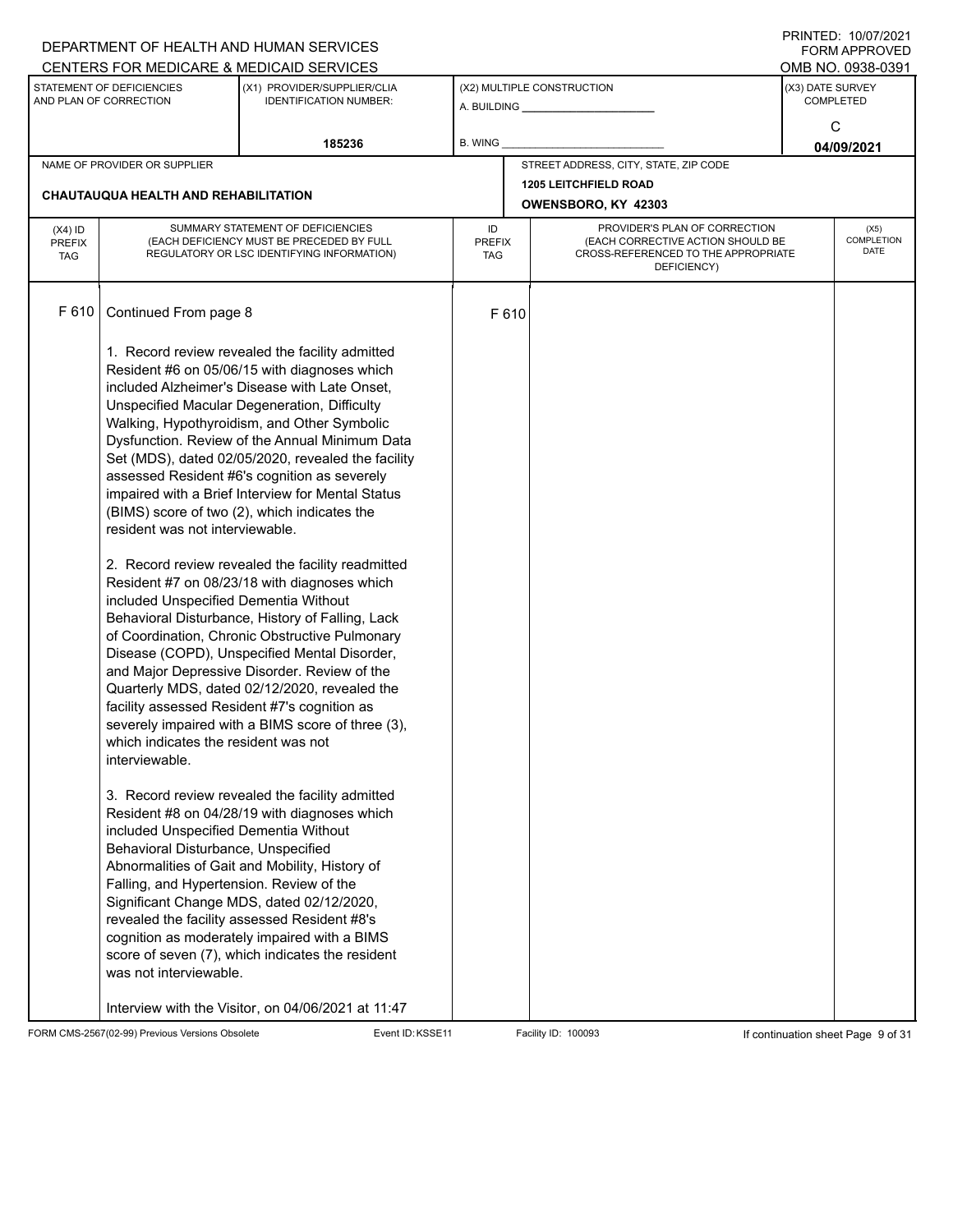|                                          |                                                                                                                                                                                                                                                                     | DEPARTMENT OF HEALTH AND HUMAN SERVICES<br>CENTERS FOR MEDICARE & MEDICAID SERVICES                                                                                                                                                                                                                                                                                                                                                                                                                                                                                                                                                                                                                                                                                                                                                                                                                                                                                                                                                                                                                                                                                                                                                                                                                                                                                                                                                                                                                                                                                                                                          |                                   |       |                                                                                                                          | FININILD. IVIVIIZUZI<br><b>FORM APPROVED</b><br>OMB NO. 0938-0391 |
|------------------------------------------|---------------------------------------------------------------------------------------------------------------------------------------------------------------------------------------------------------------------------------------------------------------------|------------------------------------------------------------------------------------------------------------------------------------------------------------------------------------------------------------------------------------------------------------------------------------------------------------------------------------------------------------------------------------------------------------------------------------------------------------------------------------------------------------------------------------------------------------------------------------------------------------------------------------------------------------------------------------------------------------------------------------------------------------------------------------------------------------------------------------------------------------------------------------------------------------------------------------------------------------------------------------------------------------------------------------------------------------------------------------------------------------------------------------------------------------------------------------------------------------------------------------------------------------------------------------------------------------------------------------------------------------------------------------------------------------------------------------------------------------------------------------------------------------------------------------------------------------------------------------------------------------------------------|-----------------------------------|-------|--------------------------------------------------------------------------------------------------------------------------|-------------------------------------------------------------------|
|                                          | STATEMENT OF DEFICIENCIES<br>AND PLAN OF CORRECTION                                                                                                                                                                                                                 | (X1) PROVIDER/SUPPLIER/CLIA<br><b>IDENTIFICATION NUMBER:</b>                                                                                                                                                                                                                                                                                                                                                                                                                                                                                                                                                                                                                                                                                                                                                                                                                                                                                                                                                                                                                                                                                                                                                                                                                                                                                                                                                                                                                                                                                                                                                                 |                                   |       | (X2) MULTIPLE CONSTRUCTION                                                                                               | (X3) DATE SURVEY<br><b>COMPLETED</b><br>C                         |
|                                          |                                                                                                                                                                                                                                                                     | 185236                                                                                                                                                                                                                                                                                                                                                                                                                                                                                                                                                                                                                                                                                                                                                                                                                                                                                                                                                                                                                                                                                                                                                                                                                                                                                                                                                                                                                                                                                                                                                                                                                       | B. WING                           |       |                                                                                                                          | 04/09/2021                                                        |
|                                          | NAME OF PROVIDER OR SUPPLIER                                                                                                                                                                                                                                        |                                                                                                                                                                                                                                                                                                                                                                                                                                                                                                                                                                                                                                                                                                                                                                                                                                                                                                                                                                                                                                                                                                                                                                                                                                                                                                                                                                                                                                                                                                                                                                                                                              |                                   |       | STREET ADDRESS, CITY, STATE, ZIP CODE                                                                                    |                                                                   |
|                                          | <b>CHAUTAUQUA HEALTH AND REHABILITATION</b>                                                                                                                                                                                                                         |                                                                                                                                                                                                                                                                                                                                                                                                                                                                                                                                                                                                                                                                                                                                                                                                                                                                                                                                                                                                                                                                                                                                                                                                                                                                                                                                                                                                                                                                                                                                                                                                                              |                                   |       | <b>1205 LEITCHFIELD ROAD</b><br>OWENSBORO, KY 42303                                                                      |                                                                   |
| $(X4)$ ID<br><b>PREFIX</b><br><b>TAG</b> |                                                                                                                                                                                                                                                                     | SUMMARY STATEMENT OF DEFICIENCIES<br>(EACH DEFICIENCY MUST BE PRECEDED BY FULL<br>REGULATORY OR LSC IDENTIFYING INFORMATION)                                                                                                                                                                                                                                                                                                                                                                                                                                                                                                                                                                                                                                                                                                                                                                                                                                                                                                                                                                                                                                                                                                                                                                                                                                                                                                                                                                                                                                                                                                 | ID<br><b>PREFIX</b><br><b>TAG</b> |       | PROVIDER'S PLAN OF CORRECTION<br>(EACH CORRECTIVE ACTION SHOULD BE<br>CROSS-REFERENCED TO THE APPROPRIATE<br>DEFICIENCY) | (X5)<br>COMPLETION<br><b>DATE</b>                                 |
| F 610                                    | Continued From page 9<br>get him/her to move which left the resident<br>revealed the Administrator was notified on<br>03/08/2020 when incident occurred.<br>facility on 09/09/2020.<br>04/07/2021 at 2:30 PM, revealed the<br>some observations of concern SRNA #10 | AM, revealed on 03/08/2020 a staff member<br>identified as State Registered Nurse Aide (SRNA)<br>#10 was observed grabbing Resident #6 by the<br>wrist and said "come sit over here". Visitor stated<br>"She pulled (resident) really hard, had she not<br>held onto the resident he/she would have fell".<br>Further interview revealed Resident #7 was<br>standing at the doorway with his/her walker when<br>dietary staff attempted to enter the unit with the<br>food cart. SRNA#11 told the resident to "get out<br>of the way" and took his/her walker in an effort to<br>without his/her walker. Additionally, Resident #8<br>was in the common dining room seated and<br>waiting to eat when SRNA #10 told him to get up<br>and move to another table. Resident #8 got up<br>because the SRNA wanted him to sit in a chair in<br>front of the window facing the table. Interview<br>revealed SRNA #10 was rushing the resident and<br>when the resident began to sit, a chair was not<br>underneath him/her. Visitor stated "I yelled "stop"<br>however, the resident proceeded and his/her<br>bottom hit half the chair". Additional interview with<br>the Visitor, on 04/08/2021 at 8:56 AM, revealed<br>he informed the Administrator of the observations<br>he witnessed and of concern when SRNA #10<br>cared for Residents (#6, #7, and #8). Interview<br>Attempted interview with SRNA #10 by phone<br>was unsuccessful. Voice message left to return<br>call. SRNA#10 terminated employment with the<br>Interview with the Director of Nursing (DON), on<br>Administrator informed her the Visitor reported |                                   | F 610 |                                                                                                                          |                                                                   |

FORM CMS-2567(02-99) Previous Versions Obsolete Event ID:KSSE11 Facility ID: 100093 If continuation sheet Page 10 of 31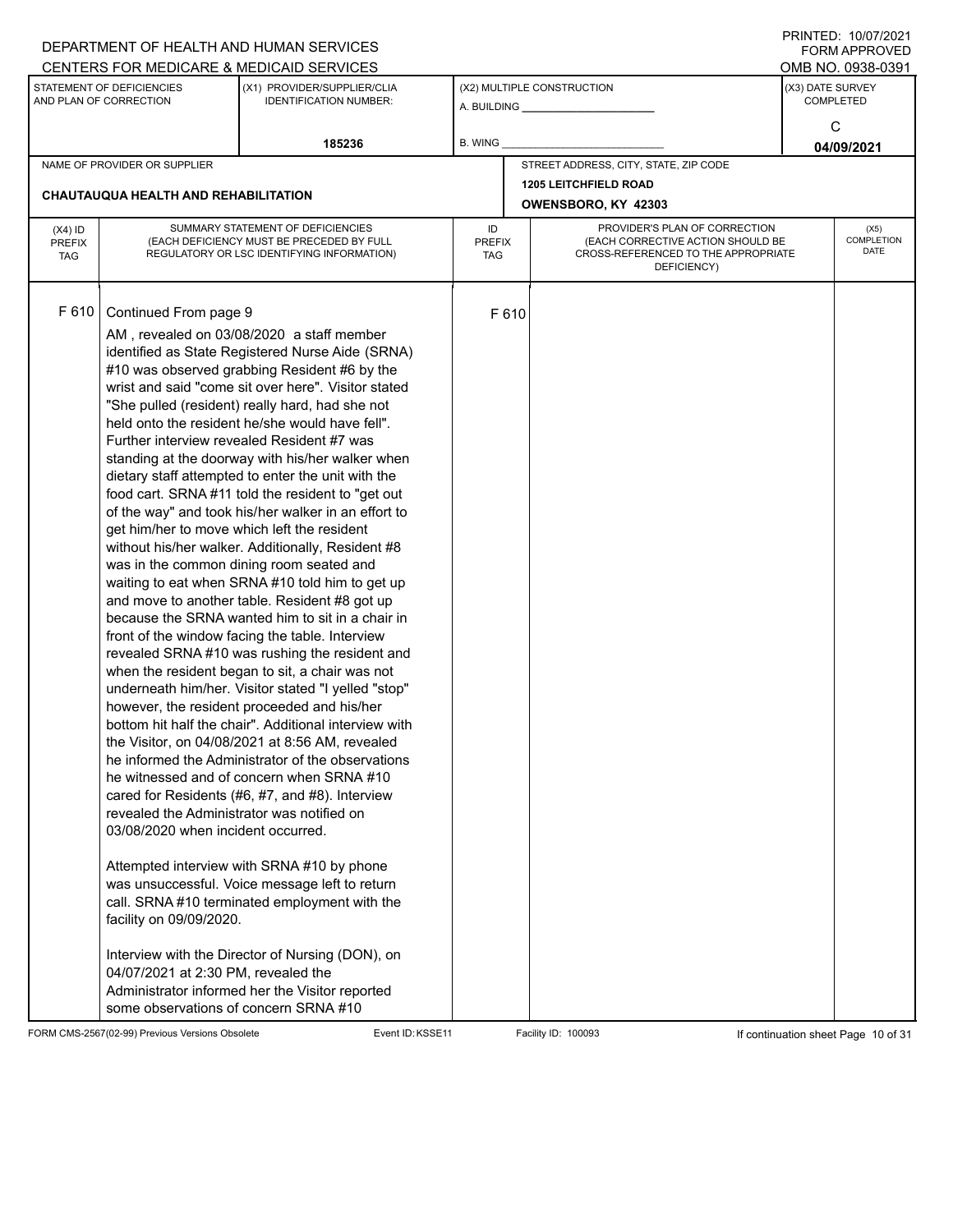|                                                                                                                     |                                                                                                                                                                                                                                                  | DEPARTMENT OF HEALTH AND HUMAN SERVICES<br>CENTERS FOR MEDICARE & MEDICAID SERVICES                                                                                                                                                                                                                                                                                                                                                                                                                                                                                                                                                                                                                                                                                                                                                                                                                                            |                                   |                            |                                                                                                                          |                  | I INITILD. IVIVIILVLI<br><b>FORM APPROVED</b><br>OMB NO. 0938-0391 |
|---------------------------------------------------------------------------------------------------------------------|--------------------------------------------------------------------------------------------------------------------------------------------------------------------------------------------------------------------------------------------------|--------------------------------------------------------------------------------------------------------------------------------------------------------------------------------------------------------------------------------------------------------------------------------------------------------------------------------------------------------------------------------------------------------------------------------------------------------------------------------------------------------------------------------------------------------------------------------------------------------------------------------------------------------------------------------------------------------------------------------------------------------------------------------------------------------------------------------------------------------------------------------------------------------------------------------|-----------------------------------|----------------------------|--------------------------------------------------------------------------------------------------------------------------|------------------|--------------------------------------------------------------------|
| STATEMENT OF DEFICIENCIES<br>(X1) PROVIDER/SUPPLIER/CLIA<br>AND PLAN OF CORRECTION<br><b>IDENTIFICATION NUMBER:</b> |                                                                                                                                                                                                                                                  |                                                                                                                                                                                                                                                                                                                                                                                                                                                                                                                                                                                                                                                                                                                                                                                                                                                                                                                                |                                   | (X2) MULTIPLE CONSTRUCTION | (X3) DATE SURVEY                                                                                                         | <b>COMPLETED</b> |                                                                    |
|                                                                                                                     |                                                                                                                                                                                                                                                  | 185236                                                                                                                                                                                                                                                                                                                                                                                                                                                                                                                                                                                                                                                                                                                                                                                                                                                                                                                         | <b>B. WING</b>                    |                            |                                                                                                                          | C                | 04/09/2021                                                         |
|                                                                                                                     | NAME OF PROVIDER OR SUPPLIER                                                                                                                                                                                                                     |                                                                                                                                                                                                                                                                                                                                                                                                                                                                                                                                                                                                                                                                                                                                                                                                                                                                                                                                |                                   |                            | STREET ADDRESS, CITY, STATE, ZIP CODE                                                                                    |                  |                                                                    |
|                                                                                                                     | CHAUTAUQUA HEALTH AND REHABILITATION                                                                                                                                                                                                             |                                                                                                                                                                                                                                                                                                                                                                                                                                                                                                                                                                                                                                                                                                                                                                                                                                                                                                                                |                                   |                            | <b>1205 LEITCHFIELD ROAD</b><br>OWENSBORO, KY 42303                                                                      |                  |                                                                    |
| $(X4)$ ID<br><b>PREFIX</b><br><b>TAG</b>                                                                            |                                                                                                                                                                                                                                                  | SUMMARY STATEMENT OF DEFICIENCIES<br>(EACH DEFICIENCY MUST BE PRECEDED BY FULL<br>REGULATORY OR LSC IDENTIFYING INFORMATION)                                                                                                                                                                                                                                                                                                                                                                                                                                                                                                                                                                                                                                                                                                                                                                                                   | ID<br><b>PREFIX</b><br><b>TAG</b> |                            | PROVIDER'S PLAN OF CORRECTION<br>(EACH CORRECTIVE ACTION SHOULD BE<br>CROSS-REFERENCED TO THE APPROPRIATE<br>DEFICIENCY) |                  | (X5)<br><b>COMPLETION</b><br>DATE                                  |
| F 610<br>F689<br>$SS = D$                                                                                           | Continued From page 10<br>than SRNA's "gruff tone of voice".<br>were not considered abuse therefore, an<br>investigation was not conducted.<br>CFR(s): 483.25(d)(1)(2)<br>§483.25(d) Accidents.<br>The facility must ensure that -<br>accidents. | displayed with residents on the Memory Care Unit<br>however, the Administrator did not consider the<br>reported observations were abuse or neglect. The<br>DON stated the Administrator wanted me to<br>address (staff member) "gruff demeanor". Further<br>interview revealed the DON did not know what<br>observations and concerns were reported other<br>Interview with the Administrator, on 04/08/2021 at<br>9:50 AM, revealed she was informed of the<br>observations of concern by the Visitor however,<br>he did not go into detail. She stated she asked<br>the Visitor if he felt (staff member) was abusive.<br>Interview revealed the reported observations<br>Free of Accident Hazards/Supervision/Devices<br>§483.25(d)(1) The resident environment remains<br>as free of accident hazards as is possible; and<br>§483.25(d)(2)Each resident receives adequate<br>supervision and assistance devices to prevent |                                   | F 610<br>F 689             |                                                                                                                          |                  |                                                                    |

FORM CMS-2567(02-99) Previous Versions Obsolete Event ID:KSSE11 Facility ID: 100093 If continuation sheet Page 11 of 31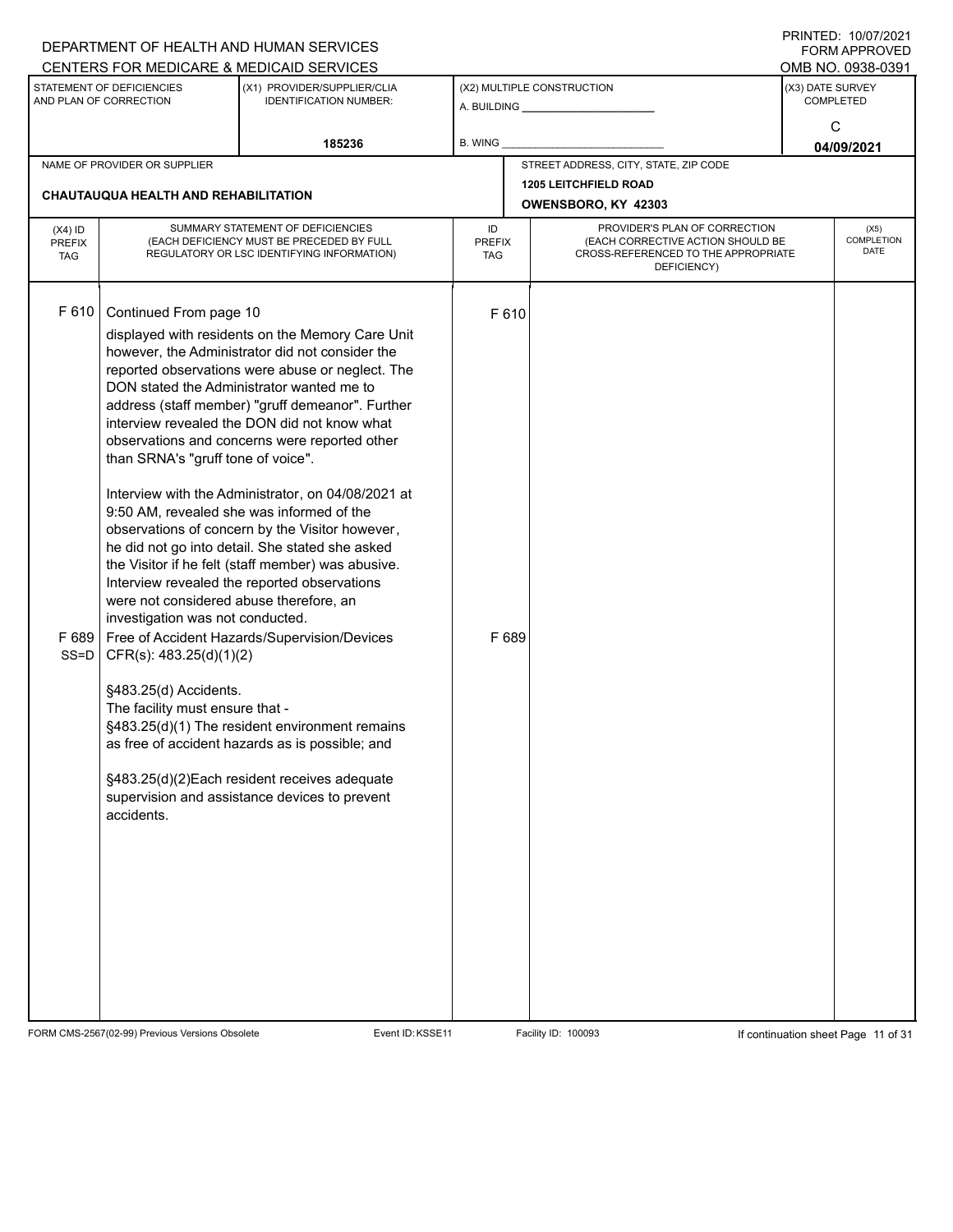|                                          |                                                                                                                                                | DEPARTMENT OF HEALTH AND HUMAN SERVICES<br>CENTERS FOR MEDICARE & MEDICAID SERVICES                                                                                                                                                                                                                                                                                                                                                                                                                                                                                                                                                                                                                                                                                                                                                                                                                                                                                                                                                                                                                                                                                                                                                                                                                                                                                                                                                                                             |                                   |                                                                                                                          |                  | FININILD. IVIVIIZUZI<br><b>FORM APPROVED</b><br>OMB NO. 0938-0391 |
|------------------------------------------|------------------------------------------------------------------------------------------------------------------------------------------------|---------------------------------------------------------------------------------------------------------------------------------------------------------------------------------------------------------------------------------------------------------------------------------------------------------------------------------------------------------------------------------------------------------------------------------------------------------------------------------------------------------------------------------------------------------------------------------------------------------------------------------------------------------------------------------------------------------------------------------------------------------------------------------------------------------------------------------------------------------------------------------------------------------------------------------------------------------------------------------------------------------------------------------------------------------------------------------------------------------------------------------------------------------------------------------------------------------------------------------------------------------------------------------------------------------------------------------------------------------------------------------------------------------------------------------------------------------------------------------|-----------------------------------|--------------------------------------------------------------------------------------------------------------------------|------------------|-------------------------------------------------------------------|
|                                          | STATEMENT OF DEFICIENCIES<br>(X1) PROVIDER/SUPPLIER/CLIA<br>AND PLAN OF CORRECTION<br><b>IDENTIFICATION NUMBER:</b>                            |                                                                                                                                                                                                                                                                                                                                                                                                                                                                                                                                                                                                                                                                                                                                                                                                                                                                                                                                                                                                                                                                                                                                                                                                                                                                                                                                                                                                                                                                                 |                                   | (X2) MULTIPLE CONSTRUCTION                                                                                               | (X3) DATE SURVEY | <b>COMPLETED</b>                                                  |
|                                          |                                                                                                                                                | 185236                                                                                                                                                                                                                                                                                                                                                                                                                                                                                                                                                                                                                                                                                                                                                                                                                                                                                                                                                                                                                                                                                                                                                                                                                                                                                                                                                                                                                                                                          | <b>B. WING</b>                    |                                                                                                                          |                  | C<br>04/09/2021                                                   |
|                                          | NAME OF PROVIDER OR SUPPLIER                                                                                                                   |                                                                                                                                                                                                                                                                                                                                                                                                                                                                                                                                                                                                                                                                                                                                                                                                                                                                                                                                                                                                                                                                                                                                                                                                                                                                                                                                                                                                                                                                                 |                                   | STREET ADDRESS, CITY, STATE, ZIP CODE                                                                                    |                  |                                                                   |
|                                          | <b>CHAUTAUQUA HEALTH AND REHABILITATION</b>                                                                                                    |                                                                                                                                                                                                                                                                                                                                                                                                                                                                                                                                                                                                                                                                                                                                                                                                                                                                                                                                                                                                                                                                                                                                                                                                                                                                                                                                                                                                                                                                                 |                                   | <b>1205 LEITCHFIELD ROAD</b><br>OWENSBORO, KY 42303                                                                      |                  |                                                                   |
| $(X4)$ ID<br><b>PREFIX</b><br><b>TAG</b> |                                                                                                                                                | SUMMARY STATEMENT OF DEFICIENCIES<br>(EACH DEFICIENCY MUST BE PRECEDED BY FULL<br>REGULATORY OR LSC IDENTIFYING INFORMATION)                                                                                                                                                                                                                                                                                                                                                                                                                                                                                                                                                                                                                                                                                                                                                                                                                                                                                                                                                                                                                                                                                                                                                                                                                                                                                                                                                    | ID<br><b>PREFIX</b><br><b>TAG</b> | PROVIDER'S PLAN OF CORRECTION<br>(EACH CORRECTIVE ACTION SHOULD BE<br>CROSS-REFERENCED TO THE APPROPRIATE<br>DEFICIENCY) |                  | (X5)<br><b>COMPLETION</b><br><b>DATE</b>                          |
| F 689                                    | Continued From page 11                                                                                                                         |                                                                                                                                                                                                                                                                                                                                                                                                                                                                                                                                                                                                                                                                                                                                                                                                                                                                                                                                                                                                                                                                                                                                                                                                                                                                                                                                                                                                                                                                                 | F 689                             |                                                                                                                          |                  |                                                                   |
|                                          | by:<br>adequate supervision (Resident #1).<br>Care Unit on 10/07/2014.<br>from Resident #1's room.<br>On 01/14/2021, at approximately 5:30 PM, | This REQUIREMENT is not met as evidenced<br>Based on observation, interview, record review,<br>review of the facility investigation, and facility<br>policy review, it was determined the facility failed<br>to have an effective system in place to ensure<br>one (1) of six (6) sampled residents was provided<br>Resident #1 was not assessed nor care planned<br>to be at risk for elopement due to his/her history<br>at the facility since admission to the Personal<br>On 03/18/2020 and again on 07/03/2020, after a<br>cardiac event which required hospitalization, the<br>resident was re-admitted to the skilled area of the<br>facility. Interviews with staff revealed the resident<br>was very sick for awhile, but made a full recovery.<br>Further interview revealed he/she resided on the<br>E wing and was ambulatory with a walker, but<br>had never made any attempts to leave the facility.<br>However, on 01/14/2021 at approximately 5:00<br>PM - 5:15 PM, Resident #1 exited through a<br>window in a vacant room on E wing South (Room<br>24), without staff's knowledge. Observation<br>revealed Room 24 was directly across the hall<br>Licensed Practical Nurse (LPN) #1 (C wing),<br>received a phone call from Dispatch (Local Law<br>Enforcement), who thought he/she might be a<br>resident at the facility. LPN #1 confirmed he/she<br>was a resident there. Dispatch informed LPN #1<br>that Resident #1 had exited the facility and was at |                                   | Past noncompliance: no plan of<br>correction required.                                                                   |                  |                                                                   |

FORM CMS-2567(02-99) Previous Versions Obsolete Event ID:KSSE11 Facility ID: 100093 If continuation sheet Page 12 of 31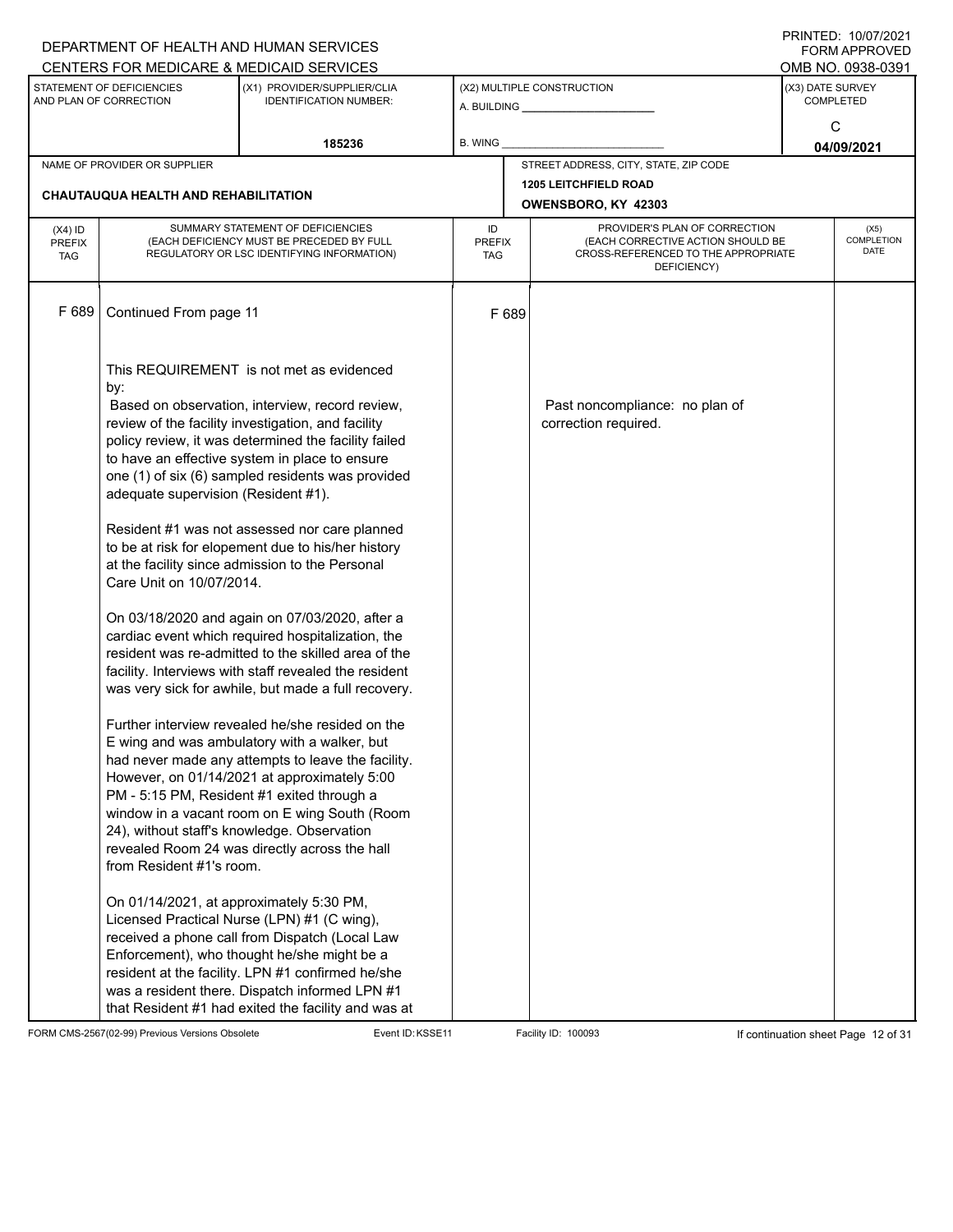|                                          |                                                                                                                                                                                                                                                                                                                                                                                                                                                                                                                                                                                      | DEPARTMENT OF HEALTH AND HUMAN SERVICES<br>CENTERS FOR MEDICARE & MEDICAID SERVICES                                                                                                                                                                                                                                                                                                                                                                                                                                                                                                                                                                                                                                                                                                                                                                                                                                                                                                                                                                                                                                                                                                             |                                   |       |                                                                                                                          |                                           | FININILD. IVIVIIZUZI<br><b>FORM APPROVED</b><br>OMB NO. 0938-0391 |
|------------------------------------------|--------------------------------------------------------------------------------------------------------------------------------------------------------------------------------------------------------------------------------------------------------------------------------------------------------------------------------------------------------------------------------------------------------------------------------------------------------------------------------------------------------------------------------------------------------------------------------------|-------------------------------------------------------------------------------------------------------------------------------------------------------------------------------------------------------------------------------------------------------------------------------------------------------------------------------------------------------------------------------------------------------------------------------------------------------------------------------------------------------------------------------------------------------------------------------------------------------------------------------------------------------------------------------------------------------------------------------------------------------------------------------------------------------------------------------------------------------------------------------------------------------------------------------------------------------------------------------------------------------------------------------------------------------------------------------------------------------------------------------------------------------------------------------------------------|-----------------------------------|-------|--------------------------------------------------------------------------------------------------------------------------|-------------------------------------------|-------------------------------------------------------------------|
|                                          | STATEMENT OF DEFICIENCIES<br>AND PLAN OF CORRECTION                                                                                                                                                                                                                                                                                                                                                                                                                                                                                                                                  | (X1) PROVIDER/SUPPLIER/CLIA<br><b>IDENTIFICATION NUMBER:</b>                                                                                                                                                                                                                                                                                                                                                                                                                                                                                                                                                                                                                                                                                                                                                                                                                                                                                                                                                                                                                                                                                                                                    |                                   |       | (X2) MULTIPLE CONSTRUCTION                                                                                               | (X3) DATE SURVEY<br><b>COMPLETED</b><br>C |                                                                   |
|                                          |                                                                                                                                                                                                                                                                                                                                                                                                                                                                                                                                                                                      | 185236                                                                                                                                                                                                                                                                                                                                                                                                                                                                                                                                                                                                                                                                                                                                                                                                                                                                                                                                                                                                                                                                                                                                                                                          | B. WING                           |       |                                                                                                                          |                                           | 04/09/2021                                                        |
|                                          | NAME OF PROVIDER OR SUPPLIER                                                                                                                                                                                                                                                                                                                                                                                                                                                                                                                                                         |                                                                                                                                                                                                                                                                                                                                                                                                                                                                                                                                                                                                                                                                                                                                                                                                                                                                                                                                                                                                                                                                                                                                                                                                 |                                   |       | STREET ADDRESS, CITY, STATE, ZIP CODE                                                                                    |                                           |                                                                   |
|                                          | <b>CHAUTAUQUA HEALTH AND REHABILITATION</b>                                                                                                                                                                                                                                                                                                                                                                                                                                                                                                                                          |                                                                                                                                                                                                                                                                                                                                                                                                                                                                                                                                                                                                                                                                                                                                                                                                                                                                                                                                                                                                                                                                                                                                                                                                 |                                   |       | <b>1205 LEITCHFIELD ROAD</b><br>OWENSBORO, KY 42303                                                                      |                                           |                                                                   |
| $(X4)$ ID<br><b>PREFIX</b><br><b>TAG</b> |                                                                                                                                                                                                                                                                                                                                                                                                                                                                                                                                                                                      | SUMMARY STATEMENT OF DEFICIENCIES<br>(EACH DEFICIENCY MUST BE PRECEDED BY FULL<br>REGULATORY OR LSC IDENTIFYING INFORMATION)                                                                                                                                                                                                                                                                                                                                                                                                                                                                                                                                                                                                                                                                                                                                                                                                                                                                                                                                                                                                                                                                    | ID<br><b>PREFIX</b><br><b>TAG</b> |       | PROVIDER'S PLAN OF CORRECTION<br>(EACH CORRECTIVE ACTION SHOULD BE<br>CROSS-REFERENCED TO THE APPROPRIATE<br>DEFICIENCY) |                                           | (X5)<br>COMPLETION<br><b>DATE</b>                                 |
| F 689                                    | Continued From page 12<br>the facility with no injuries noted.<br>corrected on 01/22/2021, prior to the State<br>past non-compliance.<br>The findings include:<br>will be evaluated for elopement risk upon<br>change in condition as part of the nursing<br>occurs when a patient leaves the premises<br>Elopement Policy, under "Unwitnessed<br>room and all areas of the Center to include<br>rooms, utility rooms, offices, dining rooms,<br>refrigerators and freezers), bathrooms,<br>dayrooms/lounges, courtyards, employee<br>grounds. If the patient is not found after the | the convenience store across the street. Certified<br>Nurse Aide (CNA) #1 went across the street to<br>accompany the resident back to the facility. At<br>approximately 5:50 PM, Resident #1 and CNA #1<br>were accompanied back to the facility by Local<br>Law Enforcement. The resident was returned to<br>The facility alleged the deficient practice was<br>Survey Agency (SSA) entering the building on<br>03/30/2021, indicating past non-compliance. The<br>SSA determined the facility had corrected the<br>deficient practice on 01/22/2021, prior to the SSA<br>entering the building on 03/30/2021, resulting in<br>Review of the facility's policy titled, "Elopement of<br>Patient", revised 05/15/2014, revealed "patients<br>admission, re-admission, quarterly, and with a<br>assessment process. Those determined to be at<br>risk will receive appropriate interventions to<br>reduce risk and minimize injury. Elopement<br>without authorization". Further review of the<br>Elopement" revealed "staff will search room to<br>patient rooms, closets, under beds, shower<br>stairwells, laundry, kitchen (including walk-in<br>lounges, and outside building perimeter and |                                   | F 689 |                                                                                                                          |                                           |                                                                   |

FORM CMS-2567(02-99) Previous Versions Obsolete Event ID:KSSE11 Facility ID: 100093 If continuation sheet Page 13 of 31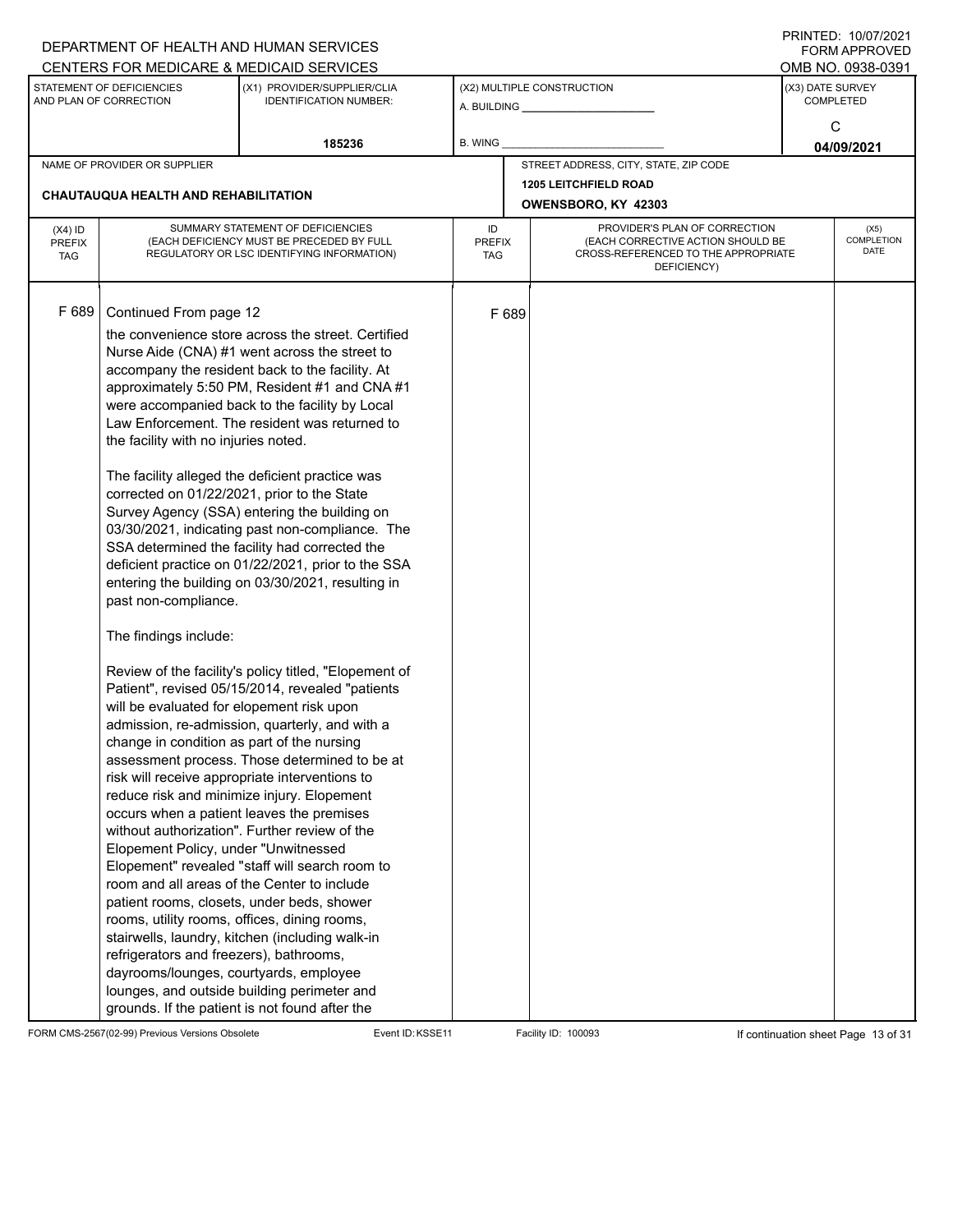|                            |                                                     | DEPARTMENT OF HEALTH AND HUMAN SERVICES                                                               |                     |                                                     |                                                                    |                                      | $1 \times 1 \times 1 = 1$ . $1 \times 1 \times 1 \times 1 = 1$<br><b>FORM APPROVED</b> |  |  |
|----------------------------|-----------------------------------------------------|-------------------------------------------------------------------------------------------------------|---------------------|-----------------------------------------------------|--------------------------------------------------------------------|--------------------------------------|----------------------------------------------------------------------------------------|--|--|
|                            |                                                     | CENTERS FOR MEDICARE & MEDICAID SERVICES                                                              |                     |                                                     |                                                                    |                                      | OMB NO. 0938-0391                                                                      |  |  |
|                            | STATEMENT OF DEFICIENCIES<br>AND PLAN OF CORRECTION | (X1) PROVIDER/SUPPLIER/CLIA<br><b>IDENTIFICATION NUMBER:</b>                                          |                     |                                                     | (X2) MULTIPLE CONSTRUCTION                                         | (X3) DATE SURVEY<br><b>COMPLETED</b> |                                                                                        |  |  |
|                            |                                                     |                                                                                                       |                     |                                                     |                                                                    |                                      |                                                                                        |  |  |
|                            |                                                     | 185236                                                                                                | B. WING             |                                                     |                                                                    |                                      | C                                                                                      |  |  |
|                            | NAME OF PROVIDER OR SUPPLIER                        |                                                                                                       |                     |                                                     | STREET ADDRESS, CITY, STATE, ZIP CODE                              |                                      | 04/09/2021                                                                             |  |  |
|                            |                                                     |                                                                                                       |                     |                                                     |                                                                    |                                      |                                                                                        |  |  |
|                            | CHAUTAUQUA HEALTH AND REHABILITATION                |                                                                                                       |                     | <b>1205 LEITCHFIELD ROAD</b><br>OWENSBORO, KY 42303 |                                                                    |                                      |                                                                                        |  |  |
|                            |                                                     |                                                                                                       |                     |                                                     |                                                                    |                                      |                                                                                        |  |  |
| $(X4)$ ID<br><b>PREFIX</b> |                                                     | SUMMARY STATEMENT OF DEFICIENCIES<br>(EACH DEFICIENCY MUST BE PRECEDED BY FULL                        | ID<br><b>PREFIX</b> |                                                     | PROVIDER'S PLAN OF CORRECTION<br>(EACH CORRECTIVE ACTION SHOULD BE |                                      | (X5)<br>COMPLETION                                                                     |  |  |
| <b>TAG</b>                 |                                                     | REGULATORY OR LSC IDENTIFYING INFORMATION)                                                            | TAG                 |                                                     | CROSS-REFERENCED TO THE APPROPRIATE                                |                                      | DATE                                                                                   |  |  |
|                            |                                                     |                                                                                                       |                     |                                                     | DEFICIENCY)                                                        |                                      |                                                                                        |  |  |
|                            |                                                     |                                                                                                       |                     |                                                     |                                                                    |                                      |                                                                                        |  |  |
| F 689                      | Continued From page 13                              |                                                                                                       |                     | F 689                                               |                                                                    |                                      |                                                                                        |  |  |
|                            |                                                     | search of the Center and grounds, notify law                                                          |                     |                                                     |                                                                    |                                      |                                                                                        |  |  |
|                            |                                                     | enforcement. Provide law enforcement and other                                                        |                     |                                                     |                                                                    |                                      |                                                                                        |  |  |
|                            |                                                     | search party members a copy of the "Elopement                                                         |                     |                                                     |                                                                    |                                      |                                                                                        |  |  |
|                            | Risk Identification form".                          |                                                                                                       |                     |                                                     |                                                                    |                                      |                                                                                        |  |  |
|                            |                                                     | Record review revealed the facility admitted                                                          |                     |                                                     |                                                                    |                                      |                                                                                        |  |  |
|                            |                                                     | Resident #1 to the skilled area of the facility on                                                    |                     |                                                     |                                                                    |                                      |                                                                                        |  |  |
|                            |                                                     | 03/18/2020 with diagnoses to include Alzheimer's                                                      |                     |                                                     |                                                                    |                                      |                                                                                        |  |  |
|                            |                                                     | Disease, Unspecified; Paranoid Schizophrenia;                                                         |                     |                                                     |                                                                    |                                      |                                                                                        |  |  |
|                            |                                                     | Muscle Weakness generalized; Difficulty Walking;                                                      |                     |                                                     |                                                                    |                                      |                                                                                        |  |  |
|                            | Abnormal Posture: Unsteadiness of feet;             |                                                                                                       |                     |                                                     |                                                                    |                                      |                                                                                        |  |  |
|                            | Unspecified Dementia with Behavioral                |                                                                                                       |                     |                                                     |                                                                    |                                      |                                                                                        |  |  |
|                            |                                                     | Disturbance; Cognitive Communication Deficit;                                                         |                     |                                                     |                                                                    |                                      |                                                                                        |  |  |
|                            |                                                     | Non-ST Elevation Myocardial Infarction; and<br>Non-Compliance with Medication Regimen.                |                     |                                                     |                                                                    |                                      |                                                                                        |  |  |
|                            |                                                     |                                                                                                       |                     |                                                     |                                                                    |                                      |                                                                                        |  |  |
|                            |                                                     | Review of a Significant Change Minimum Data                                                           |                     |                                                     |                                                                    |                                      |                                                                                        |  |  |
|                            |                                                     | Set (MDS) assessment, dated 08/28/2020,                                                               |                     |                                                     |                                                                    |                                      |                                                                                        |  |  |
|                            |                                                     | revealed the facility assessed Resident #1's                                                          |                     |                                                     |                                                                    |                                      |                                                                                        |  |  |
|                            |                                                     | cognition as severely impaired with a Brief                                                           |                     |                                                     |                                                                    |                                      |                                                                                        |  |  |
|                            |                                                     | Interview for Mental Status (BIMS) score of three                                                     |                     |                                                     |                                                                    |                                      |                                                                                        |  |  |
|                            | (3), which indicated the resident was not           | interviewable at this time. Further review of the                                                     |                     |                                                     |                                                                    |                                      |                                                                                        |  |  |
|                            |                                                     | assessment in Section "E" Behavior, revealed no                                                       |                     |                                                     |                                                                    |                                      |                                                                                        |  |  |
|                            | wandering behaviors were exhibited.                 |                                                                                                       |                     |                                                     |                                                                    |                                      |                                                                                        |  |  |
|                            |                                                     |                                                                                                       |                     |                                                     |                                                                    |                                      |                                                                                        |  |  |
|                            | Review of a Significant Change MDS                  |                                                                                                       |                     |                                                     |                                                                    |                                      |                                                                                        |  |  |
|                            |                                                     | assessment, dated 01/18/2021, revealed the                                                            |                     |                                                     |                                                                    |                                      |                                                                                        |  |  |
|                            |                                                     | facility assessed Resident #1 as cognitively intact                                                   |                     |                                                     |                                                                    |                                      |                                                                                        |  |  |
|                            |                                                     | with a BIMS score of twelve (12), which indicated                                                     |                     |                                                     |                                                                    |                                      |                                                                                        |  |  |
|                            |                                                     | the resident was interviewable. Further review of<br>the assessment in Section "E" Behavior, revealed |                     |                                                     |                                                                    |                                      |                                                                                        |  |  |
|                            | wandering behaviors were exhibited.                 |                                                                                                       |                     |                                                     |                                                                    |                                      |                                                                                        |  |  |
|                            |                                                     |                                                                                                       |                     |                                                     |                                                                    |                                      |                                                                                        |  |  |
|                            |                                                     | Review of an Elopement Evaluation, dated                                                              |                     |                                                     |                                                                    |                                      |                                                                                        |  |  |
|                            |                                                     | 05/04/2020, revealed Resident #1 was not at risk                                                      |                     |                                                     |                                                                    |                                      |                                                                                        |  |  |
|                            | for elopement.                                      |                                                                                                       |                     |                                                     |                                                                    |                                      |                                                                                        |  |  |
|                            |                                                     |                                                                                                       |                     |                                                     |                                                                    |                                      |                                                                                        |  |  |
|                            |                                                     | Review of an initial facility investigation, dated                                                    |                     |                                                     |                                                                    |                                      |                                                                                        |  |  |

FORM CMS-2567(02-99) Previous Versions Obsolete Event ID:KSSE11 Facility ID: 100093 If continuation sheet Page 14 of 31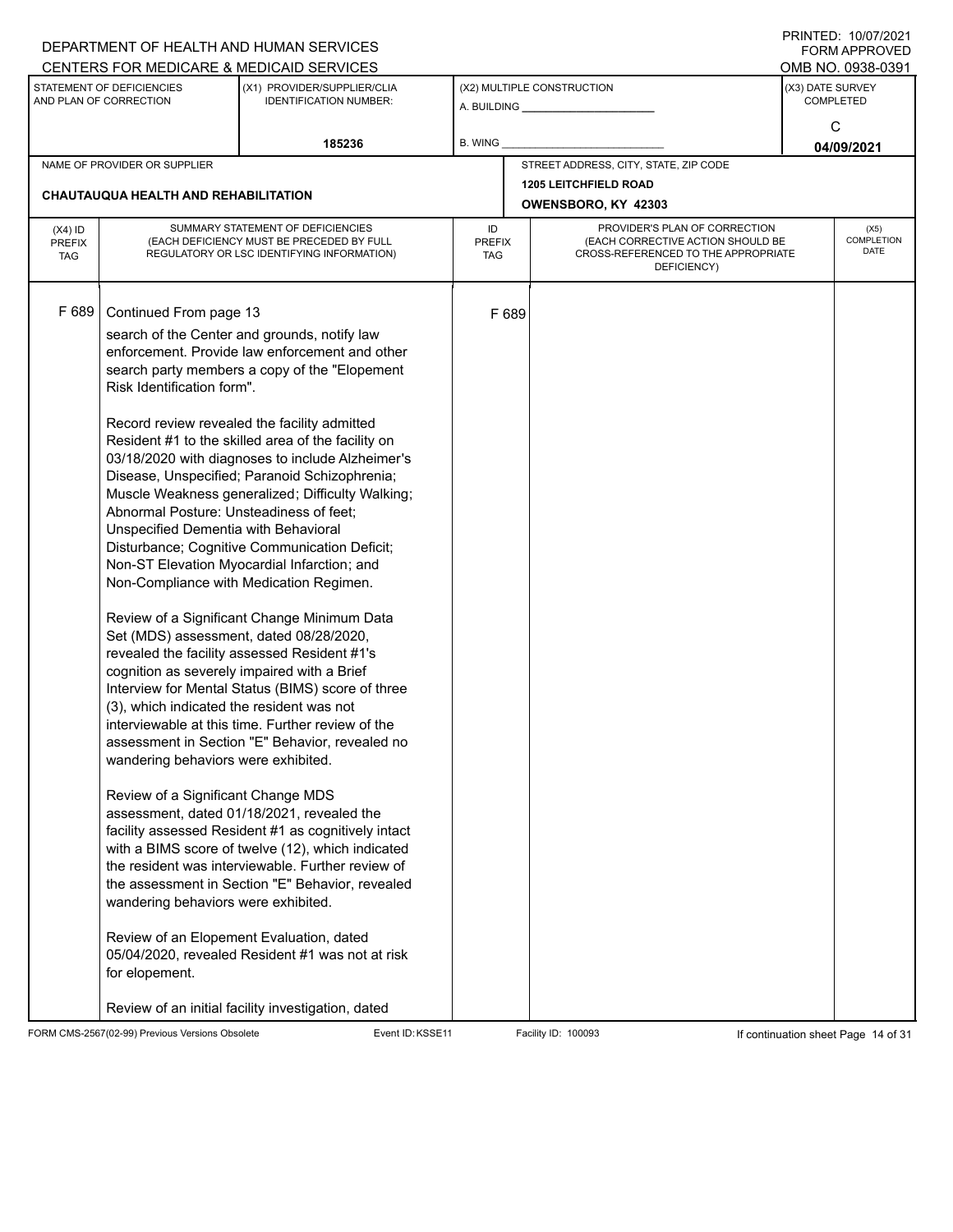|                                          |                                                                                                                                                                                                                                                                               | DEPARTMENT OF HEALTH AND HUMAN SERVICES                                                                                                                                                                                                                                                                                                                                                                                                                                                                                                                                                                                                                                                                                                                                                                                                                                                                                                                                                                                                                                                                                                                                                                                                                                                                                                                                                                                                                                                                                                                                                                                                                                           |                            |       |                                                                                                                          |                  | $1 \times 1 \times 1 = 1$ . $1 \times 1 \times 1 \times 1 = 1$<br>FORM APPROVED |
|------------------------------------------|-------------------------------------------------------------------------------------------------------------------------------------------------------------------------------------------------------------------------------------------------------------------------------|-----------------------------------------------------------------------------------------------------------------------------------------------------------------------------------------------------------------------------------------------------------------------------------------------------------------------------------------------------------------------------------------------------------------------------------------------------------------------------------------------------------------------------------------------------------------------------------------------------------------------------------------------------------------------------------------------------------------------------------------------------------------------------------------------------------------------------------------------------------------------------------------------------------------------------------------------------------------------------------------------------------------------------------------------------------------------------------------------------------------------------------------------------------------------------------------------------------------------------------------------------------------------------------------------------------------------------------------------------------------------------------------------------------------------------------------------------------------------------------------------------------------------------------------------------------------------------------------------------------------------------------------------------------------------------------|----------------------------|-------|--------------------------------------------------------------------------------------------------------------------------|------------------|---------------------------------------------------------------------------------|
|                                          |                                                                                                                                                                                                                                                                               | CENTERS FOR MEDICARE & MEDICAID SERVICES                                                                                                                                                                                                                                                                                                                                                                                                                                                                                                                                                                                                                                                                                                                                                                                                                                                                                                                                                                                                                                                                                                                                                                                                                                                                                                                                                                                                                                                                                                                                                                                                                                          |                            |       |                                                                                                                          |                  | OMB NO. 0938-0391                                                               |
|                                          | STATEMENT OF DEFICIENCIES<br>AND PLAN OF CORRECTION                                                                                                                                                                                                                           | (X1) PROVIDER/SUPPLIER/CLIA<br><b>IDENTIFICATION NUMBER:</b>                                                                                                                                                                                                                                                                                                                                                                                                                                                                                                                                                                                                                                                                                                                                                                                                                                                                                                                                                                                                                                                                                                                                                                                                                                                                                                                                                                                                                                                                                                                                                                                                                      |                            |       | (X2) MULTIPLE CONSTRUCTION                                                                                               | (X3) DATE SURVEY | <b>COMPLETED</b>                                                                |
|                                          |                                                                                                                                                                                                                                                                               | 185236                                                                                                                                                                                                                                                                                                                                                                                                                                                                                                                                                                                                                                                                                                                                                                                                                                                                                                                                                                                                                                                                                                                                                                                                                                                                                                                                                                                                                                                                                                                                                                                                                                                                            | B. WING                    |       |                                                                                                                          |                  | C<br>04/09/2021                                                                 |
|                                          | NAME OF PROVIDER OR SUPPLIER                                                                                                                                                                                                                                                  |                                                                                                                                                                                                                                                                                                                                                                                                                                                                                                                                                                                                                                                                                                                                                                                                                                                                                                                                                                                                                                                                                                                                                                                                                                                                                                                                                                                                                                                                                                                                                                                                                                                                                   |                            |       | STREET ADDRESS, CITY, STATE, ZIP CODE                                                                                    |                  |                                                                                 |
|                                          |                                                                                                                                                                                                                                                                               |                                                                                                                                                                                                                                                                                                                                                                                                                                                                                                                                                                                                                                                                                                                                                                                                                                                                                                                                                                                                                                                                                                                                                                                                                                                                                                                                                                                                                                                                                                                                                                                                                                                                                   |                            |       | <b>1205 LEITCHFIELD ROAD</b>                                                                                             |                  |                                                                                 |
|                                          | CHAUTAUQUA HEALTH AND REHABILITATION                                                                                                                                                                                                                                          |                                                                                                                                                                                                                                                                                                                                                                                                                                                                                                                                                                                                                                                                                                                                                                                                                                                                                                                                                                                                                                                                                                                                                                                                                                                                                                                                                                                                                                                                                                                                                                                                                                                                                   |                            |       | OWENSBORO, KY 42303                                                                                                      |                  |                                                                                 |
| $(X4)$ ID<br><b>PREFIX</b><br><b>TAG</b> |                                                                                                                                                                                                                                                                               | SUMMARY STATEMENT OF DEFICIENCIES<br>(EACH DEFICIENCY MUST BE PRECEDED BY FULL<br>REGULATORY OR LSC IDENTIFYING INFORMATION)                                                                                                                                                                                                                                                                                                                                                                                                                                                                                                                                                                                                                                                                                                                                                                                                                                                                                                                                                                                                                                                                                                                                                                                                                                                                                                                                                                                                                                                                                                                                                      | ID<br><b>PREFIX</b><br>TAG |       | PROVIDER'S PLAN OF CORRECTION<br>(EACH CORRECTIVE ACTION SHOULD BE<br>CROSS-REFERENCED TO THE APPROPRIATE<br>DEFICIENCY) |                  | (X5)<br>COMPLETION<br>DATE                                                      |
| F 689                                    | Continued From page 14<br>and assessed for injuries. No injuries were<br>conducted.<br>facility clarifying the resident's identity at<br>was wearing navy blue sweatpants, a long<br>with a rollator; however, he/she walked<br>incident. Staff interviews indicated that the | 01/14/2021, revealed, at approximately 5:30 PM,<br>Resident #1 exited the facility without supervision.<br>The resident was brought back in to the facility<br>identified. Vital signs were taken and found to be<br>at baseline. The resident had a BIMS score of<br>eleven (11). He/she was safe and a thorough<br>investigation regarding the incident would be<br>Review of the facility's final investigation, dated<br>01/21/2021, revealed, on 01/14/2021, Resident<br>#1 disarmed the safety feature on the window in<br>Room 24 of the E wing and exited the facility<br>unwitnessed, sometime between 5:00 PM and<br>5:15 PM. Local law enforcement contacted the<br>approximately 5:30 PM and the resident was<br>safely returned to the facility at approximately<br>5:50 PM. Upon return to the facility, the resident<br>sleeved blue sweater type shirt, white socks, and<br>black shoes. The resident also had a blanket<br>wrapped around his/her shoulders. The resident<br>described to the Director of Nursing (DON) how<br>he/she forced open the window in a vacant room<br>stating "I yanked it up and it went pop and it bent<br>the screw like that right there (made a crooked<br>gesture with his/her finger)". When asked how<br>he/she got across the street to the convenience<br>store, he/she stated "I watched the cars both<br>ways and I stood and waited until I knew I had<br>time to cross". The resident typically ambulated<br>independently without incident, at the time of the<br>resident was thought to be in his/her bathroom<br>when his/her supper tray was delivered at 5:00<br>PM - 5:15 PM. The resident typically went to the |                            | F 689 |                                                                                                                          |                  |                                                                                 |

FORM CMS-2567(02-99) Previous Versions Obsolete Event ID:KSSE11 Facility ID: 100093 If continuation sheet Page 15 of 31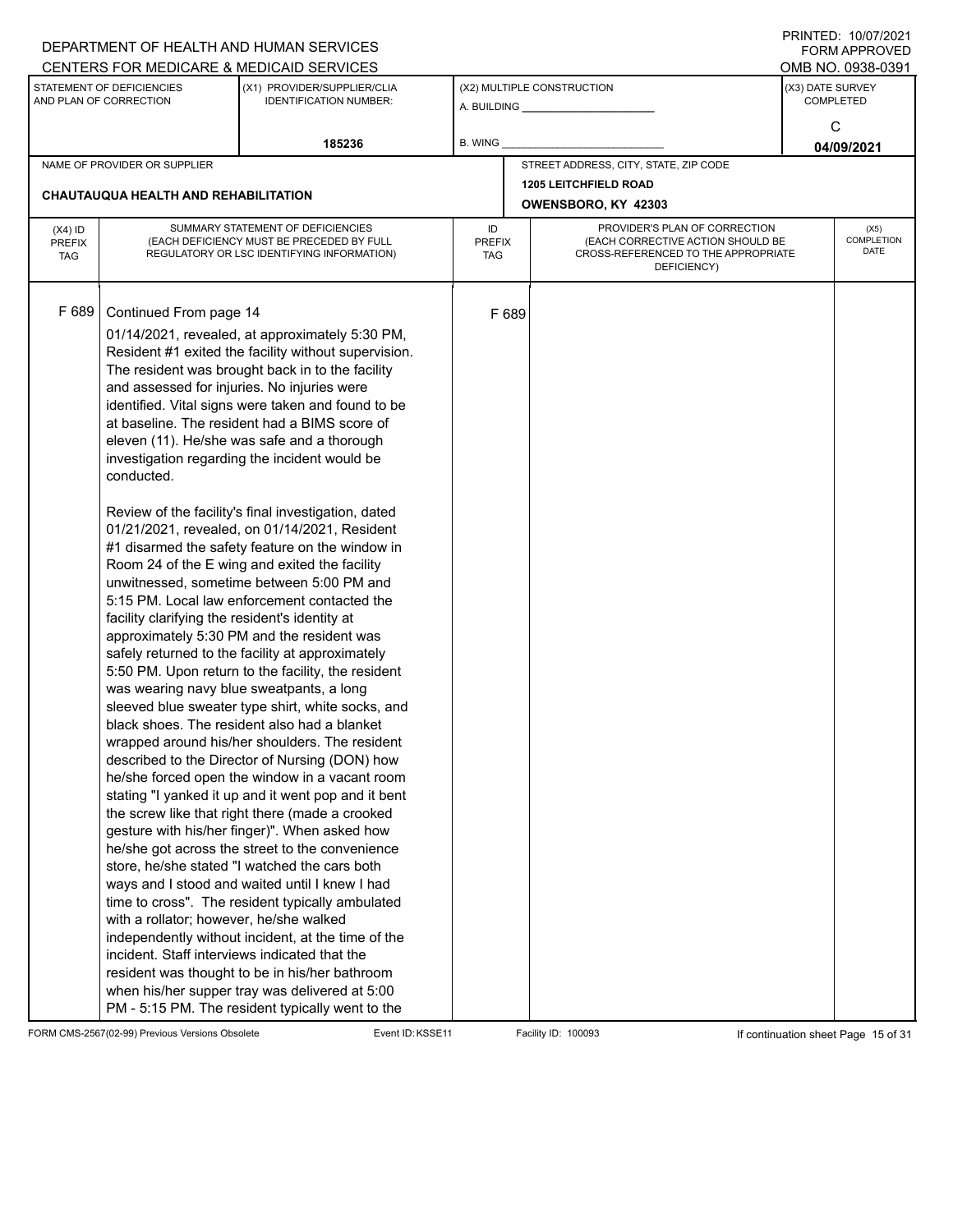| CENTERS FOR MEDICARE & MEDICAID SERVICES<br>OMB NO. 0938-0391<br>STATEMENT OF DEFICIENCIES<br>(X2) MULTIPLE CONSTRUCTION<br>(X3) DATE SURVEY<br>(X1) PROVIDER/SUPPLIER/CLIA<br>AND PLAN OF CORRECTION<br><b>IDENTIFICATION NUMBER:</b><br><b>COMPLETED</b><br>A. BUILDING A. BUILDING<br>C<br>185236<br><b>B. WING</b><br>04/09/2021<br>STREET ADDRESS, CITY, STATE, ZIP CODE<br>NAME OF PROVIDER OR SUPPLIER<br><b>1205 LEITCHFIELD ROAD</b><br>CHAUTAUQUA HEALTH AND REHABILITATION<br>OWENSBORO, KY 42303<br>SUMMARY STATEMENT OF DEFICIENCIES<br>PROVIDER'S PLAN OF CORRECTION<br>ID<br>$(X4)$ ID<br>(X5)<br>(EACH DEFICIENCY MUST BE PRECEDED BY FULL<br><b>PREFIX</b><br>(EACH CORRECTIVE ACTION SHOULD BE<br><b>PREFIX</b><br><b>DATE</b><br>REGULATORY OR LSC IDENTIFYING INFORMATION)<br>CROSS-REFERENCED TO THE APPROPRIATE<br><b>TAG</b><br><b>TAG</b><br>DEFICIENCY)<br>F 689<br>Continued From page 15<br>F 689<br>bathroom prior to supper as part of his/her normal<br>routine. The tray was placed on the overbed<br>table, which was located against the wall in<br>his/her room. The CNA (#2) returned to the room<br>a short time later and reported that the overbed<br>table with the resident's supper tray had been<br>moved over beside the bed. Presumably, the<br>resident moved the table from the wall to the bed<br>at some point between 5:00 PM - 5:15 PM.<br>Interview with the resident's roommate revealed<br>that he/she saw the resident exit the bedroom<br>and go into the hall, but did not see him/her exit<br>the facility. The window in the resident's room<br>(Room 25 on the E wing), was examined by the<br>DON on 01/14/2021 for any signs that the<br>resident exited the facility through the window,<br>and it was found closed and locked. Further<br>audits on 01/14/2021, of the windows on the unit,<br>revealed the window in Room 24 across the hall,<br>was found open. The window appeared to have<br>been forced open and the safety mechanism had<br>been broken allowing the window to open wide<br>enough to exit the facility. The window was<br>immediately secured. All windows were audited<br>by the Maintenance Director on 01/15/2021 and<br>no other windows were compromised. All staff<br>working on the day of the event were interviewed<br>by the DON for any details related to the<br>resident's exit from the facility. The resident<br>remained alert and oriented and was able to<br>review the details of the event with great detail.<br>According to the website "timeanddate.com", the<br>temperature in Owensboro on 01/14/2021 at 4:56<br>PM was 51 degrees Fahrenheit (F) and overcast,<br>with twelve (12) mile per hour (mph) winds, and<br>the humidity was 59%. |  | DEPARTMENT OF HEALTH AND HUMAN SERVICES |  |  | I INITILD. IVIVIILVLI<br><b>FORM APPROVED</b> |  |  |  |
|------------------------------------------------------------------------------------------------------------------------------------------------------------------------------------------------------------------------------------------------------------------------------------------------------------------------------------------------------------------------------------------------------------------------------------------------------------------------------------------------------------------------------------------------------------------------------------------------------------------------------------------------------------------------------------------------------------------------------------------------------------------------------------------------------------------------------------------------------------------------------------------------------------------------------------------------------------------------------------------------------------------------------------------------------------------------------------------------------------------------------------------------------------------------------------------------------------------------------------------------------------------------------------------------------------------------------------------------------------------------------------------------------------------------------------------------------------------------------------------------------------------------------------------------------------------------------------------------------------------------------------------------------------------------------------------------------------------------------------------------------------------------------------------------------------------------------------------------------------------------------------------------------------------------------------------------------------------------------------------------------------------------------------------------------------------------------------------------------------------------------------------------------------------------------------------------------------------------------------------------------------------------------------------------------------------------------------------------------------------------------------------------------------------------------------------------------------------------------------------------------------------------------------------------------------------------------------------------------------------------------------------------------------------------------------------------------------------------------------------------------------|--|-----------------------------------------|--|--|-----------------------------------------------|--|--|--|
|                                                                                                                                                                                                                                                                                                                                                                                                                                                                                                                                                                                                                                                                                                                                                                                                                                                                                                                                                                                                                                                                                                                                                                                                                                                                                                                                                                                                                                                                                                                                                                                                                                                                                                                                                                                                                                                                                                                                                                                                                                                                                                                                                                                                                                                                                                                                                                                                                                                                                                                                                                                                                                                                                                                                                            |  |                                         |  |  |                                               |  |  |  |
|                                                                                                                                                                                                                                                                                                                                                                                                                                                                                                                                                                                                                                                                                                                                                                                                                                                                                                                                                                                                                                                                                                                                                                                                                                                                                                                                                                                                                                                                                                                                                                                                                                                                                                                                                                                                                                                                                                                                                                                                                                                                                                                                                                                                                                                                                                                                                                                                                                                                                                                                                                                                                                                                                                                                                            |  |                                         |  |  |                                               |  |  |  |
|                                                                                                                                                                                                                                                                                                                                                                                                                                                                                                                                                                                                                                                                                                                                                                                                                                                                                                                                                                                                                                                                                                                                                                                                                                                                                                                                                                                                                                                                                                                                                                                                                                                                                                                                                                                                                                                                                                                                                                                                                                                                                                                                                                                                                                                                                                                                                                                                                                                                                                                                                                                                                                                                                                                                                            |  |                                         |  |  |                                               |  |  |  |
|                                                                                                                                                                                                                                                                                                                                                                                                                                                                                                                                                                                                                                                                                                                                                                                                                                                                                                                                                                                                                                                                                                                                                                                                                                                                                                                                                                                                                                                                                                                                                                                                                                                                                                                                                                                                                                                                                                                                                                                                                                                                                                                                                                                                                                                                                                                                                                                                                                                                                                                                                                                                                                                                                                                                                            |  |                                         |  |  |                                               |  |  |  |
|                                                                                                                                                                                                                                                                                                                                                                                                                                                                                                                                                                                                                                                                                                                                                                                                                                                                                                                                                                                                                                                                                                                                                                                                                                                                                                                                                                                                                                                                                                                                                                                                                                                                                                                                                                                                                                                                                                                                                                                                                                                                                                                                                                                                                                                                                                                                                                                                                                                                                                                                                                                                                                                                                                                                                            |  |                                         |  |  |                                               |  |  |  |
|                                                                                                                                                                                                                                                                                                                                                                                                                                                                                                                                                                                                                                                                                                                                                                                                                                                                                                                                                                                                                                                                                                                                                                                                                                                                                                                                                                                                                                                                                                                                                                                                                                                                                                                                                                                                                                                                                                                                                                                                                                                                                                                                                                                                                                                                                                                                                                                                                                                                                                                                                                                                                                                                                                                                                            |  |                                         |  |  | <b>COMPLETION</b>                             |  |  |  |
| Interview with LPN #1 (C wing), on 03/31/2021 at                                                                                                                                                                                                                                                                                                                                                                                                                                                                                                                                                                                                                                                                                                                                                                                                                                                                                                                                                                                                                                                                                                                                                                                                                                                                                                                                                                                                                                                                                                                                                                                                                                                                                                                                                                                                                                                                                                                                                                                                                                                                                                                                                                                                                                                                                                                                                                                                                                                                                                                                                                                                                                                                                                           |  |                                         |  |  |                                               |  |  |  |

FORM CMS-2567(02-99) Previous Versions Obsolete Event ID:KSSE11 Facility ID: 100093 If continuation sheet Page 16 of 31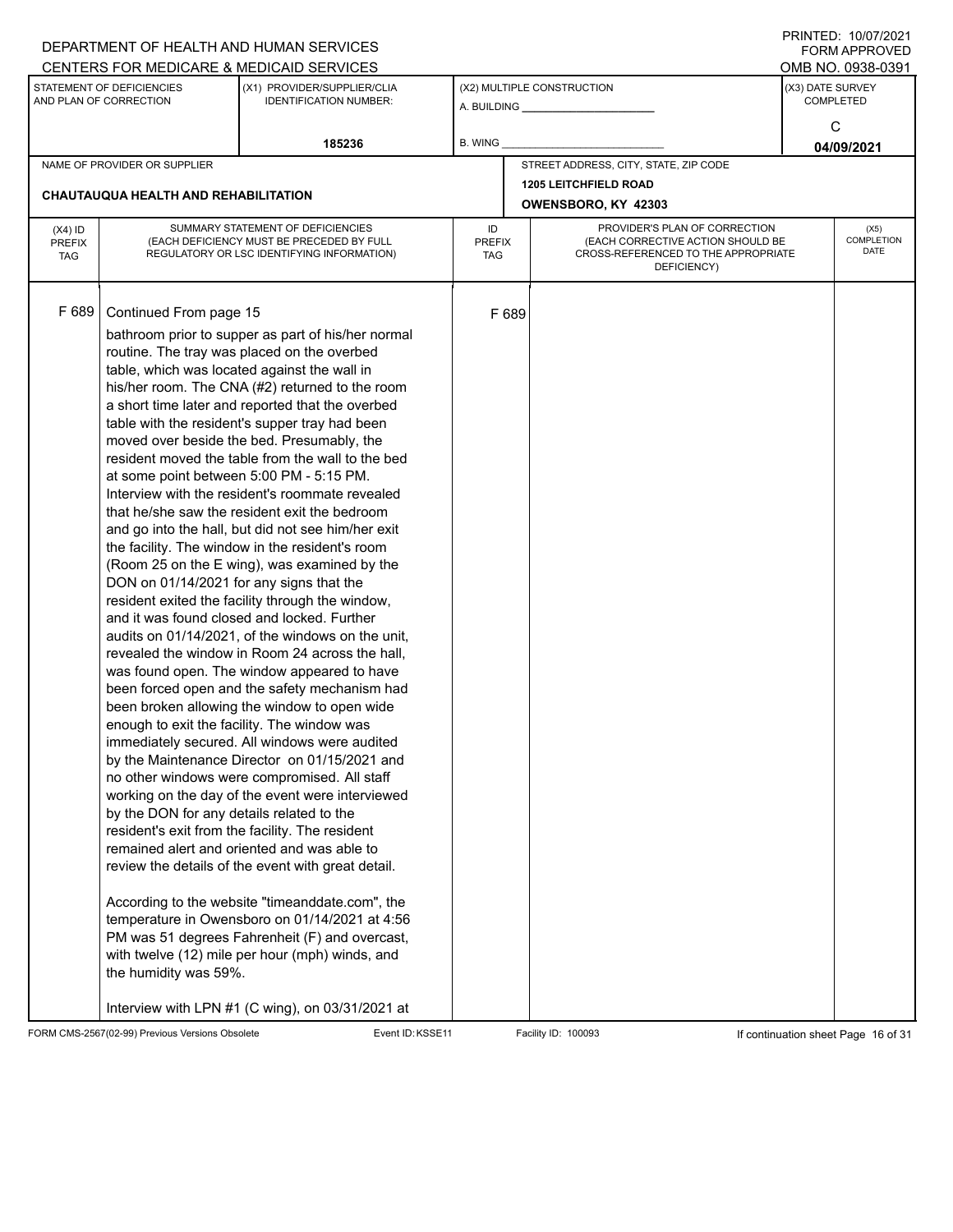| CENTERS FOR MEDICARE & MEDICAID SERVICES<br>OMB NO. 0938-0391<br>STATEMENT OF DEFICIENCIES<br>(X3) DATE SURVEY<br>(X1) PROVIDER/SUPPLIER/CLIA<br>(X2) MULTIPLE CONSTRUCTION<br>AND PLAN OF CORRECTION<br><b>COMPLETED</b><br><b>IDENTIFICATION NUMBER:</b><br>C                                                                                                                                                                                                                                                                                                                                                                                                                                                                                                                                                                                                                                                                                                                                                                                                                                                                                                                                                                                                                                                                                                                                                                                                                                                                                                                                                                                                                                                                                                                                                                                                                                                                                                        |                                   |
|------------------------------------------------------------------------------------------------------------------------------------------------------------------------------------------------------------------------------------------------------------------------------------------------------------------------------------------------------------------------------------------------------------------------------------------------------------------------------------------------------------------------------------------------------------------------------------------------------------------------------------------------------------------------------------------------------------------------------------------------------------------------------------------------------------------------------------------------------------------------------------------------------------------------------------------------------------------------------------------------------------------------------------------------------------------------------------------------------------------------------------------------------------------------------------------------------------------------------------------------------------------------------------------------------------------------------------------------------------------------------------------------------------------------------------------------------------------------------------------------------------------------------------------------------------------------------------------------------------------------------------------------------------------------------------------------------------------------------------------------------------------------------------------------------------------------------------------------------------------------------------------------------------------------------------------------------------------------|-----------------------------------|
|                                                                                                                                                                                                                                                                                                                                                                                                                                                                                                                                                                                                                                                                                                                                                                                                                                                                                                                                                                                                                                                                                                                                                                                                                                                                                                                                                                                                                                                                                                                                                                                                                                                                                                                                                                                                                                                                                                                                                                        |                                   |
|                                                                                                                                                                                                                                                                                                                                                                                                                                                                                                                                                                                                                                                                                                                                                                                                                                                                                                                                                                                                                                                                                                                                                                                                                                                                                                                                                                                                                                                                                                                                                                                                                                                                                                                                                                                                                                                                                                                                                                        |                                   |
| 185236<br>B. WING<br>04/09/2021                                                                                                                                                                                                                                                                                                                                                                                                                                                                                                                                                                                                                                                                                                                                                                                                                                                                                                                                                                                                                                                                                                                                                                                                                                                                                                                                                                                                                                                                                                                                                                                                                                                                                                                                                                                                                                                                                                                                        |                                   |
| STREET ADDRESS, CITY, STATE, ZIP CODE<br>NAME OF PROVIDER OR SUPPLIER                                                                                                                                                                                                                                                                                                                                                                                                                                                                                                                                                                                                                                                                                                                                                                                                                                                                                                                                                                                                                                                                                                                                                                                                                                                                                                                                                                                                                                                                                                                                                                                                                                                                                                                                                                                                                                                                                                  |                                   |
| <b>1205 LEITCHFIELD ROAD</b>                                                                                                                                                                                                                                                                                                                                                                                                                                                                                                                                                                                                                                                                                                                                                                                                                                                                                                                                                                                                                                                                                                                                                                                                                                                                                                                                                                                                                                                                                                                                                                                                                                                                                                                                                                                                                                                                                                                                           |                                   |
| <b>CHAUTAUQUA HEALTH AND REHABILITATION</b><br>OWENSBORO, KY 42303                                                                                                                                                                                                                                                                                                                                                                                                                                                                                                                                                                                                                                                                                                                                                                                                                                                                                                                                                                                                                                                                                                                                                                                                                                                                                                                                                                                                                                                                                                                                                                                                                                                                                                                                                                                                                                                                                                     |                                   |
| SUMMARY STATEMENT OF DEFICIENCIES<br>PROVIDER'S PLAN OF CORRECTION<br>ID<br>$(X4)$ ID<br>(EACH DEFICIENCY MUST BE PRECEDED BY FULL<br>(EACH CORRECTIVE ACTION SHOULD BE<br><b>PREFIX</b><br><b>PREFIX</b><br>REGULATORY OR LSC IDENTIFYING INFORMATION)<br>CROSS-REFERENCED TO THE APPROPRIATE<br><b>TAG</b><br>TAG<br>DEFICIENCY)                                                                                                                                                                                                                                                                                                                                                                                                                                                                                                                                                                                                                                                                                                                                                                                                                                                                                                                                                                                                                                                                                                                                                                                                                                                                                                                                                                                                                                                                                                                                                                                                                                     | (X5)<br><b>COMPLETION</b><br>DATE |
| F 689<br>Continued From page 16<br>F 689<br>10:41 AM, revealed she was new to the facility at<br>the time of the resident's elopement, and did not<br>know the resident that well, but on 01/14/2021,<br>she received a phone call from Dispatch, "who<br>thought he/she was our resident", and she was<br>able to confirm that he/she belonged at the<br>facility. She stated "I called the DON around 5:45<br>PM, did a head count of the whole facility, and<br>saw him/her briefly when he/she got back. CNA<br>#1 went to get him/her, from the store across the<br>street".<br>Interview with CNA #1 (C wing), on 03/31/2021 at<br>9:54 AM, revealed on 01/14/2021, LPN #1 (C<br>wing) got a call from the gas station across the<br>street. He stated "the resident had given the<br>person at the gas station a false first name, but I<br>recognized the middle initial of the resident's<br>name. I went to the E wing to see if it was the<br>same person I knew. LPN #2 (E wing) and I<br>started checking E wing rooms, and also opened<br>the back door to check outside, and checked<br>toward the parking lot and dumpsters. After<br>checking and unable to find him/her, I went over<br>to the gas station. The police got there right after I<br>got there. There was still a little daylight left, a<br>little bit of traffic in the area, and had taken me<br>about two (2) to three (3) minutes to cross the<br>street. The resident was just walking out of the<br>store, and was a little shaky and agitated. He/she<br>wouldn't talk to me or the officer. He/she wasn't<br>resistive and was able to follow direction. The<br>resident was alert and oriented, speech was<br>clear; however, he/she gave the officer a false<br>first name, but was cooperative during the ride<br>back to the facility, in the police cruiser. He she<br>was dressed in a sweatshirt, sweatpants, shoes,<br>and had a blanket across his/her shoulders. I'm |                                   |

FORM CMS-2567(02-99) Previous Versions Obsolete Event ID:KSSE11 Facility ID: 100093 If continuation sheet Page 17 of 31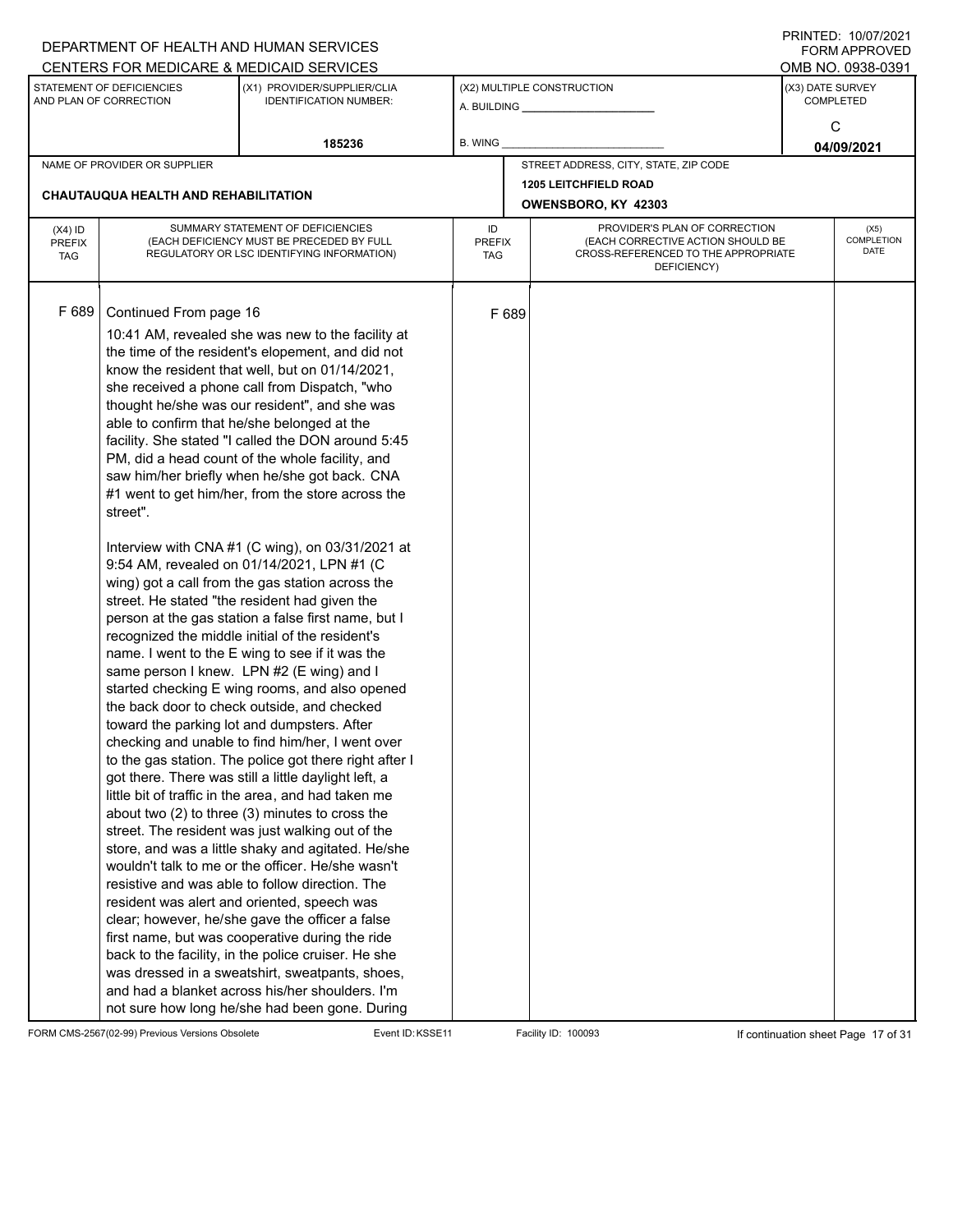|                                          |                                                                                                                                                                                                                                               | DEPARTMENT OF HEALTH AND HUMAN SERVICES                                                                                                                                                                                                                                                                                                                                                                                                                                                                                                                                                                                                                                                                                                                                                                                                                                                                                                                                                                                                                                                                                                                                                                                                                                                                                                                                                                                                                                                                                                                                                  |                            |       |                                                                                                                          |                  | $1 \times 1 \times 1 = 1$ . $1 \times 1 \times 1 \times 1 = 1$<br>FORM APPROVED |
|------------------------------------------|-----------------------------------------------------------------------------------------------------------------------------------------------------------------------------------------------------------------------------------------------|------------------------------------------------------------------------------------------------------------------------------------------------------------------------------------------------------------------------------------------------------------------------------------------------------------------------------------------------------------------------------------------------------------------------------------------------------------------------------------------------------------------------------------------------------------------------------------------------------------------------------------------------------------------------------------------------------------------------------------------------------------------------------------------------------------------------------------------------------------------------------------------------------------------------------------------------------------------------------------------------------------------------------------------------------------------------------------------------------------------------------------------------------------------------------------------------------------------------------------------------------------------------------------------------------------------------------------------------------------------------------------------------------------------------------------------------------------------------------------------------------------------------------------------------------------------------------------------|----------------------------|-------|--------------------------------------------------------------------------------------------------------------------------|------------------|---------------------------------------------------------------------------------|
|                                          |                                                                                                                                                                                                                                               | CENTERS FOR MEDICARE & MEDICAID SERVICES                                                                                                                                                                                                                                                                                                                                                                                                                                                                                                                                                                                                                                                                                                                                                                                                                                                                                                                                                                                                                                                                                                                                                                                                                                                                                                                                                                                                                                                                                                                                                 |                            |       |                                                                                                                          |                  | OMB NO. 0938-0391                                                               |
|                                          | STATEMENT OF DEFICIENCIES<br>AND PLAN OF CORRECTION                                                                                                                                                                                           | (X1) PROVIDER/SUPPLIER/CLIA<br><b>IDENTIFICATION NUMBER:</b>                                                                                                                                                                                                                                                                                                                                                                                                                                                                                                                                                                                                                                                                                                                                                                                                                                                                                                                                                                                                                                                                                                                                                                                                                                                                                                                                                                                                                                                                                                                             |                            |       | (X2) MULTIPLE CONSTRUCTION                                                                                               | (X3) DATE SURVEY | <b>COMPLETED</b>                                                                |
|                                          |                                                                                                                                                                                                                                               | 185236                                                                                                                                                                                                                                                                                                                                                                                                                                                                                                                                                                                                                                                                                                                                                                                                                                                                                                                                                                                                                                                                                                                                                                                                                                                                                                                                                                                                                                                                                                                                                                                   | B. WING                    |       |                                                                                                                          |                  | C<br>04/09/2021                                                                 |
|                                          | NAME OF PROVIDER OR SUPPLIER                                                                                                                                                                                                                  |                                                                                                                                                                                                                                                                                                                                                                                                                                                                                                                                                                                                                                                                                                                                                                                                                                                                                                                                                                                                                                                                                                                                                                                                                                                                                                                                                                                                                                                                                                                                                                                          |                            |       | STREET ADDRESS, CITY, STATE, ZIP CODE                                                                                    |                  |                                                                                 |
|                                          | CHAUTAUQUA HEALTH AND REHABILITATION                                                                                                                                                                                                          |                                                                                                                                                                                                                                                                                                                                                                                                                                                                                                                                                                                                                                                                                                                                                                                                                                                                                                                                                                                                                                                                                                                                                                                                                                                                                                                                                                                                                                                                                                                                                                                          |                            |       | <b>1205 LEITCHFIELD ROAD</b><br>OWENSBORO, KY 42303                                                                      |                  |                                                                                 |
| $(X4)$ ID<br><b>PREFIX</b><br><b>TAG</b> |                                                                                                                                                                                                                                               | SUMMARY STATEMENT OF DEFICIENCIES<br>(EACH DEFICIENCY MUST BE PRECEDED BY FULL<br>REGULATORY OR LSC IDENTIFYING INFORMATION)                                                                                                                                                                                                                                                                                                                                                                                                                                                                                                                                                                                                                                                                                                                                                                                                                                                                                                                                                                                                                                                                                                                                                                                                                                                                                                                                                                                                                                                             | ID<br><b>PREFIX</b><br>TAG |       | PROVIDER'S PLAN OF CORRECTION<br>(EACH CORRECTIVE ACTION SHOULD BE<br>CROSS-REFERENCED TO THE APPROPRIATE<br>DEFICIENCY) |                  | (X5)<br><b>COMPLETION</b><br>DATE                                               |
| F 689                                    | Continued From page 17<br>this time".<br>they got a call about Resident #1 at the<br>stated "we checked rooms, bathrooms,<br>unusual going on with him/her". She also<br>never said anything to me during this time.<br>within the facility". | the times I've worked with the resident, I've not<br>heard him/her voice anything about wanting to<br>leave the facility. He/she had been at the facility<br>for awhile, and wanted to see his/her family;<br>however, he/she had not tried to get out before<br>Interview with LPN #2 (E wing), on 03/31/2021 at<br>11:22 AM, revealed, on 01/14/2021, "CNA #1<br>came from the C wing to my wing (E wing) saying<br>convenience store. I said "what?". She further<br>everywhere, to include outside. He/she was not<br>an elopement risk and had no wanderguard. I had<br>seen him/her about an hour or so prior to the<br>incident. The resident never said anything and<br>was acting fine. He/she had a walker that he/she<br>used a lot, although he/she could get around<br>without the walker, a little. I don't recall anything<br>revealed "a code yellow was called and everyone<br>checked their units for their residents. CNA's took<br>off over to the convenience store across the<br>street. The temperature outside was in the 50's,<br>no rain, and all of this was around 5:00 PM - 5:30<br>PM. The resident was brought back to the facility<br>around 6:00 PM. I conducted a skin assessment<br>on the resident, with no concerns noted. He/she<br>He/she was calm and quiet, sitting in a chair. I<br>notified the Physician and the Power of Attorney<br>(POA). He/she was then transferred to the C<br>wing, which was our locked Alzheimer's Unit,<br>Interview with CNA #2 (E wing), on 03/30/2021 at<br>3:07 PM, revealed, prior to the incident, there was |                            | F 689 |                                                                                                                          |                  |                                                                                 |
|                                          |                                                                                                                                                                                                                                               | nothing unusual going on, and the resident had                                                                                                                                                                                                                                                                                                                                                                                                                                                                                                                                                                                                                                                                                                                                                                                                                                                                                                                                                                                                                                                                                                                                                                                                                                                                                                                                                                                                                                                                                                                                           |                            |       |                                                                                                                          |                  |                                                                                 |

FORM CMS-2567(02-99) Previous Versions Obsolete Event ID:KSSE11 Facility ID: 100093 If continuation sheet Page 18 of 31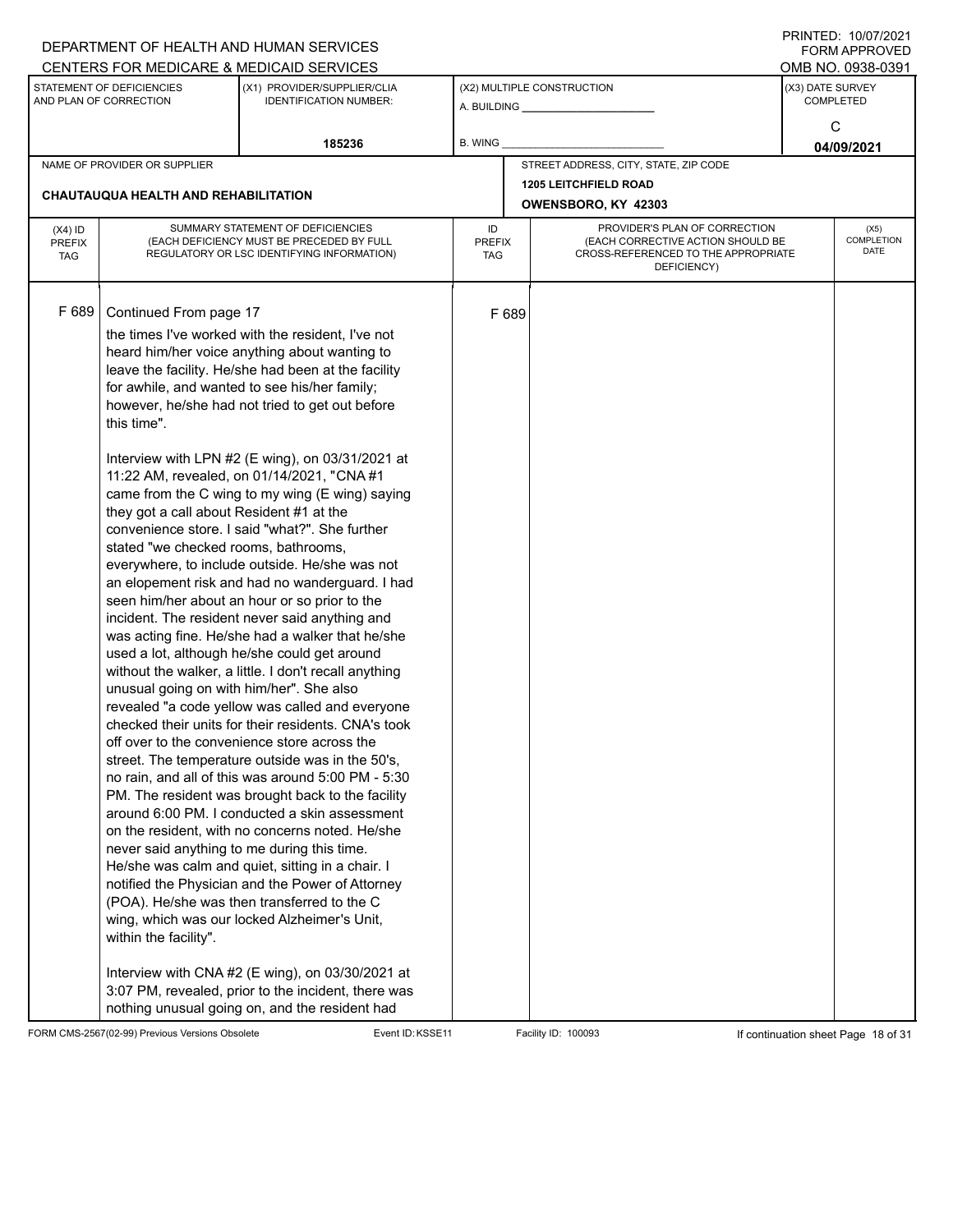|               |                                                     | DEPARTMENT OF HEALTH AND HUMAN SERVICES                                                            |               |       |                                                    |                  | $1 \times 1 \times 1 = 1$ . $1 \times 1 \times 1 = 1$<br>FORM APPROVED |  |
|---------------|-----------------------------------------------------|----------------------------------------------------------------------------------------------------|---------------|-------|----------------------------------------------------|------------------|------------------------------------------------------------------------|--|
|               |                                                     | CENTERS FOR MEDICARE & MEDICAID SERVICES                                                           |               |       |                                                    |                  | OMB NO. 0938-0391                                                      |  |
|               | STATEMENT OF DEFICIENCIES<br>AND PLAN OF CORRECTION | (X1) PROVIDER/SUPPLIER/CLIA<br><b>IDENTIFICATION NUMBER:</b>                                       |               |       | (X2) MULTIPLE CONSTRUCTION                         | (X3) DATE SURVEY | <b>COMPLETED</b>                                                       |  |
|               |                                                     |                                                                                                    |               |       |                                                    |                  |                                                                        |  |
|               |                                                     |                                                                                                    |               |       |                                                    |                  | C                                                                      |  |
|               |                                                     | 185236                                                                                             | B. WING       |       |                                                    |                  | 04/09/2021                                                             |  |
|               | NAME OF PROVIDER OR SUPPLIER                        |                                                                                                    |               |       | STREET ADDRESS, CITY, STATE, ZIP CODE              |                  |                                                                        |  |
|               | <b>CHAUTAUQUA HEALTH AND REHABILITATION</b>         |                                                                                                    |               |       | <b>1205 LEITCHFIELD ROAD</b>                       |                  |                                                                        |  |
|               |                                                     |                                                                                                    |               |       | OWENSBORO, KY 42303                                |                  |                                                                        |  |
| $(X4)$ ID     |                                                     | SUMMARY STATEMENT OF DEFICIENCIES                                                                  | ID            |       | PROVIDER'S PLAN OF CORRECTION                      |                  | (X5)                                                                   |  |
| <b>PREFIX</b> |                                                     | (EACH DEFICIENCY MUST BE PRECEDED BY FULL                                                          | <b>PREFIX</b> |       | (EACH CORRECTIVE ACTION SHOULD BE                  |                  | <b>COMPLETION</b><br>DATE                                              |  |
| <b>TAG</b>    |                                                     | REGULATORY OR LSC IDENTIFYING INFORMATION)                                                         | TAG           |       | CROSS-REFERENCED TO THE APPROPRIATE<br>DEFICIENCY) |                  |                                                                        |  |
|               |                                                     |                                                                                                    |               |       |                                                    |                  |                                                                        |  |
|               |                                                     |                                                                                                    |               |       |                                                    |                  |                                                                        |  |
| F 689         | Continued From page 18                              |                                                                                                    |               | F 689 |                                                    |                  |                                                                        |  |
|               |                                                     | not voiced anything about leaving. She stated                                                      |               |       |                                                    |                  |                                                                        |  |
|               |                                                     | once in awhile, he/she talked about missing                                                        |               |       |                                                    |                  |                                                                        |  |
|               |                                                     | his/her family, due to the quarantine situation.                                                   |               |       |                                                    |                  |                                                                        |  |
|               |                                                     | She stated "I'd tell him/her, so let's call them, but                                              |               |       |                                                    |                  |                                                                        |  |
|               |                                                     | then he/she wouldn't do it". She stated, that on                                                   |               |       |                                                    |                  |                                                                        |  |
|               |                                                     | 01/14/2021 around 5:00 PM - 5:15 PM, we didn't                                                     |               |       |                                                    |                  |                                                                        |  |
|               |                                                     | notice he/she was gone. I had set his/her meal                                                     |               |       |                                                    |                  |                                                                        |  |
|               |                                                     | tray in his/her room and thought he/she was in<br>the bathroom, and told him/her that his/her tray |               |       |                                                    |                  |                                                                        |  |
|               |                                                     | was here, but I didn't wait for a response, and I                                                  |               |       |                                                    |                  |                                                                        |  |
|               |                                                     | didn't knock on the bathroom door to check or                                                      |               |       |                                                    |                  |                                                                        |  |
|               |                                                     | make sure he/she was in there. His/her rollator                                                    |               |       |                                                    |                  |                                                                        |  |
|               |                                                     | was by the bathroom door, so I thought he/she                                                      |               |       |                                                    |                  |                                                                        |  |
|               |                                                     | was in there. She added "It was the nurse on the                                                   |               |       |                                                    |                  |                                                                        |  |
|               |                                                     | C wing who told me he/she had gotten out of the                                                    |               |       |                                                    |                  |                                                                        |  |
|               |                                                     | facility, and I was freaking out because I never                                                   |               |       |                                                    |                  |                                                                        |  |
|               |                                                     | heard a door alarm go off". She stated when                                                        |               |       |                                                    |                  |                                                                        |  |
|               |                                                     | he/she got back to the facility, he/she "wouldn't                                                  |               |       |                                                    |                  |                                                                        |  |
|               | tell me how he/she got out".                        |                                                                                                    |               |       |                                                    |                  |                                                                        |  |
|               |                                                     |                                                                                                    |               |       |                                                    |                  |                                                                        |  |
|               |                                                     | Interview with CNA #3 (E wing), on 03/30/2021 at                                                   |               |       |                                                    |                  |                                                                        |  |
|               |                                                     | 4:00 PM, revealed, on 01/14/2021 during the                                                        |               |       |                                                    |                  |                                                                        |  |
|               |                                                     | supper meal, "I was assisting a resident, and<br>CNA #2 was doing rounds. There were just two      |               |       |                                                    |                  |                                                                        |  |
|               |                                                     | (2) CNA's on the E wing at that time, and we                                                       |               |       |                                                    |                  |                                                                        |  |
|               |                                                     | worked together to get everything done. Nothing                                                    |               |       |                                                    |                  |                                                                        |  |
|               |                                                     | unusual was going on with Resident #1, he/she's                                                    |               |       |                                                    |                  |                                                                        |  |
|               |                                                     | a jokester, had a good personality, got along with                                                 |               |       |                                                    |                  |                                                                        |  |
|               |                                                     | everyone, and could do a lot for himself/herself.                                                  |               |       |                                                    |                  |                                                                        |  |
|               |                                                     | He/she talked about his/her daughter a lot, but                                                    |               |       |                                                    |                  |                                                                        |  |
|               |                                                     | had a phone if he/she wanted to call her. He/she                                                   |               |       |                                                    |                  |                                                                        |  |
|               |                                                     | had never tried to leave before this incident, and                                                 |               |       |                                                    |                  |                                                                        |  |
|               |                                                     | we didn't realize he/she was gone until after the                                                  |               |       |                                                    |                  |                                                                        |  |
|               |                                                     | fact. When he/she got back to the facility, he/she                                                 |               |       |                                                    |                  |                                                                        |  |
|               | had a smile on his/her face, but didn't say         |                                                                                                    |               |       |                                                    |                  |                                                                        |  |
|               |                                                     | anything that stood out. I was just glad he/she                                                    |               |       |                                                    |                  |                                                                        |  |
|               |                                                     | was back, and I didn't ask any questions. I then                                                   |               |       |                                                    |                  |                                                                        |  |
|               | left for the evening after doing report".           |                                                                                                    |               |       |                                                    |                  |                                                                        |  |
|               |                                                     |                                                                                                    |               |       |                                                    |                  |                                                                        |  |

FORM CMS-2567(02-99) Previous Versions Obsolete Event ID:KSSE11 Facility ID: 100093 If continuation sheet Page 19 of 31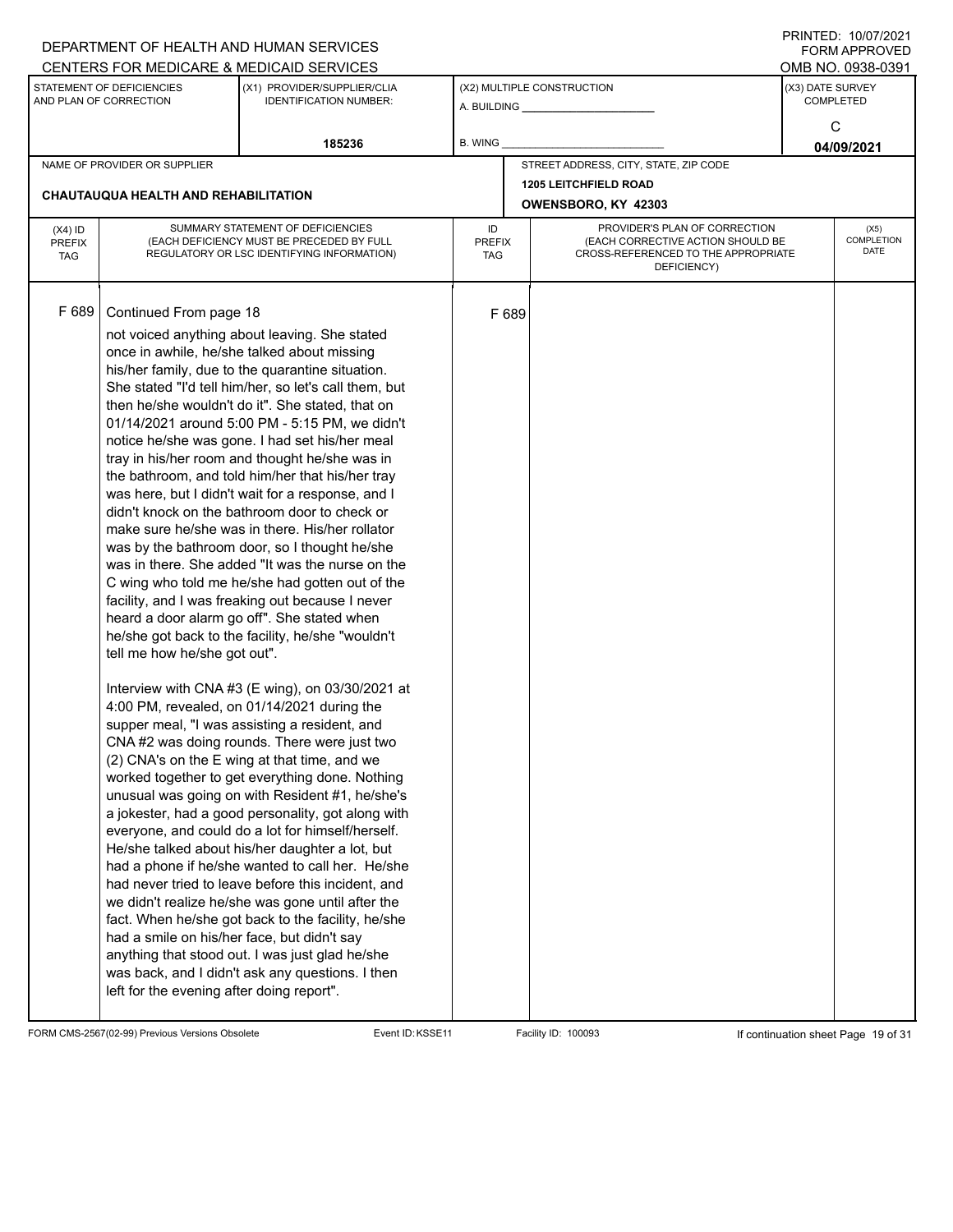|                                          |                                                                                                                                                                                                                                                                                                                                                         | DEPARTMENT OF HEALTH AND HUMAN SERVICES                                                                                                                                                                                                                                                                                                                                                                                                                                                                                                                                                                                                                                                                                                                                                                                                                                                                                                                                                                                                                                                                                                                                                                                                                                                                                                                                                                                                                          |                            |       |                                                                                                                          |                  | 11111111127. 110101112021<br>FORM APPROVED |
|------------------------------------------|---------------------------------------------------------------------------------------------------------------------------------------------------------------------------------------------------------------------------------------------------------------------------------------------------------------------------------------------------------|------------------------------------------------------------------------------------------------------------------------------------------------------------------------------------------------------------------------------------------------------------------------------------------------------------------------------------------------------------------------------------------------------------------------------------------------------------------------------------------------------------------------------------------------------------------------------------------------------------------------------------------------------------------------------------------------------------------------------------------------------------------------------------------------------------------------------------------------------------------------------------------------------------------------------------------------------------------------------------------------------------------------------------------------------------------------------------------------------------------------------------------------------------------------------------------------------------------------------------------------------------------------------------------------------------------------------------------------------------------------------------------------------------------------------------------------------------------|----------------------------|-------|--------------------------------------------------------------------------------------------------------------------------|------------------|--------------------------------------------|
|                                          |                                                                                                                                                                                                                                                                                                                                                         | CENTERS FOR MEDICARE & MEDICAID SERVICES                                                                                                                                                                                                                                                                                                                                                                                                                                                                                                                                                                                                                                                                                                                                                                                                                                                                                                                                                                                                                                                                                                                                                                                                                                                                                                                                                                                                                         |                            |       |                                                                                                                          |                  | OMB NO. 0938-0391                          |
|                                          | STATEMENT OF DEFICIENCIES<br>AND PLAN OF CORRECTION                                                                                                                                                                                                                                                                                                     | (X1) PROVIDER/SUPPLIER/CLIA<br><b>IDENTIFICATION NUMBER:</b>                                                                                                                                                                                                                                                                                                                                                                                                                                                                                                                                                                                                                                                                                                                                                                                                                                                                                                                                                                                                                                                                                                                                                                                                                                                                                                                                                                                                     |                            |       | (X2) MULTIPLE CONSTRUCTION                                                                                               | (X3) DATE SURVEY | <b>COMPLETED</b>                           |
|                                          |                                                                                                                                                                                                                                                                                                                                                         | 185236                                                                                                                                                                                                                                                                                                                                                                                                                                                                                                                                                                                                                                                                                                                                                                                                                                                                                                                                                                                                                                                                                                                                                                                                                                                                                                                                                                                                                                                           | B. WING                    |       |                                                                                                                          |                  | C<br>04/09/2021                            |
|                                          | NAME OF PROVIDER OR SUPPLIER                                                                                                                                                                                                                                                                                                                            |                                                                                                                                                                                                                                                                                                                                                                                                                                                                                                                                                                                                                                                                                                                                                                                                                                                                                                                                                                                                                                                                                                                                                                                                                                                                                                                                                                                                                                                                  |                            |       | STREET ADDRESS, CITY, STATE, ZIP CODE                                                                                    |                  |                                            |
|                                          |                                                                                                                                                                                                                                                                                                                                                         |                                                                                                                                                                                                                                                                                                                                                                                                                                                                                                                                                                                                                                                                                                                                                                                                                                                                                                                                                                                                                                                                                                                                                                                                                                                                                                                                                                                                                                                                  |                            |       | <b>1205 LEITCHFIELD ROAD</b>                                                                                             |                  |                                            |
|                                          | CHAUTAUQUA HEALTH AND REHABILITATION                                                                                                                                                                                                                                                                                                                    |                                                                                                                                                                                                                                                                                                                                                                                                                                                                                                                                                                                                                                                                                                                                                                                                                                                                                                                                                                                                                                                                                                                                                                                                                                                                                                                                                                                                                                                                  |                            |       | OWENSBORO, KY 42303                                                                                                      |                  |                                            |
| $(X4)$ ID<br><b>PREFIX</b><br><b>TAG</b> |                                                                                                                                                                                                                                                                                                                                                         | SUMMARY STATEMENT OF DEFICIENCIES<br>(EACH DEFICIENCY MUST BE PRECEDED BY FULL<br>REGULATORY OR LSC IDENTIFYING INFORMATION)                                                                                                                                                                                                                                                                                                                                                                                                                                                                                                                                                                                                                                                                                                                                                                                                                                                                                                                                                                                                                                                                                                                                                                                                                                                                                                                                     | ID<br><b>PREFIX</b><br>TAG |       | PROVIDER'S PLAN OF CORRECTION<br>(EACH CORRECTIVE ACTION SHOULD BE<br>CROSS-REFERENCED TO THE APPROPRIATE<br>DEFICIENCY) |                  | (X5)<br>COMPLETION<br>DATE                 |
| F 689                                    | Continued From page 19<br>Interview with Resident #1's roommate, on<br>the facility at the time of the elopement on<br>got out. He indicated there were no issues<br>that the resident had been on the facility's<br>never exit seeking.<br>Interview with the MDS Coordinator, on<br>in, and shows which one to do. We have a<br>them not being done". | 03/31/2021 at 4:25 PM, revealed he/she "did not<br>recall if Resident #1 ever wanted to leave or not".<br>Interview with the Maintenance Director, on<br>03/30/2021 at 1:05 PM, revealed he was not at<br>01/14/2021, but was notified by the Administrator<br>about the incident. He stated he came back to the<br>facility and checked the door system, because at<br>that time, they did not know how or where he/she<br>regarding the door system. He stated he then<br>went home. He stated he was notified by the<br>Administrator through a text message that the<br>resident had gotten out of a window. He revealed<br>when he saw the window the next day, he found<br>that the resident must have circumvented or<br>forced the outer edge of the tab on the window.<br>He stated "all windows have that tab". He stated<br>this window opened to the parking lot. He added<br>Personal Care hall at one time, and he/she was<br>04/01/2021 at 10:30 AM, revealed she had only<br>been at the facility for seven (7) weeks. She<br>stated "Elopement Evaluations" should be done<br>with the MDS's (admission, quarterly, annual, and<br>significant change). She stated "I schedule the<br>elopement evaluation when I schedule the MDS,<br>and the nurse on the floor does the assessment.<br>It comes up on daily assignments when they log<br>Clinical meeting the next morning and review all<br>that got done. I have not found any issues with |                            | F 689 |                                                                                                                          |                  |                                            |

FORM CMS-2567(02-99) Previous Versions Obsolete Event ID:KSSE11 Facility ID: 100093 If continuation sheet Page 20 of 31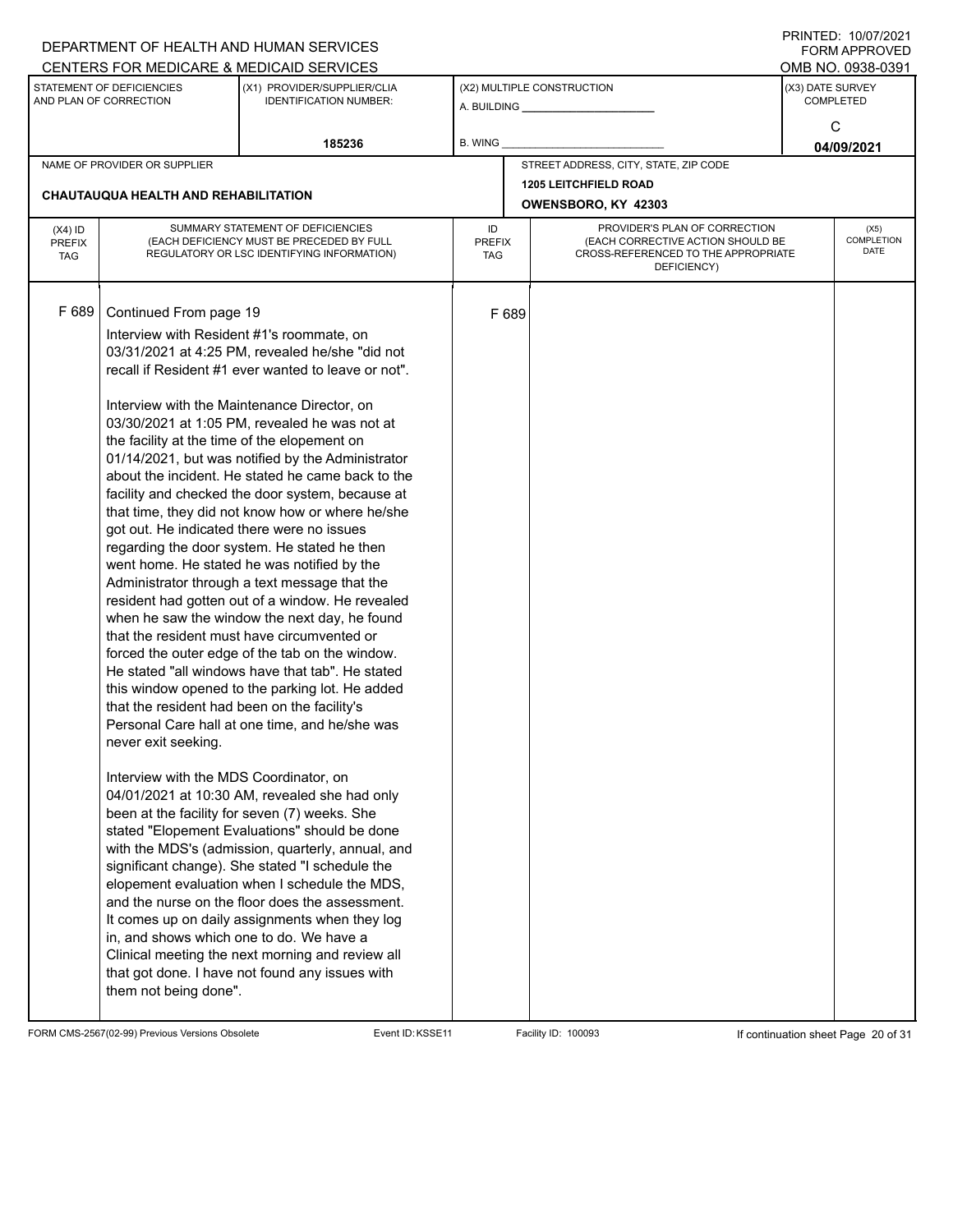|                                          |                                                                                                                                                   | DEPARTMENT OF HEALTH AND HUMAN SERVICES                                                                                                                                                                                                                                                                                                                                                                                                                                                                                                                                                                                                                                                                                                                                                                                                                                                                                                                                                                                                                                                                                                                                                                                                                                                                                                                                                                                                                                                                                                          |                            |       |                                                                                                                          | 11111111127. 110101112021<br>FORM APPROVED |
|------------------------------------------|---------------------------------------------------------------------------------------------------------------------------------------------------|--------------------------------------------------------------------------------------------------------------------------------------------------------------------------------------------------------------------------------------------------------------------------------------------------------------------------------------------------------------------------------------------------------------------------------------------------------------------------------------------------------------------------------------------------------------------------------------------------------------------------------------------------------------------------------------------------------------------------------------------------------------------------------------------------------------------------------------------------------------------------------------------------------------------------------------------------------------------------------------------------------------------------------------------------------------------------------------------------------------------------------------------------------------------------------------------------------------------------------------------------------------------------------------------------------------------------------------------------------------------------------------------------------------------------------------------------------------------------------------------------------------------------------------------------|----------------------------|-------|--------------------------------------------------------------------------------------------------------------------------|--------------------------------------------|
|                                          |                                                                                                                                                   | CENTERS FOR MEDICARE & MEDICAID SERVICES                                                                                                                                                                                                                                                                                                                                                                                                                                                                                                                                                                                                                                                                                                                                                                                                                                                                                                                                                                                                                                                                                                                                                                                                                                                                                                                                                                                                                                                                                                         |                            |       |                                                                                                                          | OMB NO. 0938-0391                          |
|                                          | STATEMENT OF DEFICIENCIES<br>AND PLAN OF CORRECTION                                                                                               | (X1) PROVIDER/SUPPLIER/CLIA<br><b>IDENTIFICATION NUMBER:</b>                                                                                                                                                                                                                                                                                                                                                                                                                                                                                                                                                                                                                                                                                                                                                                                                                                                                                                                                                                                                                                                                                                                                                                                                                                                                                                                                                                                                                                                                                     |                            |       | (X2) MULTIPLE CONSTRUCTION                                                                                               | (X3) DATE SURVEY<br><b>COMPLETED</b>       |
|                                          |                                                                                                                                                   | 185236                                                                                                                                                                                                                                                                                                                                                                                                                                                                                                                                                                                                                                                                                                                                                                                                                                                                                                                                                                                                                                                                                                                                                                                                                                                                                                                                                                                                                                                                                                                                           | B. WING                    |       |                                                                                                                          | C<br>04/09/2021                            |
|                                          | NAME OF PROVIDER OR SUPPLIER                                                                                                                      |                                                                                                                                                                                                                                                                                                                                                                                                                                                                                                                                                                                                                                                                                                                                                                                                                                                                                                                                                                                                                                                                                                                                                                                                                                                                                                                                                                                                                                                                                                                                                  |                            |       | STREET ADDRESS, CITY, STATE, ZIP CODE                                                                                    |                                            |
|                                          | <b>CHAUTAUQUA HEALTH AND REHABILITATION</b>                                                                                                       |                                                                                                                                                                                                                                                                                                                                                                                                                                                                                                                                                                                                                                                                                                                                                                                                                                                                                                                                                                                                                                                                                                                                                                                                                                                                                                                                                                                                                                                                                                                                                  |                            |       |                                                                                                                          |                                            |
|                                          |                                                                                                                                                   |                                                                                                                                                                                                                                                                                                                                                                                                                                                                                                                                                                                                                                                                                                                                                                                                                                                                                                                                                                                                                                                                                                                                                                                                                                                                                                                                                                                                                                                                                                                                                  |                            |       | OWENSBORO, KY 42303                                                                                                      |                                            |
| $(X4)$ ID<br><b>PREFIX</b><br><b>TAG</b> |                                                                                                                                                   | SUMMARY STATEMENT OF DEFICIENCIES<br>(EACH DEFICIENCY MUST BE PRECEDED BY FULL<br>REGULATORY OR LSC IDENTIFYING INFORMATION)                                                                                                                                                                                                                                                                                                                                                                                                                                                                                                                                                                                                                                                                                                                                                                                                                                                                                                                                                                                                                                                                                                                                                                                                                                                                                                                                                                                                                     | ID<br><b>PREFIX</b><br>TAG |       | PROVIDER'S PLAN OF CORRECTION<br>(EACH CORRECTIVE ACTION SHOULD BE<br>CROSS-REFERENCED TO THE APPROPRIATE<br>DEFICIENCY) | (X5)<br>COMPLETION<br>DATE                 |
| F 689                                    | Continued From page 20<br>KY). She added that she had notified the<br>Care Home.<br>his/her daughters. She stated he/she was<br>best for him/her. | Interview with the DON, on 03/30/2021 at 2:40<br>PM, and on 04/01/2021 at 4:15 PM, revealed the<br>resident was alert and oriented, and when he/she<br>was brought back to the facility that evening on<br>01/14/2021, he/she made a statement about<br>getting out of a window. She stated no one had<br>checked the windows, except for the one in<br>his/her own room. The incident happened around<br>supper time; however, no one knew he/she was<br>gone until the C wing nurse got a phone call from<br>Dispatch. A random customer at the convenience<br>store had called the police. She stated "the C<br>wing nurse then notified me". She stated the<br>resident wanted a cab to go home (Sacramento,<br>Administrator about the incident on 01/14/2021,<br>around 5:48 PM. She added that the resident was<br>unhappy and wanted to be near family. She<br>stated he/she was higher functioning, and both<br>his/her daughters were involved. She stated a<br>discussion with the family and Guardian revealed<br>they were agreeable to a move to a Personal<br>Interview with the Guardian, on 04/05/2021 at<br>8:39 AM, revealed the facility made her aware of<br>the incident in January. She stated "he/she told<br>them that he/she was going to try and keep<br>getting out, and that next time he/she would take<br>his/her walker". She added that the resident's<br>discharge was discussed with her, and that they<br>discussed trying to get him/her closer to one of<br>cognizant and aware, and needed to do what was |                            | F 689 |                                                                                                                          |                                            |
|                                          |                                                                                                                                                   | Interview with the Center Executive Director<br>(CED)/Administrator, on 03/30/21 at 10:50 AM,<br>revealed the incident occurred on 01/14/2021                                                                                                                                                                                                                                                                                                                                                                                                                                                                                                                                                                                                                                                                                                                                                                                                                                                                                                                                                                                                                                                                                                                                                                                                                                                                                                                                                                                                    |                            |       |                                                                                                                          |                                            |

FORM CMS-2567(02-99) Previous Versions Obsolete Event ID:KSSE11 Facility ID: 100093 If continuation sheet Page 21 of 31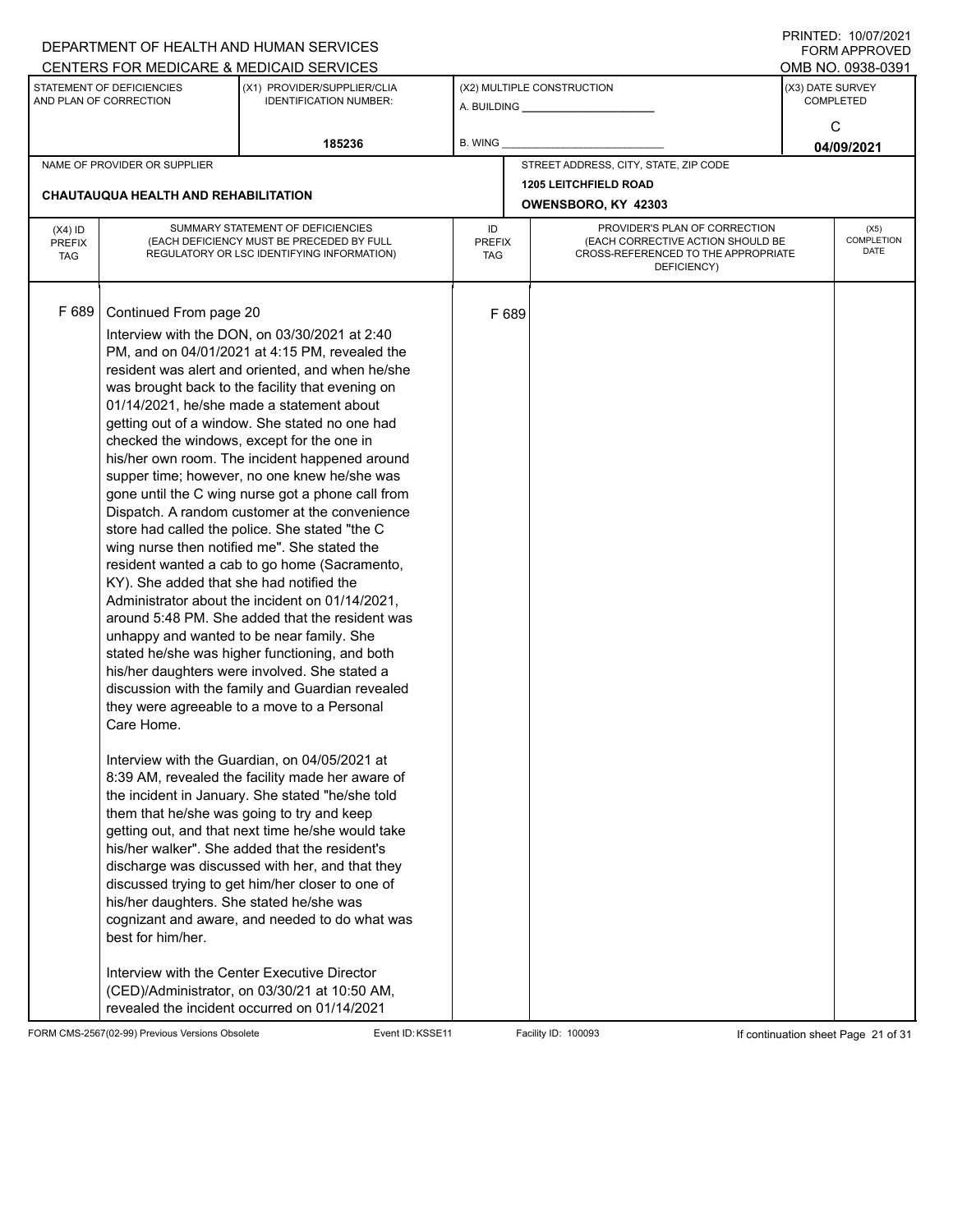|                                          |                                                                                                                                                              | DEPARTMENT OF HEALTH AND HUMAN SERVICES<br>CENTERS FOR MEDICARE & MEDICAID SERVICES                                                                                                                                                                                                                                                                                                                                                                                                                       |                                   |       |                                                                                                                          | FININILD. IVIVIIZUZI<br><b>FORM APPROVED</b><br>OMB NO. 0938-0391 |
|------------------------------------------|--------------------------------------------------------------------------------------------------------------------------------------------------------------|-----------------------------------------------------------------------------------------------------------------------------------------------------------------------------------------------------------------------------------------------------------------------------------------------------------------------------------------------------------------------------------------------------------------------------------------------------------------------------------------------------------|-----------------------------------|-------|--------------------------------------------------------------------------------------------------------------------------|-------------------------------------------------------------------|
|                                          | STATEMENT OF DEFICIENCIES<br>AND PLAN OF CORRECTION                                                                                                          | (X1) PROVIDER/SUPPLIER/CLIA<br><b>IDENTIFICATION NUMBER:</b>                                                                                                                                                                                                                                                                                                                                                                                                                                              |                                   |       | (X2) MULTIPLE CONSTRUCTION                                                                                               | (X3) DATE SURVEY<br><b>COMPLETED</b><br>C                         |
|                                          |                                                                                                                                                              | 185236                                                                                                                                                                                                                                                                                                                                                                                                                                                                                                    | B. WING                           |       |                                                                                                                          | 04/09/2021                                                        |
|                                          | NAME OF PROVIDER OR SUPPLIER                                                                                                                                 |                                                                                                                                                                                                                                                                                                                                                                                                                                                                                                           |                                   |       | STREET ADDRESS, CITY, STATE, ZIP CODE                                                                                    |                                                                   |
|                                          | <b>CHAUTAUQUA HEALTH AND REHABILITATION</b>                                                                                                                  |                                                                                                                                                                                                                                                                                                                                                                                                                                                                                                           |                                   |       | <b>1205 LEITCHFIELD ROAD</b><br>OWENSBORO, KY 42303                                                                      |                                                                   |
| $(X4)$ ID<br><b>PREFIX</b><br><b>TAG</b> |                                                                                                                                                              | SUMMARY STATEMENT OF DEFICIENCIES<br>(EACH DEFICIENCY MUST BE PRECEDED BY FULL<br>REGULATORY OR LSC IDENTIFYING INFORMATION)                                                                                                                                                                                                                                                                                                                                                                              | ID<br><b>PREFIX</b><br><b>TAG</b> |       | PROVIDER'S PLAN OF CORRECTION<br>(EACH CORRECTIVE ACTION SHOULD BE<br>CROSS-REFERENCED TO THE APPROPRIATE<br>DEFICIENCY) | (X5)<br><b>COMPLETION</b><br><b>DATE</b>                          |
| F 689                                    | Continued From page 21<br>another room and got out. She stated the<br>investigation was initiated immediately.                                               | when the resident broke a piece off the window in<br>convenience store that he/she got to, was across<br>the road. The police or store called and he/she<br>was brought back to the facility, by the police.<br>She stated she was notified by the DON, and<br>*The facility implemented the following actions to                                                                                                                                                                                         |                                   | F 689 |                                                                                                                          |                                                                   |
|                                          | correct the deficient practice:<br>"code yellow" was called which signified a<br>residents and six (6) Personal Care (PC)<br>#1.                             | 1. At the time of the incident on 01/14/2021, a<br>missing resident and staff began accounting for<br>all residents. 105 Skilled Nursing Facility (SNF)<br>residents were accounted for, including Resident                                                                                                                                                                                                                                                                                               |                                   |       |                                                                                                                          |                                                                   |
|                                          | accompanied by staff, on 1:1 monitoring.<br>#2 was notified of the event at 6:00 PM on<br>contact for Resident #1 was contacted on<br>01/15/2021 at 9:00 AM. | 2. A complete head to toe skin assessment was<br>conducted for Resident #1, upon return to the<br>facility on 01/14/2021, by LPN #2, to include a<br>complete set of vital signs. No injuries were<br>noted. The resident was transferred to the C wing<br>3. The resident's daughter, emergency contact<br>01/14/2021. The State Guardian and emergency<br>4. The Maintenance Director completed a door<br>audit on 01/14/2021 at 7:10 PM. All door alarms<br>were functioning within normal parameters. |                                   |       |                                                                                                                          |                                                                   |
|                                          |                                                                                                                                                              | 5. The Primary Care Physician (PCP), who also<br>serves as the Medical Director was notified of the                                                                                                                                                                                                                                                                                                                                                                                                       |                                   |       |                                                                                                                          |                                                                   |

FORM CMS-2567(02-99) Previous Versions Obsolete Event ID:KSSE11 Facility ID: 100093 If continuation sheet Page 22 of 31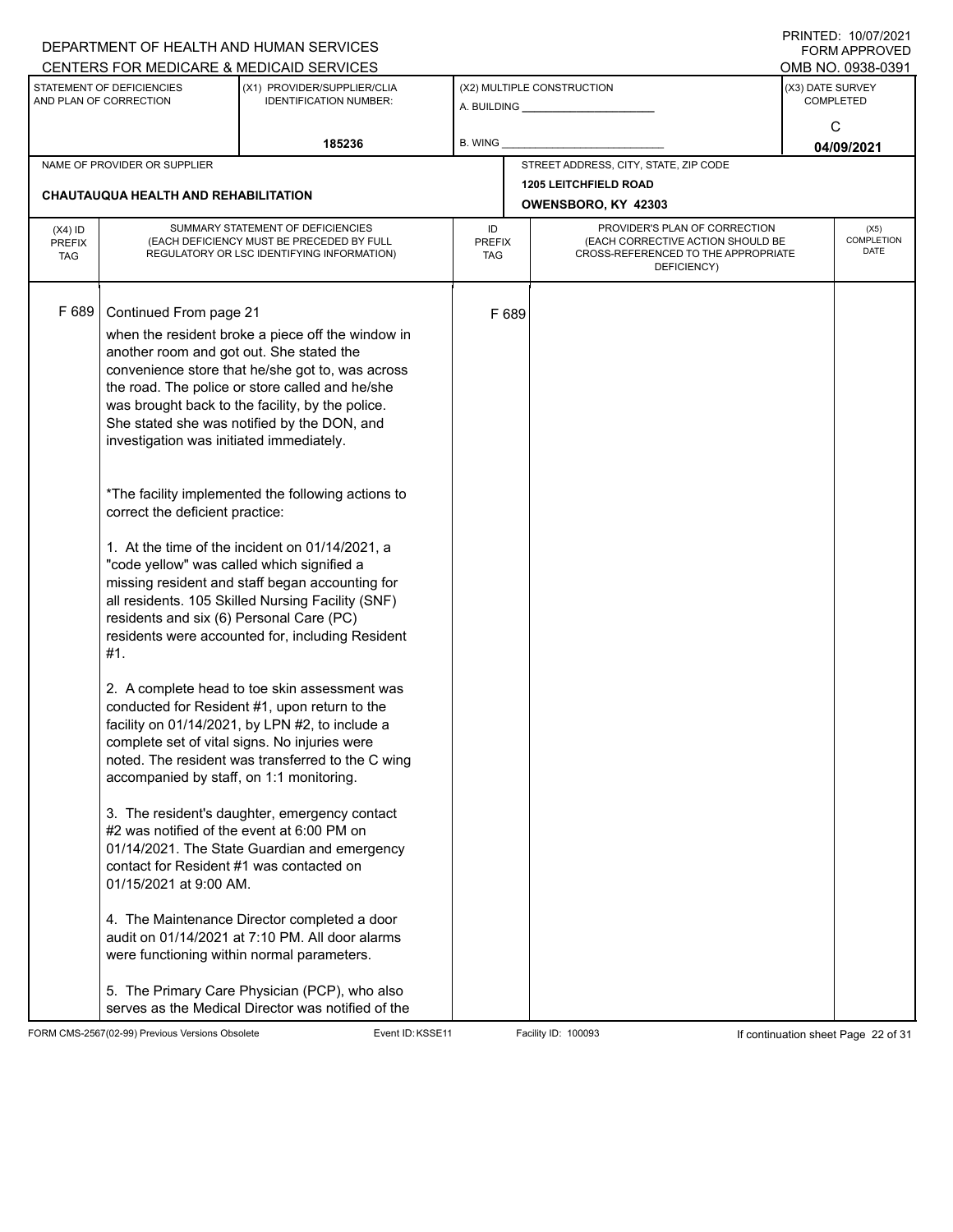|                                          |                                                                                                                                                                                                                             | DEPARTMENT OF HEALTH AND HUMAN SERVICES<br>CENTERS FOR MEDICARE & MEDICAID SERVICES                                                                                                                                                                                                                                                                                                                                                                                                                                                                                                                                                                                                                                                                                                                                                                                                                                                                                                                                                                                                                                                                                                                                                                                                                                                                                                                                    |                                   |       |                                                                                                                          |                  | FININILD. IVIVIIZUZI<br><b>FORM APPROVED</b><br>OMB NO. 0938-0391 |
|------------------------------------------|-----------------------------------------------------------------------------------------------------------------------------------------------------------------------------------------------------------------------------|------------------------------------------------------------------------------------------------------------------------------------------------------------------------------------------------------------------------------------------------------------------------------------------------------------------------------------------------------------------------------------------------------------------------------------------------------------------------------------------------------------------------------------------------------------------------------------------------------------------------------------------------------------------------------------------------------------------------------------------------------------------------------------------------------------------------------------------------------------------------------------------------------------------------------------------------------------------------------------------------------------------------------------------------------------------------------------------------------------------------------------------------------------------------------------------------------------------------------------------------------------------------------------------------------------------------------------------------------------------------------------------------------------------------|-----------------------------------|-------|--------------------------------------------------------------------------------------------------------------------------|------------------|-------------------------------------------------------------------|
|                                          | STATEMENT OF DEFICIENCIES<br>AND PLAN OF CORRECTION                                                                                                                                                                         | (X1) PROVIDER/SUPPLIER/CLIA<br><b>IDENTIFICATION NUMBER:</b>                                                                                                                                                                                                                                                                                                                                                                                                                                                                                                                                                                                                                                                                                                                                                                                                                                                                                                                                                                                                                                                                                                                                                                                                                                                                                                                                                           |                                   |       | (X2) MULTIPLE CONSTRUCTION                                                                                               | (X3) DATE SURVEY | <b>COMPLETED</b>                                                  |
|                                          |                                                                                                                                                                                                                             | 185236                                                                                                                                                                                                                                                                                                                                                                                                                                                                                                                                                                                                                                                                                                                                                                                                                                                                                                                                                                                                                                                                                                                                                                                                                                                                                                                                                                                                                 | <b>B. WING</b>                    |       |                                                                                                                          |                  | C<br>04/09/2021                                                   |
|                                          | NAME OF PROVIDER OR SUPPLIER                                                                                                                                                                                                |                                                                                                                                                                                                                                                                                                                                                                                                                                                                                                                                                                                                                                                                                                                                                                                                                                                                                                                                                                                                                                                                                                                                                                                                                                                                                                                                                                                                                        |                                   |       | STREET ADDRESS, CITY, STATE, ZIP CODE                                                                                    |                  |                                                                   |
|                                          | <b>CHAUTAUQUA HEALTH AND REHABILITATION</b>                                                                                                                                                                                 |                                                                                                                                                                                                                                                                                                                                                                                                                                                                                                                                                                                                                                                                                                                                                                                                                                                                                                                                                                                                                                                                                                                                                                                                                                                                                                                                                                                                                        |                                   |       | <b>1205 LEITCHFIELD ROAD</b><br>OWENSBORO, KY 42303                                                                      |                  |                                                                   |
| $(X4)$ ID<br><b>PREFIX</b><br><b>TAG</b> |                                                                                                                                                                                                                             | SUMMARY STATEMENT OF DEFICIENCIES<br>(EACH DEFICIENCY MUST BE PRECEDED BY FULL<br>REGULATORY OR LSC IDENTIFYING INFORMATION)                                                                                                                                                                                                                                                                                                                                                                                                                                                                                                                                                                                                                                                                                                                                                                                                                                                                                                                                                                                                                                                                                                                                                                                                                                                                                           | ID<br><b>PREFIX</b><br><b>TAG</b> |       | PROVIDER'S PLAN OF CORRECTION<br>(EACH CORRECTIVE ACTION SHOULD BE<br>CROSS-REFERENCED TO THE APPROPRIATE<br>DEFICIENCY) |                  | (X5)<br>COMPLETION<br><b>DATE</b>                                 |
| F 689                                    | Continued From page 22<br>room change and the application of a<br>AM, the Maintenance Director completed a<br>windows were compromised.<br>nurse.<br>on the outcome of the assessment, the<br>lower level of care.<br>(11). | event at 7:18 PM on 01/14/2021, no injuries,<br>wanderguard with one to one (1:1) supervision.<br>6. On 01/14/2021 at 11:09 PM, an audit of E wing<br>windows was completed after a statement made<br>by the resident that he/she crawled out of a<br>window in a vacant resident room (Room 24), on<br>the E wing. In addition, on 01/15/2021 at 7:55<br>window audit of the entire facility. The window in<br>Room 24 on the E wing was repaired. No other<br>7. Elopement drills were initiated on 01/15/2021,<br>and will be completed twice daily for seven (7)<br>days, then once daily for fourteen (14) days, then<br>three (3) times per week for sixty (60) days, then<br>one (1) time per week for thirty (30) days, then<br>two (2) times per month for sixty (60) days by the<br>DON, Nursing Manager, or designated licensed<br>8. A Significant Change of Condition based on<br>improvement was initiated on 01/18/2021. Based<br>Interdisciplinary Team determined that continued<br>one on one (1:1) supervision was necessary. The<br>resident indicated he/she wanted to be home on<br>or before his/her birthday on 02/27/2021. The use<br>of the wanderguard bracelet was continued and a<br>discharge was planned to a destination with a<br>9. On 01/18/2021, the Social Services Director<br>completed a BIMS. Resident #1 scored an eleven<br>10. Staff re-education was completed 01/14/2021 |                                   | F 689 |                                                                                                                          |                  |                                                                   |

FORM CMS-2567(02-99) Previous Versions Obsolete Event ID:KSSE11 Facility ID: 100093 If continuation sheet Page 23 of 31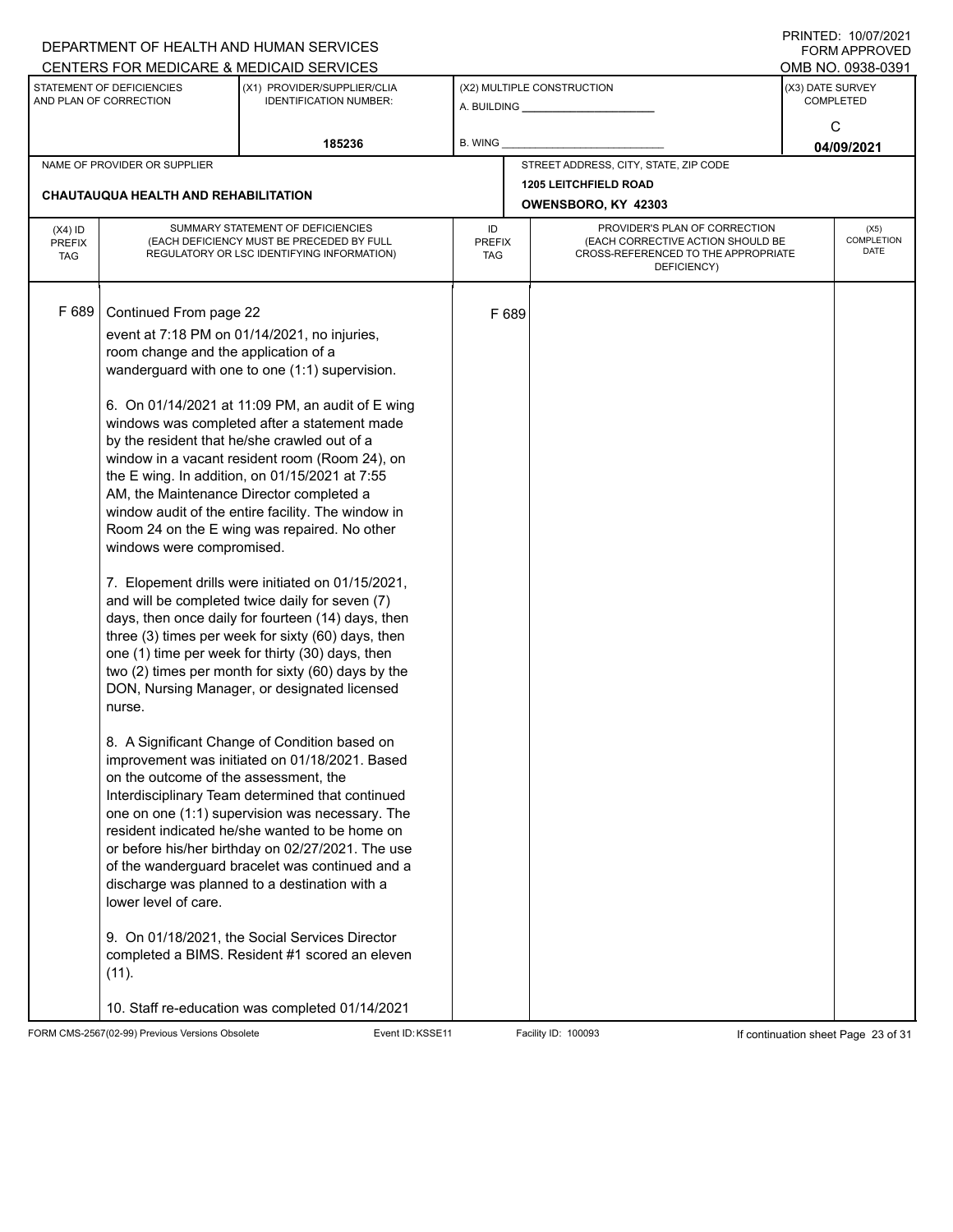|                             |                                                     | DEPARTMENT OF HEALTH AND HUMAN SERVICES                                                        |                             |       |                                                                          |                  | $1 \times 1 \times 1 = 1$ . $1 \times 1 \times 1 = 1$<br>FORM APPROVED |  |  |
|-----------------------------|-----------------------------------------------------|------------------------------------------------------------------------------------------------|-----------------------------|-------|--------------------------------------------------------------------------|------------------|------------------------------------------------------------------------|--|--|
|                             |                                                     | CENTERS FOR MEDICARE & MEDICAID SERVICES                                                       |                             |       |                                                                          |                  | OMB NO. 0938-0391                                                      |  |  |
|                             | STATEMENT OF DEFICIENCIES<br>AND PLAN OF CORRECTION | (X1) PROVIDER/SUPPLIER/CLIA<br><b>IDENTIFICATION NUMBER:</b>                                   |                             |       | (X2) MULTIPLE CONSTRUCTION                                               | (X3) DATE SURVEY | <b>COMPLETED</b>                                                       |  |  |
|                             |                                                     |                                                                                                |                             |       |                                                                          |                  |                                                                        |  |  |
|                             |                                                     | 185236                                                                                         | B. WING                     |       |                                                                          |                  | C<br>04/09/2021                                                        |  |  |
|                             | NAME OF PROVIDER OR SUPPLIER                        |                                                                                                |                             |       | STREET ADDRESS, CITY, STATE, ZIP CODE                                    |                  |                                                                        |  |  |
|                             |                                                     |                                                                                                |                             |       | <b>1205 LEITCHFIELD ROAD</b>                                             |                  |                                                                        |  |  |
|                             | <b>CHAUTAUQUA HEALTH AND REHABILITATION</b>         |                                                                                                |                             |       | OWENSBORO, KY 42303                                                      |                  |                                                                        |  |  |
| $(X4)$ ID                   |                                                     | SUMMARY STATEMENT OF DEFICIENCIES                                                              | ID                          |       | PROVIDER'S PLAN OF CORRECTION                                            |                  | (X5)                                                                   |  |  |
| <b>PREFIX</b><br><b>TAG</b> |                                                     | (EACH DEFICIENCY MUST BE PRECEDED BY FULL<br>REGULATORY OR LSC IDENTIFYING INFORMATION)        | <b>PREFIX</b><br><b>TAG</b> |       | (EACH CORRECTIVE ACTION SHOULD BE<br>CROSS-REFERENCED TO THE APPROPRIATE |                  | COMPLETION<br>DATE                                                     |  |  |
|                             |                                                     |                                                                                                |                             |       | DEFICIENCY)                                                              |                  |                                                                        |  |  |
|                             |                                                     |                                                                                                |                             |       |                                                                          |                  |                                                                        |  |  |
| F 689                       | Continued From page 23                              |                                                                                                |                             | F 689 |                                                                          |                  |                                                                        |  |  |
|                             | through 01/21/2021 regarding the facility           |                                                                                                |                             |       |                                                                          |                  |                                                                        |  |  |
|                             |                                                     | elopement policy and procedure. A post-test to                                                 |                             |       |                                                                          |                  |                                                                        |  |  |
|                             | validate learning was completed with each           |                                                                                                |                             |       |                                                                          |                  |                                                                        |  |  |
|                             |                                                     | employee. A score of 100% was required. The<br>test was administered and graded by the DON,    |                             |       |                                                                          |                  |                                                                        |  |  |
|                             |                                                     | Nursing Manager, or designated licensed nurse.                                                 |                             |       |                                                                          |                  |                                                                        |  |  |
|                             |                                                     | Staff not available for education/post-test were                                               |                             |       |                                                                          |                  |                                                                        |  |  |
|                             |                                                     | required to complete mandatory re-education and                                                |                             |       |                                                                          |                  |                                                                        |  |  |
|                             |                                                     | post-test upon return to work. New staff hired will                                            |                             |       |                                                                          |                  |                                                                        |  |  |
|                             |                                                     | be provided education and complete a post-test                                                 |                             |       |                                                                          |                  |                                                                        |  |  |
|                             |                                                     | during the orientation process. Re-education and<br>education was provided by the DON, Nursing |                             |       |                                                                          |                  |                                                                        |  |  |
|                             | Manager, or designated licensed nurse.              |                                                                                                |                             |       |                                                                          |                  |                                                                        |  |  |
|                             |                                                     | Re-education was completed as of 01/21/2021.                                                   |                             |       |                                                                          |                  |                                                                        |  |  |
|                             | 11. Re-education between 01/14/2021 and             |                                                                                                |                             |       |                                                                          |                  |                                                                        |  |  |
|                             | 01/15/2021 regarding significant resident           |                                                                                                |                             |       |                                                                          |                  |                                                                        |  |  |
|                             |                                                     | behaviors and appropriate interventions initiated                                              |                             |       |                                                                          |                  |                                                                        |  |  |
|                             |                                                     | with all nurses. A post-test to validate learning                                              |                             |       |                                                                          |                  |                                                                        |  |  |
|                             |                                                     | completed with each employee with a score of                                                   |                             |       |                                                                          |                  |                                                                        |  |  |
|                             |                                                     | 100% required, graded by the DON, and/or                                                       |                             |       |                                                                          |                  |                                                                        |  |  |
|                             | ADON. Any nurse not available for                   | education/post-test were required to complete                                                  |                             |       |                                                                          |                  |                                                                        |  |  |
|                             |                                                     | mandatory re-education and post-test upon the                                                  |                             |       |                                                                          |                  |                                                                        |  |  |
|                             |                                                     | day of return to work. New staff hired will be                                                 |                             |       |                                                                          |                  |                                                                        |  |  |
|                             |                                                     | provided education and complete a post-test                                                    |                             |       |                                                                          |                  |                                                                        |  |  |
|                             |                                                     | during the orientation process. Re-education and                                               |                             |       |                                                                          |                  |                                                                        |  |  |
|                             |                                                     | education was provided by the CED, DON, and                                                    |                             |       |                                                                          |                  |                                                                        |  |  |
|                             |                                                     | ADON. All nurses had re-education completed as                                                 |                             |       |                                                                          |                  |                                                                        |  |  |
|                             | of 01/21/2021.                                      |                                                                                                |                             |       |                                                                          |                  |                                                                        |  |  |
|                             |                                                     | 12. On 01/18/2021, the Maintenance Director                                                    |                             |       |                                                                          |                  |                                                                        |  |  |
|                             |                                                     | re-audited windows to ensure windows were                                                      |                             |       |                                                                          |                  |                                                                        |  |  |
|                             |                                                     | secure and unable to be opened greater than six                                                |                             |       |                                                                          |                  |                                                                        |  |  |
|                             | $(6)$ inches.                                       |                                                                                                |                             |       |                                                                          |                  |                                                                        |  |  |
|                             |                                                     | 13. On 01/20/2021, elopement evaluations were                                                  |                             |       |                                                                          |                  |                                                                        |  |  |
|                             |                                                     | completed by the DON, Nursing Manager, or                                                      |                             |       |                                                                          |                  |                                                                        |  |  |
|                             |                                                     | designated licensed nurse on 100% residents                                                    |                             |       |                                                                          |                  |                                                                        |  |  |

FORM CMS-2567(02-99) Previous Versions Obsolete Event ID:KSSE11 Facility ID: 100093 If continuation sheet Page 24 of 31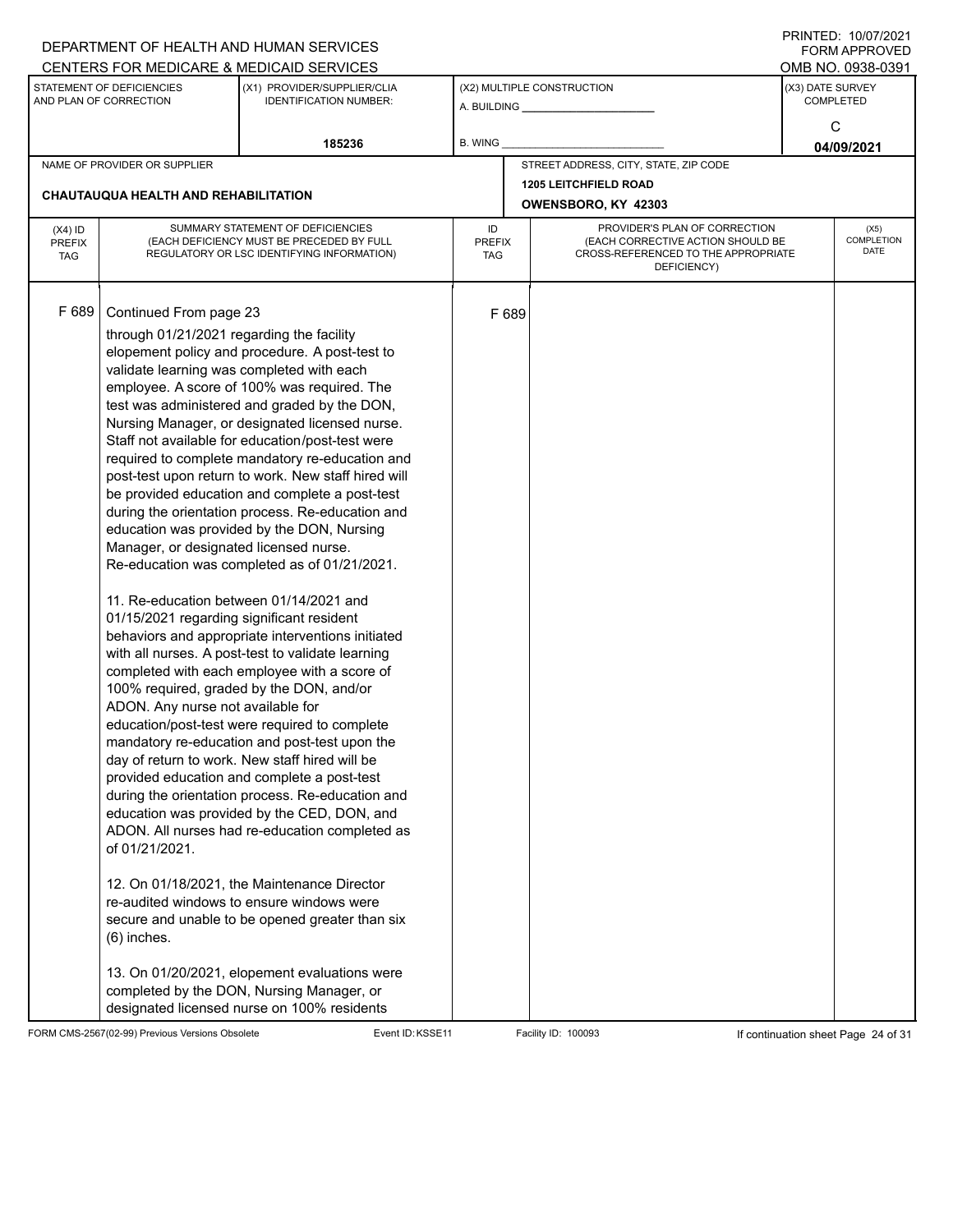|                                          |                                                                                                                                                                                                                                                                                                                                                                                                                                                                                 | DEPARTMENT OF HEALTH AND HUMAN SERVICES                                                                                                                                                                                                                                                                                                                                                                                                                                                                                                                                                                                                                                                                                                                                                                                                                                                                                                                                                                                                                                                                                                                                            |         |        |                                                                                                                          |                  | $1 \times 1 \times 1 = 1$ . $1 \times 1 \times 1 = 1$<br>FORM APPROVED |  |
|------------------------------------------|---------------------------------------------------------------------------------------------------------------------------------------------------------------------------------------------------------------------------------------------------------------------------------------------------------------------------------------------------------------------------------------------------------------------------------------------------------------------------------|------------------------------------------------------------------------------------------------------------------------------------------------------------------------------------------------------------------------------------------------------------------------------------------------------------------------------------------------------------------------------------------------------------------------------------------------------------------------------------------------------------------------------------------------------------------------------------------------------------------------------------------------------------------------------------------------------------------------------------------------------------------------------------------------------------------------------------------------------------------------------------------------------------------------------------------------------------------------------------------------------------------------------------------------------------------------------------------------------------------------------------------------------------------------------------|---------|--------|--------------------------------------------------------------------------------------------------------------------------|------------------|------------------------------------------------------------------------|--|
|                                          |                                                                                                                                                                                                                                                                                                                                                                                                                                                                                 | CENTERS FOR MEDICARE & MEDICAID SERVICES                                                                                                                                                                                                                                                                                                                                                                                                                                                                                                                                                                                                                                                                                                                                                                                                                                                                                                                                                                                                                                                                                                                                           |         |        |                                                                                                                          |                  | OMB NO. 0938-0391                                                      |  |
|                                          | STATEMENT OF DEFICIENCIES<br>AND PLAN OF CORRECTION                                                                                                                                                                                                                                                                                                                                                                                                                             | (X1) PROVIDER/SUPPLIER/CLIA<br><b>IDENTIFICATION NUMBER:</b>                                                                                                                                                                                                                                                                                                                                                                                                                                                                                                                                                                                                                                                                                                                                                                                                                                                                                                                                                                                                                                                                                                                       |         |        | (X2) MULTIPLE CONSTRUCTION                                                                                               | (X3) DATE SURVEY | <b>COMPLETED</b>                                                       |  |
|                                          |                                                                                                                                                                                                                                                                                                                                                                                                                                                                                 | 185236                                                                                                                                                                                                                                                                                                                                                                                                                                                                                                                                                                                                                                                                                                                                                                                                                                                                                                                                                                                                                                                                                                                                                                             | B. WING |        |                                                                                                                          | C<br>04/09/2021  |                                                                        |  |
|                                          | NAME OF PROVIDER OR SUPPLIER                                                                                                                                                                                                                                                                                                                                                                                                                                                    |                                                                                                                                                                                                                                                                                                                                                                                                                                                                                                                                                                                                                                                                                                                                                                                                                                                                                                                                                                                                                                                                                                                                                                                    |         |        | STREET ADDRESS, CITY, STATE, ZIP CODE                                                                                    |                  |                                                                        |  |
|                                          |                                                                                                                                                                                                                                                                                                                                                                                                                                                                                 |                                                                                                                                                                                                                                                                                                                                                                                                                                                                                                                                                                                                                                                                                                                                                                                                                                                                                                                                                                                                                                                                                                                                                                                    |         |        | <b>1205 LEITCHFIELD ROAD</b>                                                                                             |                  |                                                                        |  |
|                                          | CHAUTAUQUA HEALTH AND REHABILITATION                                                                                                                                                                                                                                                                                                                                                                                                                                            |                                                                                                                                                                                                                                                                                                                                                                                                                                                                                                                                                                                                                                                                                                                                                                                                                                                                                                                                                                                                                                                                                                                                                                                    |         |        | OWENSBORO, KY 42303                                                                                                      |                  |                                                                        |  |
| $(X4)$ ID<br><b>PREFIX</b><br><b>TAG</b> | SUMMARY STATEMENT OF DEFICIENCIES<br>(EACH DEFICIENCY MUST BE PRECEDED BY FULL<br>REGULATORY OR LSC IDENTIFYING INFORMATION)                                                                                                                                                                                                                                                                                                                                                    |                                                                                                                                                                                                                                                                                                                                                                                                                                                                                                                                                                                                                                                                                                                                                                                                                                                                                                                                                                                                                                                                                                                                                                                    |         | PREFIX | PROVIDER'S PLAN OF CORRECTION<br>(EACH CORRECTIVE ACTION SHOULD BE<br>CROSS-REFERENCED TO THE APPROPRIATE<br>DEFICIENCY) |                  | (X5)<br>COMPLETION<br>DATE                                             |  |
| F 689                                    | Continued From page 24<br>Elopement Book and/or care plan.<br>14. On 01/21/2021, all residents at risk for<br>the DON, Nursing Manager, or designated<br>updating resident care plans to represent<br>all nurses. A post-test to validate learning<br>staff hired will be provided education and<br>complete a post-test during the orientation<br>process. Re-education and education was<br>twenty-five (25) nurses had re-education<br>completed as of 01/21/2021.<br>weeks. | (103/103) with any changes updated in the<br>elopement care plans (3/105) were reviewed by<br>licensed nurse, for exit seeking behaviors to<br>ensure appropriate interventions were in place<br>with no additional corrective action required.<br>15. As of 01/21/2021, re-education regarding<br>behaviors and interventions was completed with<br>completed with each nurse with a score of 100%<br>required, graded by the DON, Nursing Manager,<br>or designated licensed nurse. Any nurse not<br>available for re-education and post-test were<br>required to complete mandatory re-education and<br>post-test upon the day of return to work. New<br>provided by the DON, Nursing Manager, or<br>designated licensed nurse. Twenty-five (25) of<br>16. The nursing notes will be audited for exit<br>seeking behaviors to determine if appropriate<br>interventions are in place by the DON, Nursing<br>Manager, or designated licensed nurse, daily for<br>two (2) weeks, then five (5) days per week for two<br>(2) weeks, then three (3) days per week for four<br>(4) weeks, then two (2) days per week for eight<br>(8) weeks, then one (1) day per week for eight (8) |         | F 689  |                                                                                                                          |                  |                                                                        |  |
|                                          |                                                                                                                                                                                                                                                                                                                                                                                                                                                                                 | 17. Any resident whose nursing notes show exit                                                                                                                                                                                                                                                                                                                                                                                                                                                                                                                                                                                                                                                                                                                                                                                                                                                                                                                                                                                                                                                                                                                                     |         |        |                                                                                                                          |                  |                                                                        |  |

FORM CMS-2567(02-99) Previous Versions Obsolete Event ID:KSSE11 Facility ID: 100093 If continuation sheet Page 25 of 31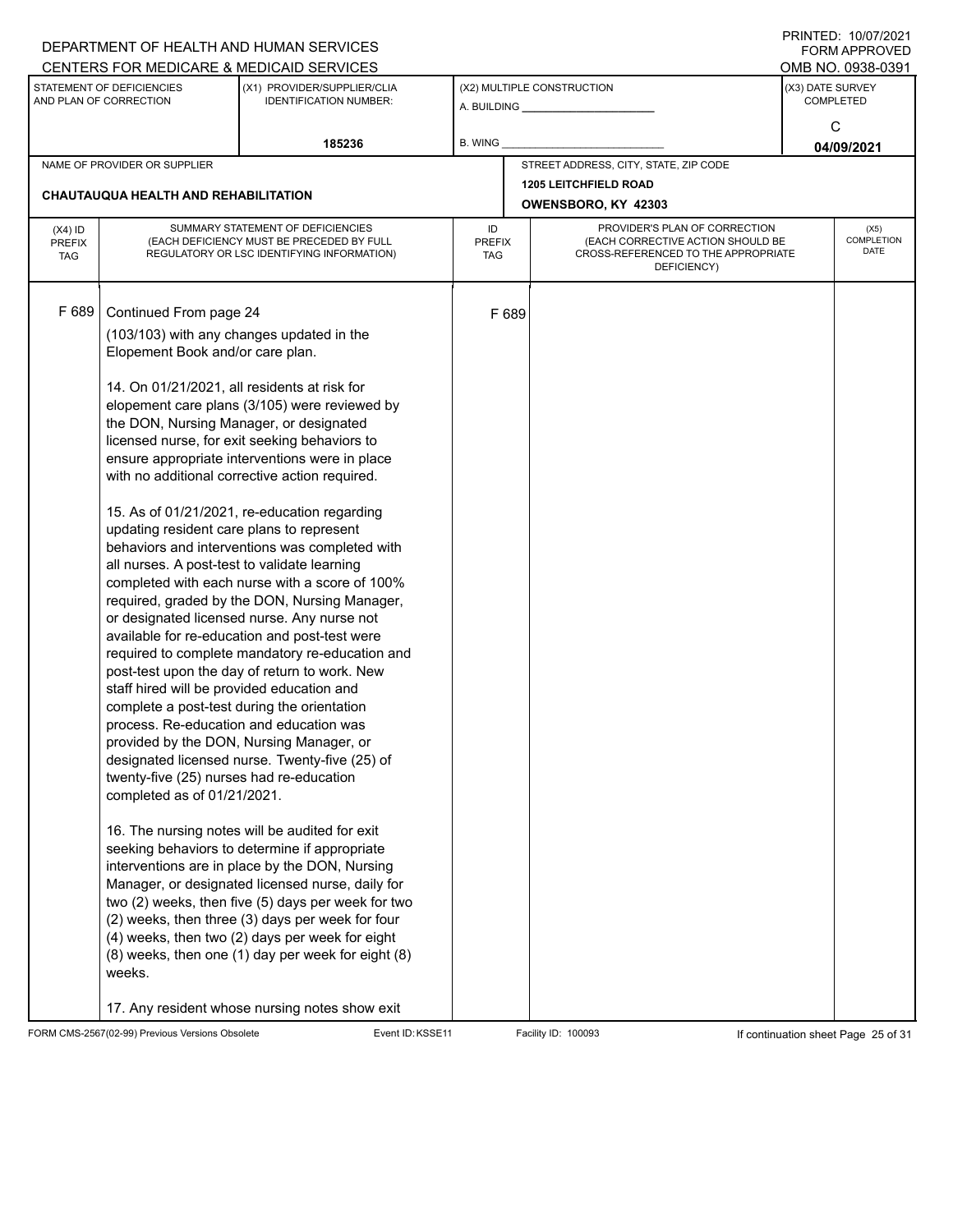| DEPARTMENT OF HEALTH AND HUMAN SERVICES                      |                                                                                                                              |                                                                                                                                                                                                                                                                                                                                                                                                                                                                                                                                                                                                                                                                                                                                                                                                                                                                                                                                                                                                                                                                                                                                                                                                                                                                                                                                                                                                                                                                                                                                                                                                                                                                                                                                                                                                  |         |                      |                                                                                                                          |                 | $1 \times 1 \times 1 = 1$ . $1 \times 1 \times 1 \times 1 = 1$<br>FORM APPROVED |  |
|--------------------------------------------------------------|------------------------------------------------------------------------------------------------------------------------------|--------------------------------------------------------------------------------------------------------------------------------------------------------------------------------------------------------------------------------------------------------------------------------------------------------------------------------------------------------------------------------------------------------------------------------------------------------------------------------------------------------------------------------------------------------------------------------------------------------------------------------------------------------------------------------------------------------------------------------------------------------------------------------------------------------------------------------------------------------------------------------------------------------------------------------------------------------------------------------------------------------------------------------------------------------------------------------------------------------------------------------------------------------------------------------------------------------------------------------------------------------------------------------------------------------------------------------------------------------------------------------------------------------------------------------------------------------------------------------------------------------------------------------------------------------------------------------------------------------------------------------------------------------------------------------------------------------------------------------------------------------------------------------------------------|---------|----------------------|--------------------------------------------------------------------------------------------------------------------------|-----------------|---------------------------------------------------------------------------------|--|
| CENTERS FOR MEDICARE & MEDICAID SERVICES                     |                                                                                                                              |                                                                                                                                                                                                                                                                                                                                                                                                                                                                                                                                                                                                                                                                                                                                                                                                                                                                                                                                                                                                                                                                                                                                                                                                                                                                                                                                                                                                                                                                                                                                                                                                                                                                                                                                                                                                  |         |                      |                                                                                                                          |                 | OMB NO. 0938-0391                                                               |  |
| STATEMENT OF DEFICIENCIES<br>AND PLAN OF CORRECTION          |                                                                                                                              | (X1) PROVIDER/SUPPLIER/CLIA<br><b>IDENTIFICATION NUMBER:</b>                                                                                                                                                                                                                                                                                                                                                                                                                                                                                                                                                                                                                                                                                                                                                                                                                                                                                                                                                                                                                                                                                                                                                                                                                                                                                                                                                                                                                                                                                                                                                                                                                                                                                                                                     |         |                      | (X2) MULTIPLE CONSTRUCTION                                                                                               |                 | (X3) DATE SURVEY<br><b>COMPLETED</b>                                            |  |
|                                                              |                                                                                                                              | 185236                                                                                                                                                                                                                                                                                                                                                                                                                                                                                                                                                                                                                                                                                                                                                                                                                                                                                                                                                                                                                                                                                                                                                                                                                                                                                                                                                                                                                                                                                                                                                                                                                                                                                                                                                                                           | B. WING |                      |                                                                                                                          | C<br>04/09/2021 |                                                                                 |  |
| NAME OF PROVIDER OR SUPPLIER                                 |                                                                                                                              |                                                                                                                                                                                                                                                                                                                                                                                                                                                                                                                                                                                                                                                                                                                                                                                                                                                                                                                                                                                                                                                                                                                                                                                                                                                                                                                                                                                                                                                                                                                                                                                                                                                                                                                                                                                                  |         |                      | STREET ADDRESS, CITY, STATE, ZIP CODE                                                                                    |                 |                                                                                 |  |
|                                                              |                                                                                                                              |                                                                                                                                                                                                                                                                                                                                                                                                                                                                                                                                                                                                                                                                                                                                                                                                                                                                                                                                                                                                                                                                                                                                                                                                                                                                                                                                                                                                                                                                                                                                                                                                                                                                                                                                                                                                  |         |                      | <b>1205 LEITCHFIELD ROAD</b>                                                                                             |                 |                                                                                 |  |
|                                                              | <b>CHAUTAUQUA HEALTH AND REHABILITATION</b>                                                                                  |                                                                                                                                                                                                                                                                                                                                                                                                                                                                                                                                                                                                                                                                                                                                                                                                                                                                                                                                                                                                                                                                                                                                                                                                                                                                                                                                                                                                                                                                                                                                                                                                                                                                                                                                                                                                  |         |                      | OWENSBORO, KY 42303                                                                                                      |                 |                                                                                 |  |
| $(X4)$ ID<br><b>PREFIX</b><br><b>TAG</b>                     | SUMMARY STATEMENT OF DEFICIENCIES<br>(EACH DEFICIENCY MUST BE PRECEDED BY FULL<br>REGULATORY OR LSC IDENTIFYING INFORMATION) |                                                                                                                                                                                                                                                                                                                                                                                                                                                                                                                                                                                                                                                                                                                                                                                                                                                                                                                                                                                                                                                                                                                                                                                                                                                                                                                                                                                                                                                                                                                                                                                                                                                                                                                                                                                                  |         | <b>PREFIX</b><br>TAG | PROVIDER'S PLAN OF CORRECTION<br>(EACH CORRECTIVE ACTION SHOULD BE<br>CROSS-REFERENCED TO THE APPROPRIATE<br>DEFICIENCY) |                 | (X5)<br>COMPLETION<br>DATE                                                      |  |
| F 689<br>Continued From page 25<br>week for eight (8) weeks. |                                                                                                                              | seeking behavior will have his/her care plan<br>audited to ensure appropriate interventions by the<br>DON, Nursing Manager, or designated licensed<br>nurse, daily for two (2) weeks, then five (5) days<br>per week for two (2) weeks, then three (3) days<br>per week for four (4) weeks, then two (2) days per<br>week for eight (8) weeks, then one (1) day per<br>18. Quality Assurance Performance Improvement<br>(QAPI) meeting held on 01/21/2021 to discuss<br>the action plan including audits reeducation and<br>compliance monitors. QAPI members in<br>attendance are as follows: CED, DON, Program<br>Director, Human Resources, Food Services<br>Director, Health Information Manager, ADON,<br>Regional Medical Director, Facility Medical<br>Director, Housekeeping Manager, Business<br>Office Manager, Clinical Reimbursement<br>Specialist, Admissions Director, Director of<br>Rehabilitation, and Maintenance Director.<br>19. Audits will be reviewed by the DON, Nursing<br>Manager, or designated licensed nurse, daily with<br>correction upon discovery. Trends from the<br>Elopement Drills, work order audits, and nurses<br>notes audits to include care plan audits for<br>appropriate interventions will be identified and<br>brought to QAPI Committee for review monthly<br>times six (6) months which consists of CED,<br>DON, Program Director, Human Resources,<br>Food Services Director, Health Information<br>Manager, ADON, Facility Medical Director,<br>Housekeeping Manager, Business Office<br>Manager, Clinical Reimbursement Specialist,<br>Admissions Director, Director of Rehabilitation,<br>and Maintenance Director for any additional<br>follow-up and/or in-servicing until the issue is<br>resolved and ongoing as determined by the QAPI |         | F 689                |                                                                                                                          |                 |                                                                                 |  |

FORM CMS-2567(02-99) Previous Versions Obsolete Event ID:KSSE11 Facility ID: 100093 If continuation sheet Page 26 of 31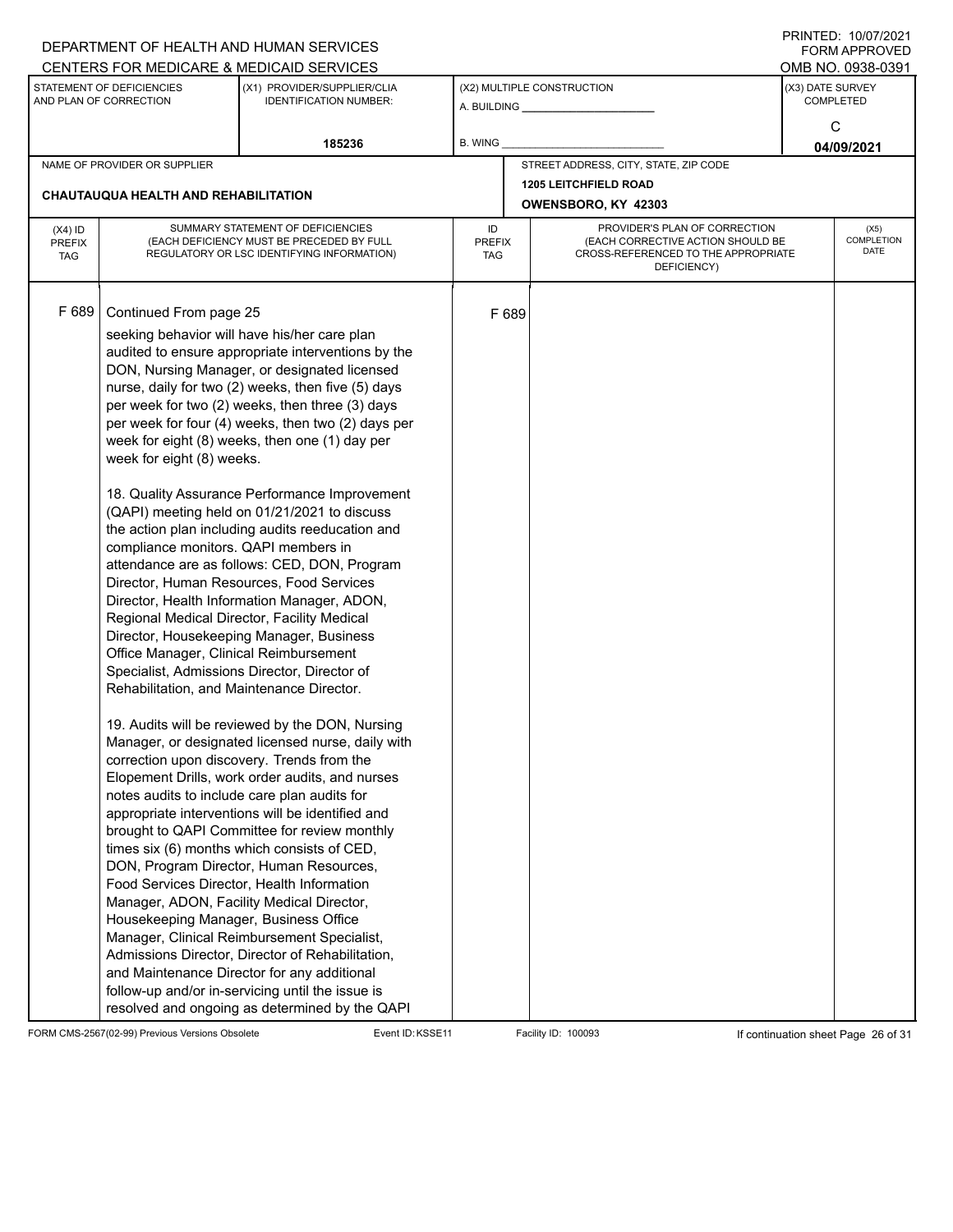|                                                     |                                                                                                                              | DEPARTMENT OF HEALTH AND HUMAN SERVICES                                                           |         |                      |                                                                          |                  | I INITILD. IVIVIILVLI<br><b>FORM APPROVED</b> |  |
|-----------------------------------------------------|------------------------------------------------------------------------------------------------------------------------------|---------------------------------------------------------------------------------------------------|---------|----------------------|--------------------------------------------------------------------------|------------------|-----------------------------------------------|--|
|                                                     |                                                                                                                              | CENTERS FOR MEDICARE & MEDICAID SERVICES                                                          |         |                      |                                                                          |                  | OMB NO. 0938-0391                             |  |
| STATEMENT OF DEFICIENCIES<br>AND PLAN OF CORRECTION |                                                                                                                              | (X1) PROVIDER/SUPPLIER/CLIA<br><b>IDENTIFICATION NUMBER:</b>                                      |         |                      | (X2) MULTIPLE CONSTRUCTION<br>A. BUILDING <b>A.</b> BUILDING             | (X3) DATE SURVEY | <b>COMPLETED</b>                              |  |
|                                                     |                                                                                                                              |                                                                                                   |         |                      |                                                                          |                  | C                                             |  |
|                                                     |                                                                                                                              | 185236                                                                                            | B. WING |                      |                                                                          |                  | 04/09/2021                                    |  |
|                                                     | NAME OF PROVIDER OR SUPPLIER                                                                                                 |                                                                                                   |         |                      | STREET ADDRESS, CITY, STATE, ZIP CODE                                    |                  |                                               |  |
|                                                     |                                                                                                                              |                                                                                                   |         |                      | <b>1205 LEITCHFIELD ROAD</b>                                             |                  |                                               |  |
|                                                     | <b>CHAUTAUQUA HEALTH AND REHABILITATION</b>                                                                                  |                                                                                                   |         |                      | OWENSBORO, KY 42303                                                      |                  |                                               |  |
| $(X4)$ ID                                           | SUMMARY STATEMENT OF DEFICIENCIES<br>(EACH DEFICIENCY MUST BE PRECEDED BY FULL<br>REGULATORY OR LSC IDENTIFYING INFORMATION) |                                                                                                   |         |                      | PROVIDER'S PLAN OF CORRECTION                                            |                  | (X5)                                          |  |
| <b>PREFIX</b><br><b>TAG</b>                         |                                                                                                                              |                                                                                                   |         | <b>PREFIX</b><br>TAG | (EACH CORRECTIVE ACTION SHOULD BE<br>CROSS-REFERENCED TO THE APPROPRIATE |                  | <b>COMPLETION</b><br><b>DATE</b>              |  |
|                                                     |                                                                                                                              |                                                                                                   |         |                      | DEFICIENCY)                                                              |                  |                                               |  |
|                                                     |                                                                                                                              |                                                                                                   |         |                      |                                                                          |                  |                                               |  |
| F 689                                               | Continued From page 26                                                                                                       |                                                                                                   |         | F 689                |                                                                          |                  |                                               |  |
|                                                     | committee.                                                                                                                   |                                                                                                   |         |                      |                                                                          |                  |                                               |  |
|                                                     |                                                                                                                              | 20. Resident #1 remained on 1:1 supervision until                                                 |         |                      |                                                                          |                  |                                               |  |
|                                                     |                                                                                                                              | the date of discharge to a Personal Care Home                                                     |         |                      |                                                                          |                  |                                               |  |
|                                                     | closer to family, on 02/02/2021.                                                                                             |                                                                                                   |         |                      |                                                                          |                  |                                               |  |
|                                                     |                                                                                                                              |                                                                                                   |         |                      |                                                                          |                  |                                               |  |
|                                                     | ** The State Survey Agency validated the                                                                                     |                                                                                                   |         |                      |                                                                          |                  |                                               |  |
|                                                     |                                                                                                                              | corrective action taken by the facility as follows:                                               |         |                      |                                                                          |                  |                                               |  |
|                                                     |                                                                                                                              |                                                                                                   |         |                      |                                                                          |                  |                                               |  |
|                                                     |                                                                                                                              | 1. Interviews on 03/30/2021 with CNA#2 at 3:07                                                    |         |                      |                                                                          |                  |                                               |  |
|                                                     |                                                                                                                              | PM, CNA #3 at 4:00 PM; on 03/31/2021 with CNA<br>#1 at 9:54 AM, LPN #1 at 10:41 AM, LPN #2 at     |         |                      |                                                                          |                  |                                               |  |
|                                                     |                                                                                                                              | 11:22 AM; on 04/02/2021 with Scheduling #1 at                                                     |         |                      |                                                                          |                  |                                               |  |
|                                                     |                                                                                                                              | 9:55 AM, CNA #4 at 10:10 AM, LPN #3 at 8:50                                                       |         |                      |                                                                          |                  |                                               |  |
|                                                     |                                                                                                                              | AM, Registered Nurse (RN) #1 at 8:34 AM; on                                                       |         |                      |                                                                          |                  |                                               |  |
|                                                     |                                                                                                                              | 04/08/2021 with LPN #4 at 9:10 AM, CNA #5 at                                                      |         |                      |                                                                          |                  |                                               |  |
|                                                     |                                                                                                                              | 9:35 AM, CNA #6 at 9:50 AM, CNA #7 at 10:00<br>AM, CNA #8 at 2:30 PM, CNA #9 at 3:08 PM, and      |         |                      |                                                                          |                  |                                               |  |
|                                                     |                                                                                                                              | with the Dietary Manager at 3:15 PM, revealed                                                     |         |                      |                                                                          |                  |                                               |  |
|                                                     |                                                                                                                              | they were in-serviced on "code yellow" which                                                      |         |                      |                                                                          |                  |                                               |  |
|                                                     | signified a missing resident and to begin                                                                                    |                                                                                                   |         |                      |                                                                          |                  |                                               |  |
|                                                     | accounting of all residents.                                                                                                 |                                                                                                   |         |                      |                                                                          |                  |                                               |  |
|                                                     |                                                                                                                              | 2. Review of Resident #1's medical record,                                                        |         |                      |                                                                          |                  |                                               |  |
|                                                     | dated 01/14/2021, revealed a head to toe                                                                                     |                                                                                                   |         |                      |                                                                          |                  |                                               |  |
|                                                     |                                                                                                                              | assessment with vital signs within normal limits                                                  |         |                      |                                                                          |                  |                                               |  |
|                                                     | was completed by LPN #2.                                                                                                     |                                                                                                   |         |                      |                                                                          |                  |                                               |  |
|                                                     |                                                                                                                              | 3. Several attempts were made to contact the                                                      |         |                      |                                                                          |                  |                                               |  |
|                                                     |                                                                                                                              | resident's daughter, emergency contact #2, to                                                     |         |                      |                                                                          |                  |                                               |  |
|                                                     |                                                                                                                              | verify notification of the elopement and safe                                                     |         |                      |                                                                          |                  |                                               |  |
|                                                     |                                                                                                                              | return of Resident #1; however, the surveyor was                                                  |         |                      |                                                                          |                  |                                               |  |
|                                                     |                                                                                                                              | unable to make contact with her. On 04/05/2021<br>at 8:39 AM, the State Guardian was contacted by |         |                      |                                                                          |                  |                                               |  |
|                                                     |                                                                                                                              | the surveyor, who verified she was notified by the                                                |         |                      |                                                                          |                  |                                               |  |
|                                                     | facility of the event, on 01/15/2021.                                                                                        |                                                                                                   |         |                      |                                                                          |                  |                                               |  |
|                                                     |                                                                                                                              |                                                                                                   |         |                      |                                                                          |                  |                                               |  |
|                                                     |                                                                                                                              | 4. Interview with the Maintenance Director, on                                                    |         |                      |                                                                          |                  |                                               |  |

FORM CMS-2567(02-99) Previous Versions Obsolete Event ID:KSSE11 Facility ID: 100093 If continuation sheet Page 27 of 31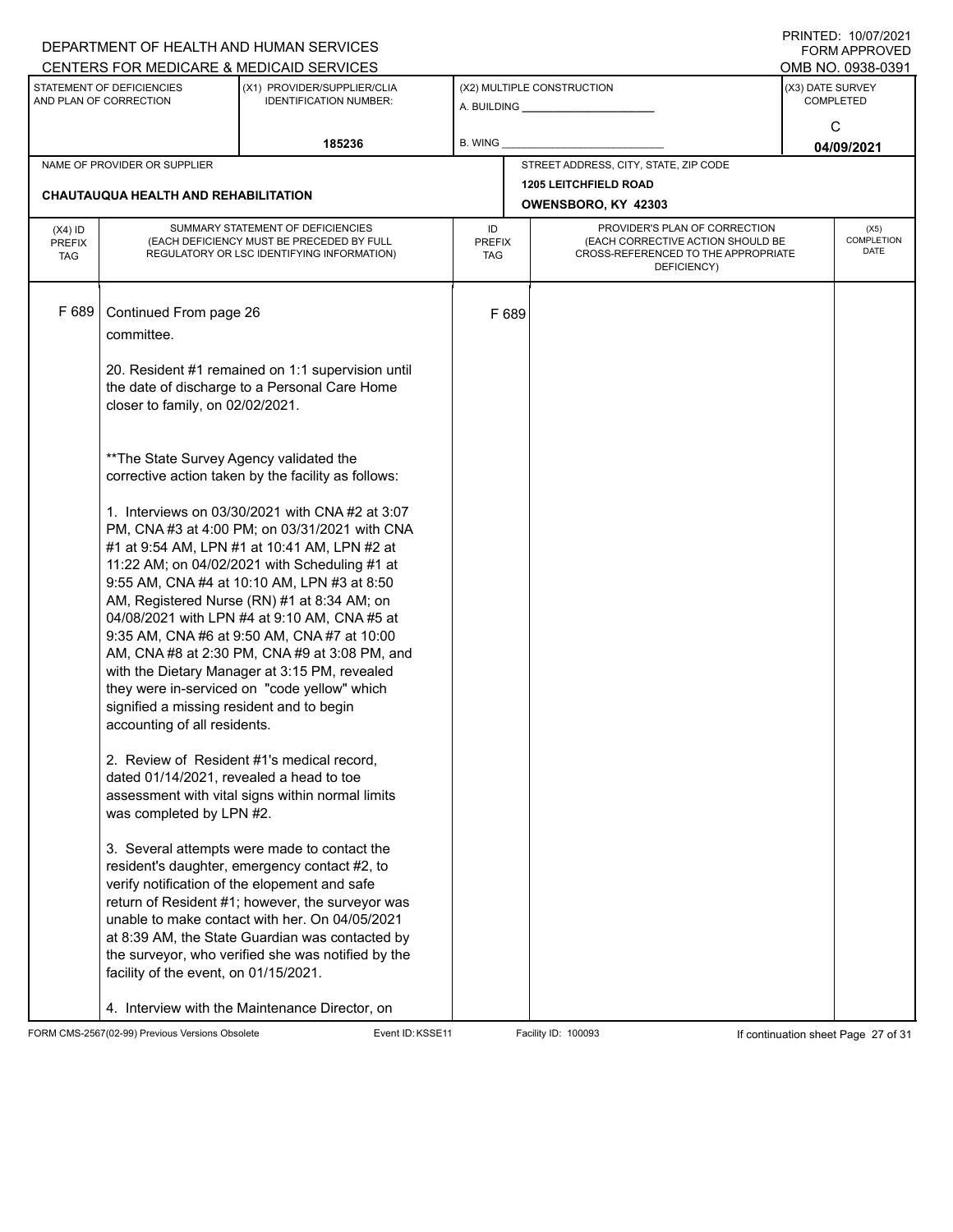|                                          |                                                                                                                                                                                                                                                                                  | DEPARTMENT OF HEALTH AND HUMAN SERVICES                                                                                                                                                                                                                                                                                                                                                                                                                                                                                                                                                                                                                                                                                                                                                                                                                                                                                                                                                                                                                                                                                              |         |                      |                                                                                                                          |                  | I INITILD. IVIVIILVLI<br>FORM APPROVED |
|------------------------------------------|----------------------------------------------------------------------------------------------------------------------------------------------------------------------------------------------------------------------------------------------------------------------------------|--------------------------------------------------------------------------------------------------------------------------------------------------------------------------------------------------------------------------------------------------------------------------------------------------------------------------------------------------------------------------------------------------------------------------------------------------------------------------------------------------------------------------------------------------------------------------------------------------------------------------------------------------------------------------------------------------------------------------------------------------------------------------------------------------------------------------------------------------------------------------------------------------------------------------------------------------------------------------------------------------------------------------------------------------------------------------------------------------------------------------------------|---------|----------------------|--------------------------------------------------------------------------------------------------------------------------|------------------|----------------------------------------|
|                                          |                                                                                                                                                                                                                                                                                  | CENTERS FOR MEDICARE & MEDICAID SERVICES                                                                                                                                                                                                                                                                                                                                                                                                                                                                                                                                                                                                                                                                                                                                                                                                                                                                                                                                                                                                                                                                                             |         |                      |                                                                                                                          |                  | OMB NO. 0938-0391                      |
|                                          | STATEMENT OF DEFICIENCIES<br>AND PLAN OF CORRECTION                                                                                                                                                                                                                              | (X1) PROVIDER/SUPPLIER/CLIA<br><b>IDENTIFICATION NUMBER:</b>                                                                                                                                                                                                                                                                                                                                                                                                                                                                                                                                                                                                                                                                                                                                                                                                                                                                                                                                                                                                                                                                         |         |                      | (X2) MULTIPLE CONSTRUCTION<br>A. BUILDING A. BUILDING                                                                    | (X3) DATE SURVEY | <b>COMPLETED</b>                       |
|                                          |                                                                                                                                                                                                                                                                                  |                                                                                                                                                                                                                                                                                                                                                                                                                                                                                                                                                                                                                                                                                                                                                                                                                                                                                                                                                                                                                                                                                                                                      |         |                      |                                                                                                                          |                  | C                                      |
|                                          |                                                                                                                                                                                                                                                                                  | 185236                                                                                                                                                                                                                                                                                                                                                                                                                                                                                                                                                                                                                                                                                                                                                                                                                                                                                                                                                                                                                                                                                                                               | B. WING |                      |                                                                                                                          | 04/09/2021       |                                        |
| NAME OF PROVIDER OR SUPPLIER             |                                                                                                                                                                                                                                                                                  |                                                                                                                                                                                                                                                                                                                                                                                                                                                                                                                                                                                                                                                                                                                                                                                                                                                                                                                                                                                                                                                                                                                                      |         |                      | STREET ADDRESS, CITY, STATE, ZIP CODE                                                                                    |                  |                                        |
|                                          |                                                                                                                                                                                                                                                                                  |                                                                                                                                                                                                                                                                                                                                                                                                                                                                                                                                                                                                                                                                                                                                                                                                                                                                                                                                                                                                                                                                                                                                      |         |                      | <b>1205 LEITCHFIELD ROAD</b>                                                                                             |                  |                                        |
|                                          | <b>CHAUTAUQUA HEALTH AND REHABILITATION</b>                                                                                                                                                                                                                                      |                                                                                                                                                                                                                                                                                                                                                                                                                                                                                                                                                                                                                                                                                                                                                                                                                                                                                                                                                                                                                                                                                                                                      |         |                      | OWENSBORO, KY 42303                                                                                                      |                  |                                        |
| $(X4)$ ID<br><b>PREFIX</b><br><b>TAG</b> | SUMMARY STATEMENT OF DEFICIENCIES<br>(EACH DEFICIENCY MUST BE PRECEDED BY FULL<br>REGULATORY OR LSC IDENTIFYING INFORMATION)                                                                                                                                                     |                                                                                                                                                                                                                                                                                                                                                                                                                                                                                                                                                                                                                                                                                                                                                                                                                                                                                                                                                                                                                                                                                                                                      |         | <b>PREFIX</b><br>TAG | PROVIDER'S PLAN OF CORRECTION<br>(EACH CORRECTIVE ACTION SHOULD BE<br>CROSS-REFERENCED TO THE APPROPRIATE<br>DEFICIENCY) |                  | (X5)<br>COMPLETION<br>DATE             |
| F 689                                    | Continued From page 27<br>alarms were functioning within normal<br>parameters<br>the event on 01/14/2021, at 7:18 PM.<br>6. Review of work order #2787, dated<br>compromised.<br>nurse.<br>8. Review of a Significant Change MDS<br>Care Home, on 02/02/2021.<br>of eleven (11). | 03/30/2021 at 1:05 PM, revealed he completed a<br>door audit on 01/14/2021 at 7:10 PM. All door<br>5. Verified through interview with the DON that<br>the Primary Care Physician (PCP) was notified of<br>01/15/2021, created by the Maintenance Director,<br>revealed he completed a window audit of the<br>entire facility. The window in Room 24 on the E<br>wing was repaired. No other windows were<br>7. Review of the Elopement Notebook revealed<br>Elopement drills were completed on all shifts<br>starting on 01/15/2021 through 01/21/2021 by the<br>DON, Nursing Manager, or designated licensed<br>assessment, dated 01/18/2021, revealed the<br>facility assessed Resident #1 as cognitively intact<br>with a BIMS score of twelve (12). Further review<br>of the assessment in Section "E" Behavior,<br>revealed wandering behaviors were exhibited.<br>The resident remained on 1:1 supervision until<br>his/her discharge from the facility to a Personal<br>9. Interview with Social Services revealed the<br>resident was cognitively intact with a BIMS score<br>10. Review of in-service sign-in sheets, dated |         | F 689                |                                                                                                                          |                  |                                        |
|                                          |                                                                                                                                                                                                                                                                                  | 01/15/2021, revealed education was completed<br>on the elopement policy and procedure for all                                                                                                                                                                                                                                                                                                                                                                                                                                                                                                                                                                                                                                                                                                                                                                                                                                                                                                                                                                                                                                        |         |                      |                                                                                                                          |                  |                                        |

FORM CMS-2567(02-99) Previous Versions Obsolete Event ID:KSSE11 Facility ID: 100093 If continuation sheet Page 28 of 31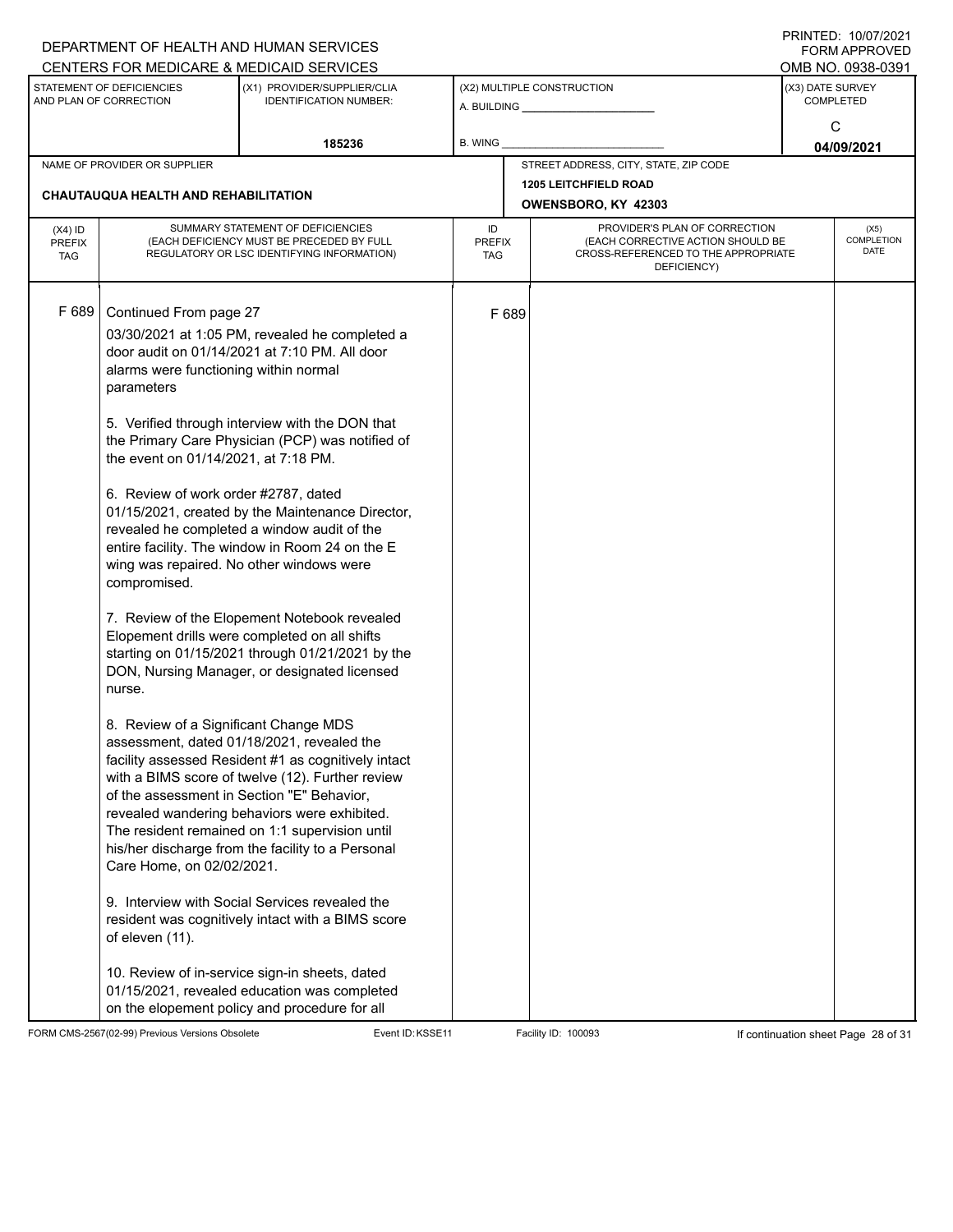|                                      |                                                                                         | DEPARTMENT OF HEALTH AND HUMAN SERVICES                                                      |                      |       |                                                                          |                  | $1 \times 1 \times 1 = 1$ . $1 \times 1 \times 1 \times 1 = 1$<br><b>FORM APPROVED</b> |
|--------------------------------------|-----------------------------------------------------------------------------------------|----------------------------------------------------------------------------------------------|----------------------|-------|--------------------------------------------------------------------------|------------------|----------------------------------------------------------------------------------------|
|                                      |                                                                                         | CENTERS FOR MEDICARE & MEDICAID SERVICES                                                     |                      |       |                                                                          |                  | OMB NO. 0938-0391                                                                      |
|                                      | STATEMENT OF DEFICIENCIES<br>AND PLAN OF CORRECTION                                     | (X1) PROVIDER/SUPPLIER/CLIA<br><b>IDENTIFICATION NUMBER:</b>                                 |                      |       | (X2) MULTIPLE CONSTRUCTION                                               | (X3) DATE SURVEY | <b>COMPLETED</b>                                                                       |
|                                      |                                                                                         |                                                                                              |                      |       |                                                                          |                  | C                                                                                      |
|                                      |                                                                                         | 185236                                                                                       | B. WING              |       |                                                                          |                  | 04/09/2021                                                                             |
|                                      | NAME OF PROVIDER OR SUPPLIER                                                            |                                                                                              |                      |       | STREET ADDRESS, CITY, STATE, ZIP CODE                                    |                  |                                                                                        |
|                                      |                                                                                         |                                                                                              |                      |       | <b>1205 LEITCHFIELD ROAD</b>                                             |                  |                                                                                        |
| CHAUTAUQUA HEALTH AND REHABILITATION |                                                                                         |                                                                                              |                      |       | OWENSBORO, KY 42303                                                      |                  |                                                                                        |
| $(X4)$ ID                            |                                                                                         | SUMMARY STATEMENT OF DEFICIENCIES                                                            | ID                   |       | PROVIDER'S PLAN OF CORRECTION                                            |                  | (X5)                                                                                   |
| <b>PREFIX</b><br><b>TAG</b>          | (EACH DEFICIENCY MUST BE PRECEDED BY FULL<br>REGULATORY OR LSC IDENTIFYING INFORMATION) |                                                                                              | <b>PREFIX</b><br>TAG |       | (EACH CORRECTIVE ACTION SHOULD BE<br>CROSS-REFERENCED TO THE APPROPRIATE |                  | <b>DATE</b>                                                                            |
|                                      |                                                                                         |                                                                                              |                      |       | DEFICIENCY)                                                              |                  | COMPLETION                                                                             |
|                                      |                                                                                         |                                                                                              |                      |       |                                                                          |                  |                                                                                        |
| F 689                                | Continued From page 28                                                                  |                                                                                              |                      | F 689 |                                                                          |                  |                                                                                        |
|                                      |                                                                                         | staff. Review of post-tests and scores of 100%                                               |                      |       |                                                                          |                  |                                                                                        |
|                                      | were verified by the surveyor.                                                          |                                                                                              |                      |       |                                                                          |                  |                                                                                        |
|                                      |                                                                                         |                                                                                              |                      |       |                                                                          |                  |                                                                                        |
|                                      |                                                                                         | 11. Review of in-servicing, dated 01/15/2021,                                                |                      |       |                                                                          |                  |                                                                                        |
|                                      |                                                                                         | revealed education was completed regarding<br>significant resident behaviors and appropriate |                      |       |                                                                          |                  |                                                                                        |
|                                      |                                                                                         | interventions initiated with all nurses. Review of                                           |                      |       |                                                                          |                  |                                                                                        |
|                                      |                                                                                         | licensed nurse post-tests and scores of 100%                                                 |                      |       |                                                                          |                  |                                                                                        |
|                                      | were verified by the surveyor.                                                          |                                                                                              |                      |       |                                                                          |                  |                                                                                        |
|                                      | 12. Observation, on 04/01/2021, with the                                                |                                                                                              |                      |       |                                                                          |                  |                                                                                        |
|                                      |                                                                                         | Maintenance Director, revealed all windows had                                               |                      |       |                                                                          |                  |                                                                                        |
|                                      |                                                                                         | been reinforced by drilling additional screws into                                           |                      |       |                                                                          |                  |                                                                                        |
|                                      |                                                                                         | the casement, opening no greater than six (6)                                                |                      |       |                                                                          |                  |                                                                                        |
|                                      | inches.                                                                                 |                                                                                              |                      |       |                                                                          |                  |                                                                                        |
|                                      |                                                                                         | 13. Record review of six (6) additional residents                                            |                      |       |                                                                          |                  |                                                                                        |
|                                      |                                                                                         | were reviewed. Elopement evaluations were                                                    |                      |       |                                                                          |                  |                                                                                        |
|                                      |                                                                                         | accurately documented. Interview with the DON                                                |                      |       |                                                                          |                  |                                                                                        |
|                                      | revealed the evaluations were completed                                                 |                                                                                              |                      |       |                                                                          |                  |                                                                                        |
|                                      | Elopement Book and/or care plan.                                                        | facility-wide with any changes updated in the                                                |                      |       |                                                                          |                  |                                                                                        |
|                                      |                                                                                         |                                                                                              |                      |       |                                                                          |                  |                                                                                        |
|                                      |                                                                                         | 14. Review of "at risk for elopement care plans"                                             |                      |       |                                                                          |                  |                                                                                        |
|                                      |                                                                                         | were reviewed for exit seeking behaviors to                                                  |                      |       |                                                                          |                  |                                                                                        |
|                                      |                                                                                         | ensure appropriate interventions were in place                                               |                      |       |                                                                          |                  |                                                                                        |
|                                      |                                                                                         | with no additional concerns identified. Interview                                            |                      |       |                                                                          |                  |                                                                                        |
|                                      |                                                                                         | with the DON revealed updates to care plans                                                  |                      |       |                                                                          |                  |                                                                                        |
|                                      | were completed facility-wide.                                                           |                                                                                              |                      |       |                                                                          |                  |                                                                                        |
|                                      |                                                                                         | 15. Review of in-servicing, completed as of                                                  |                      |       |                                                                          |                  |                                                                                        |
|                                      |                                                                                         | 01/21/2021, revealed re-education regarding                                                  |                      |       |                                                                          |                  |                                                                                        |
|                                      | updating resident care plans to represent                                               |                                                                                              |                      |       |                                                                          |                  |                                                                                        |
|                                      |                                                                                         | behaviors and interventions was completed with                                               |                      |       |                                                                          |                  |                                                                                        |
|                                      |                                                                                         | all nurses. Review of licensed nurse post-tests                                              |                      |       |                                                                          |                  |                                                                                        |
|                                      | and scores of 100% were verified by the<br>surveyor.                                    |                                                                                              |                      |       |                                                                          |                  |                                                                                        |
|                                      |                                                                                         |                                                                                              |                      |       |                                                                          |                  |                                                                                        |
|                                      |                                                                                         | Interviews on 03/31/2021 with LPN #1 at 10:41                                                |                      |       |                                                                          |                  |                                                                                        |

FORM CMS-2567(02-99) Previous Versions Obsolete Event ID:KSSE11 Facility ID: 100093 If continuation sheet Page 29 of 31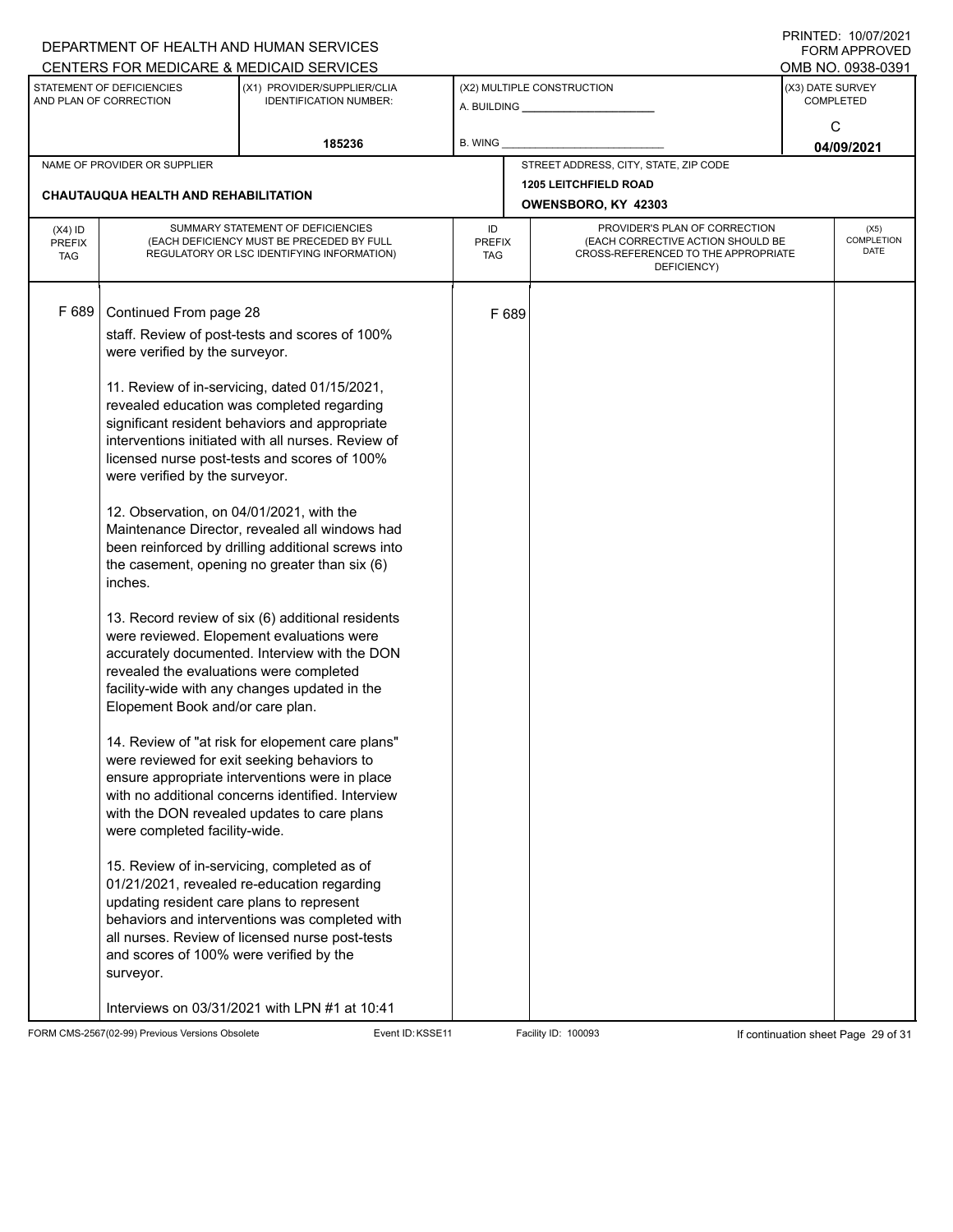|                                                     |                                                                                                                                                                                                                                                                                                                            | DEPARTMENT OF HEALTH AND HUMAN SERVICES<br>CENTERS FOR MEDICARE & MEDICAID SERVICES                                                                                                                                                                                                                                                                                                                                                                                                                                                                                                                                                                                                                                                                                                                                                                                                                                                                                                                                                                                                                                                                                                                                                                                                                                                                                                 |         |                      |                                                                                                                          |                 | 11111111127. 110101112021<br>FORM APPROVED<br>OMB NO. 0938-0391 |
|-----------------------------------------------------|----------------------------------------------------------------------------------------------------------------------------------------------------------------------------------------------------------------------------------------------------------------------------------------------------------------------------|-------------------------------------------------------------------------------------------------------------------------------------------------------------------------------------------------------------------------------------------------------------------------------------------------------------------------------------------------------------------------------------------------------------------------------------------------------------------------------------------------------------------------------------------------------------------------------------------------------------------------------------------------------------------------------------------------------------------------------------------------------------------------------------------------------------------------------------------------------------------------------------------------------------------------------------------------------------------------------------------------------------------------------------------------------------------------------------------------------------------------------------------------------------------------------------------------------------------------------------------------------------------------------------------------------------------------------------------------------------------------------------|---------|----------------------|--------------------------------------------------------------------------------------------------------------------------|-----------------|-----------------------------------------------------------------|
| STATEMENT OF DEFICIENCIES<br>AND PLAN OF CORRECTION |                                                                                                                                                                                                                                                                                                                            | (X1) PROVIDER/SUPPLIER/CLIA<br><b>IDENTIFICATION NUMBER:</b>                                                                                                                                                                                                                                                                                                                                                                                                                                                                                                                                                                                                                                                                                                                                                                                                                                                                                                                                                                                                                                                                                                                                                                                                                                                                                                                        |         |                      | (X2) MULTIPLE CONSTRUCTION                                                                                               |                 | (X3) DATE SURVEY<br><b>COMPLETED</b>                            |
|                                                     |                                                                                                                                                                                                                                                                                                                            | 185236                                                                                                                                                                                                                                                                                                                                                                                                                                                                                                                                                                                                                                                                                                                                                                                                                                                                                                                                                                                                                                                                                                                                                                                                                                                                                                                                                                              | B. WING |                      |                                                                                                                          | C<br>04/09/2021 |                                                                 |
| NAME OF PROVIDER OR SUPPLIER                        |                                                                                                                                                                                                                                                                                                                            |                                                                                                                                                                                                                                                                                                                                                                                                                                                                                                                                                                                                                                                                                                                                                                                                                                                                                                                                                                                                                                                                                                                                                                                                                                                                                                                                                                                     |         |                      | STREET ADDRESS, CITY, STATE, ZIP CODE                                                                                    |                 |                                                                 |
| <b>CHAUTAUQUA HEALTH AND REHABILITATION</b>         |                                                                                                                                                                                                                                                                                                                            |                                                                                                                                                                                                                                                                                                                                                                                                                                                                                                                                                                                                                                                                                                                                                                                                                                                                                                                                                                                                                                                                                                                                                                                                                                                                                                                                                                                     |         |                      | <b>1205 LEITCHFIELD ROAD</b><br>OWENSBORO, KY 42303                                                                      |                 |                                                                 |
| $(X4)$ ID<br><b>PREFIX</b><br><b>TAG</b>            | SUMMARY STATEMENT OF DEFICIENCIES<br>(EACH DEFICIENCY MUST BE PRECEDED BY FULL<br>REGULATORY OR LSC IDENTIFYING INFORMATION)                                                                                                                                                                                               |                                                                                                                                                                                                                                                                                                                                                                                                                                                                                                                                                                                                                                                                                                                                                                                                                                                                                                                                                                                                                                                                                                                                                                                                                                                                                                                                                                                     |         | <b>PREFIX</b><br>TAG | PROVIDER'S PLAN OF CORRECTION<br>(EACH CORRECTIVE ACTION SHOULD BE<br>CROSS-REFERENCED TO THE APPROPRIATE<br>DEFICIENCY) |                 | (X5)<br>COMPLETION<br>DATE                                      |
| F 689                                               | Continued From page 29<br>resident care plans.<br>revealed no concerns.<br>revealed no concerns.<br>2:35 PM, and on 04/01/2021 at 11:13 AM,<br>facility showing residents' pictures and<br>staff, unannounced elopement drills were<br>She stated elopement evaluations were<br>were "yes" on the elopement evaluation, it | AM, LPN #2 at 11:22 AM; on 04/02/2021 with<br>LPN #3 at 8:50 AM, Registered Nurse (RN) #1 at<br>8:34 AM; on 04/08/2021 with LPN #4 at 9:10 AM,<br>revealed they were in-serviced on updating<br>16. Review of nursing notes for six (6) additional<br>residents, related to exit seeking behaviors,<br>17. Review of care plans for six (6) additional<br>residents, related to exit seeking behaviors,<br>18. Interview with the DON, on 03/31/2021 at<br>revealed elopement evaluations were done<br>facility-wide at the time of the incident, there were<br>Elopement Guard Books on each unit of the<br>information, education was completed with all<br>completed, Maintenance conducted an audit of all<br>windows, and also did another re-enforcement of<br>the windows. Resident #1 was moved to a locked<br>unit with 1:1 monitoring until discharge from the<br>facility on 02/02/2021. While on the locked unit,<br>Resident #1 had a wanderguard in place and<br>there was an alarm on his/her window, as well.<br>completed with the admission, annual, quarterly,<br>and significant change MDS's. If any answers<br>triggered that he/she was an elopement risk.<br>19. Interview with the DON, on 04/06/2021 at<br>4:10 PM, revealed "myself, the Nurse Practice<br>Educator (NPE), and Administrator ensured the<br>education, monitoring, and elopement reviews |         | F 689                |                                                                                                                          |                 |                                                                 |

FORM CMS-2567(02-99) Previous Versions Obsolete Event ID:KSSE11 Facility ID: 100093 If continuation sheet Page 30 of 31